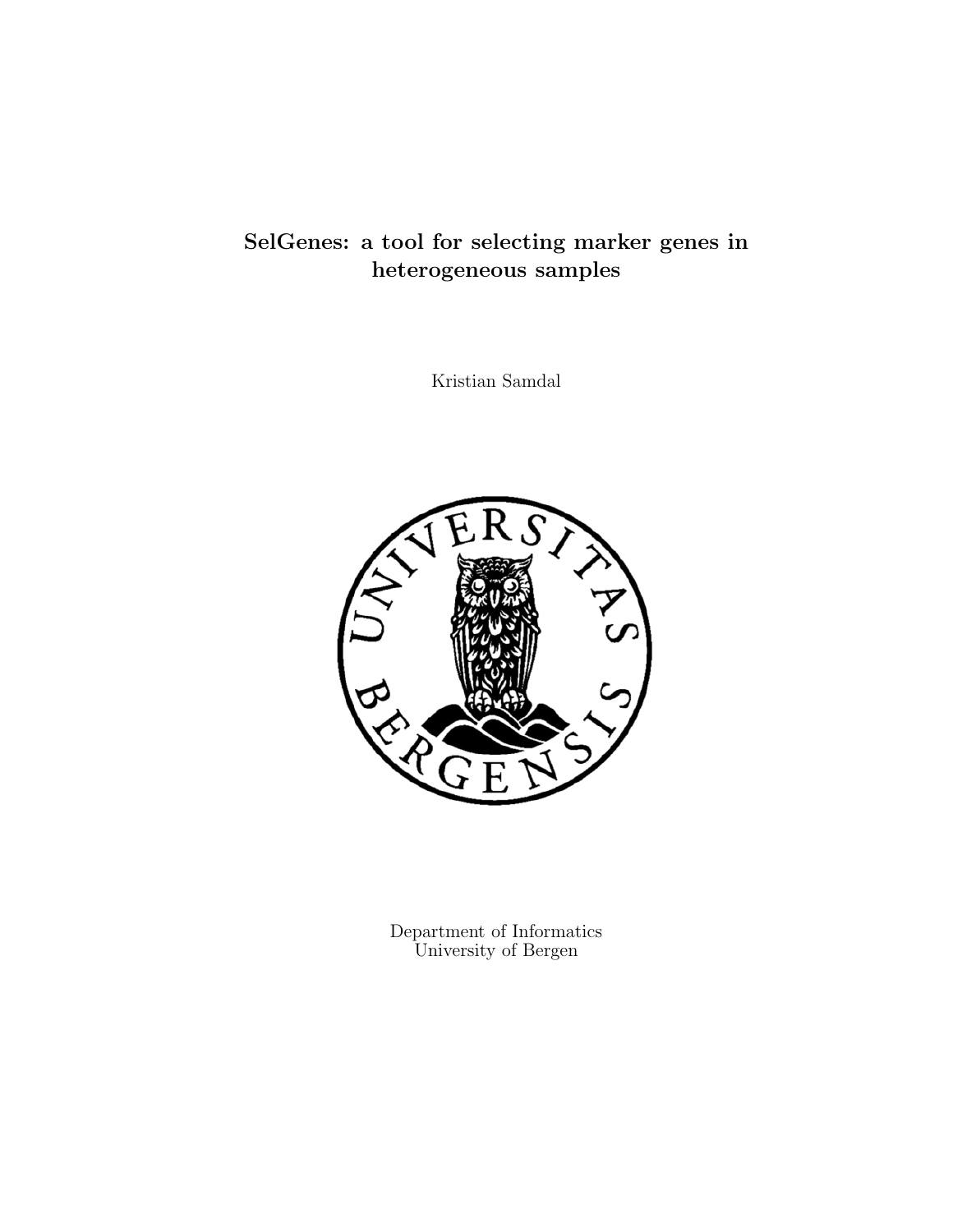#### Abstract

SelGenes is a tool for selecting marker genes for the dominating cell type in heterogeneous samples. Based on a framework from an existing algorithm, SelGenes selects cell-type specific marker genes for the dominating cell-type and uses these marker genes to estimate cell-type proportions in the sample and cell-type specific expression profiles. We test the performance of SelGenes on a benchmark set and validate the marker genes against an external database and further apply SelGenes to a real data set containing gene expression data from cancer samples. Compared to an existing method the results from the test were consistently better for SelGenes.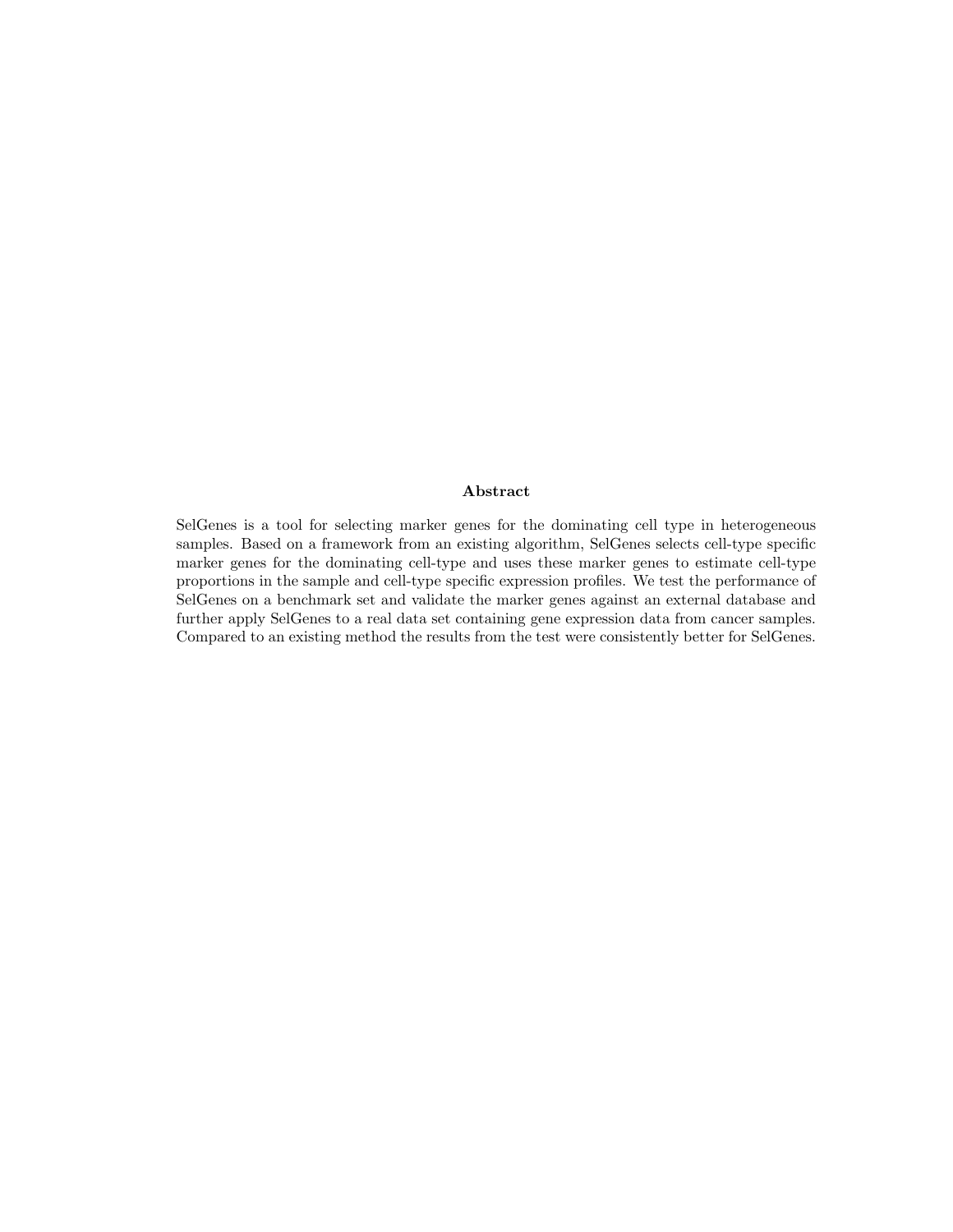#### Acknowledgements

I would like express my gratitude to my thesis advisor Professor Inge Jonassen for his remarks, guidance and enthusiasm during the development of this thesis. Furthermore I would like to thank Konstantina Dimitrakopoulou and the others at Computational Biology Unit and Center for Cancer Biomarkers for their inspiration and helpful comments. And finally I would like to thank the authors of the UNDO algorithm for their work, without which this thesis would not be possible.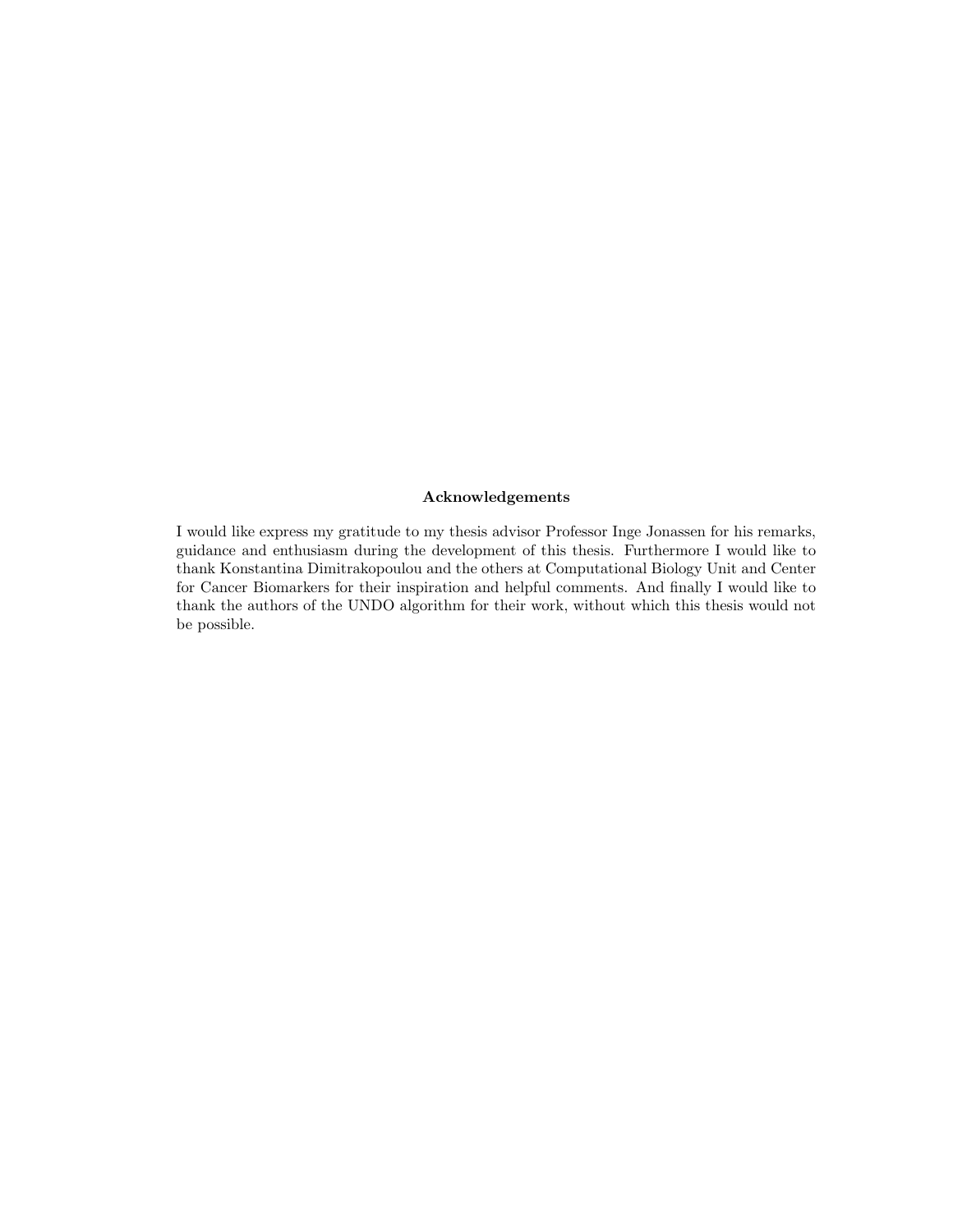# **Contents**

|          |     |                                                                                                                | iii                   |
|----------|-----|----------------------------------------------------------------------------------------------------------------|-----------------------|
| 1        |     | Background                                                                                                     | $\mathbf{1}$          |
|          | 1.1 | Molecular Biology (and a series are a series and a series and a series and a series are series and a series of | $\overline{2}$        |
|          | 1.2 |                                                                                                                | 3                     |
|          | 1.3 |                                                                                                                | $\overline{4}$        |
|          |     | Unsupervised Deconvolution (UNDO)<br>1.3.1                                                                     | -5                    |
|          | 1.4 |                                                                                                                | 6                     |
|          | 1.5 |                                                                                                                | $\overline{7}$        |
|          |     |                                                                                                                |                       |
| $\bf{2}$ |     | Aims of study                                                                                                  | $\boldsymbol{\Omega}$ |
| 3        |     | Methods & Materials                                                                                            | 10                    |
|          | 3.1 |                                                                                                                |                       |
|          |     | 3.1.1                                                                                                          |                       |
|          |     | Expression Atlas/Reference marker genes $\ldots \ldots \ldots \ldots \ldots \ldots 12$<br>3.1.2                |                       |
|          | 3.2 |                                                                                                                |                       |
|          |     | 3.2.1                                                                                                          |                       |
|          |     | 3.2.2                                                                                                          |                       |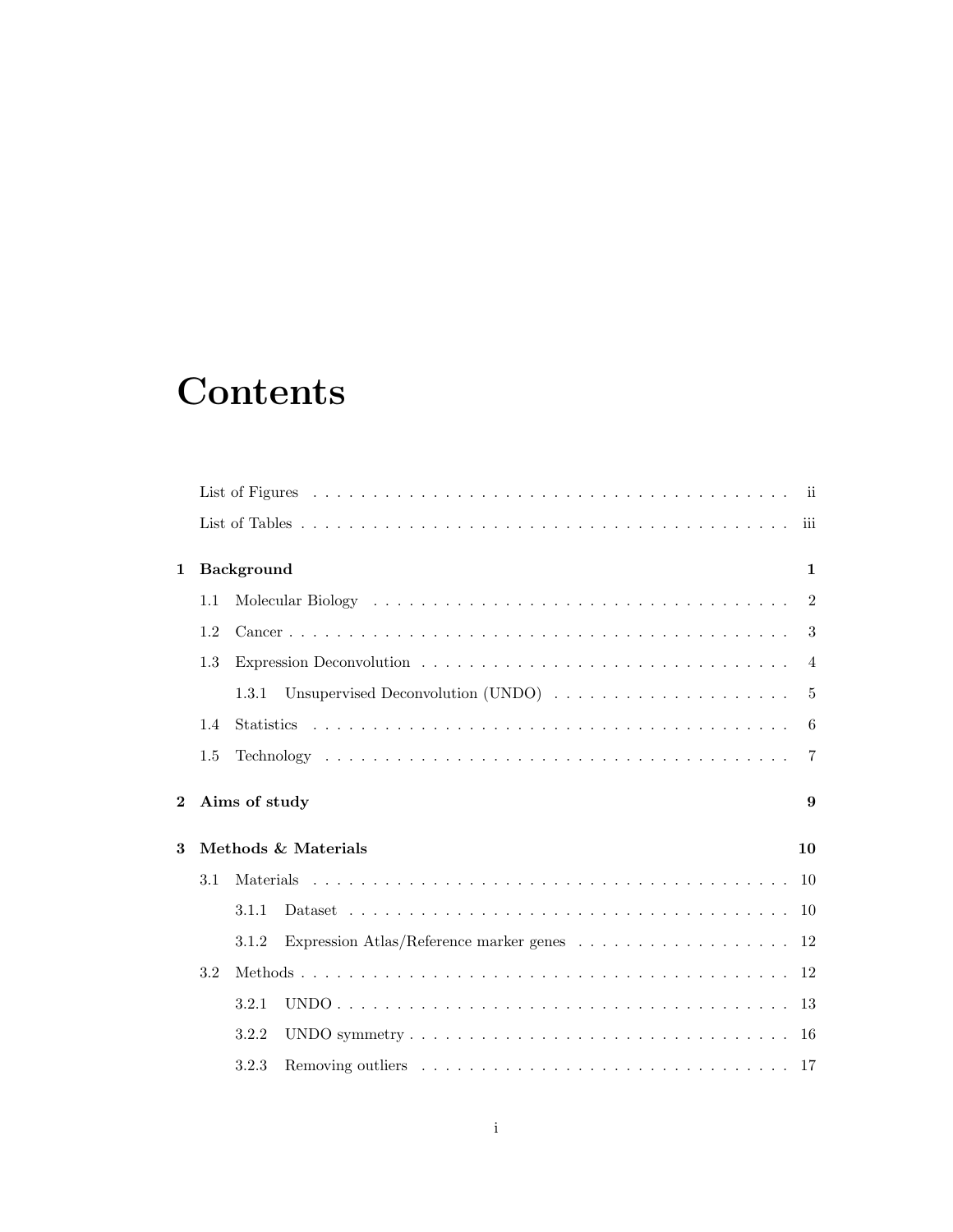|                | A Tables |                   |                                                                                                   | 39 |
|----------------|----------|-------------------|---------------------------------------------------------------------------------------------------|----|
| 5.             |          | <b>Discussion</b> |                                                                                                   | 36 |
|                | 4.2      |                   | Real cancer patient data $\ldots \ldots \ldots \ldots \ldots \ldots \ldots \ldots \ldots \ldots$  |    |
|                |          | 4.1.4             | Estimating new mixing proportions $\ldots \ldots \ldots \ldots \ldots \ldots \ldots \ldots 29$    |    |
|                |          | 4.1.3             | Comparing to reference marker gene sets $\dots \dots \dots \dots \dots \dots \dots \dots 27$      |    |
|                |          | 4.1.2             |                                                                                                   |    |
|                |          | 4.1.1             |                                                                                                   |    |
|                | 4.1      |                   |                                                                                                   |    |
| $\overline{4}$ | Results  |                   |                                                                                                   | 24 |
|                |          | 3.2.7             |                                                                                                   |    |
|                |          | 3.2.6             |                                                                                                   |    |
|                |          | 3.2.5             | Estimating tissue proportions $\ldots \ldots \ldots \ldots \ldots \ldots \ldots \ldots \ldots 20$ |    |
|                |          | 3.2.4             |                                                                                                   |    |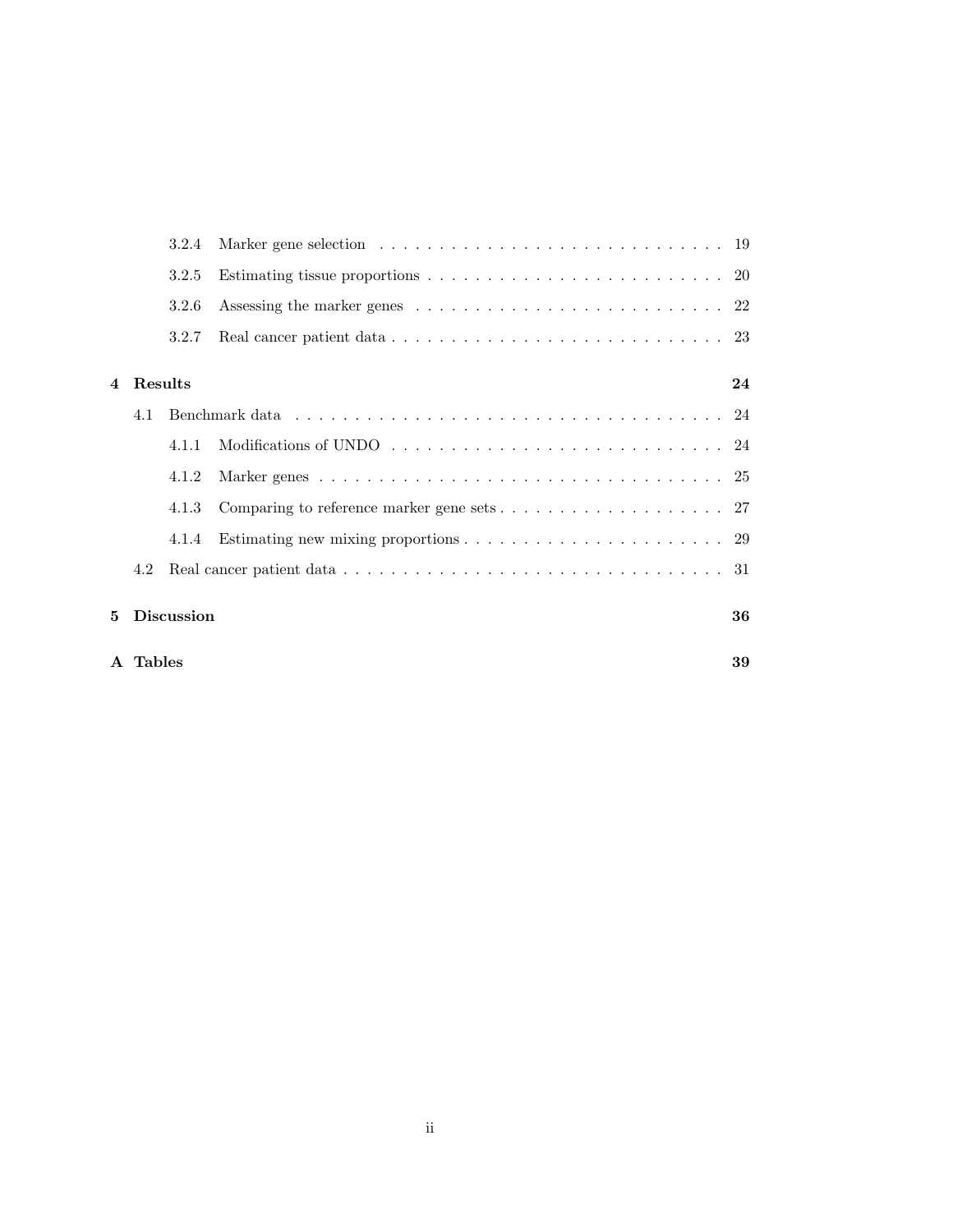# List of Figures

| 1.1    |                                                                                                    |  |
|--------|----------------------------------------------------------------------------------------------------|--|
| 1.2    | Example of a data set containing an outlier $\ldots \ldots \ldots \ldots \ldots \ldots$ 7          |  |
| 3.1    | Two source raw gene expression data $\ldots \ldots \ldots \ldots \ldots \ldots \ldots \ldots 11$   |  |
| 3.2    |                                                                                                    |  |
| $\!.3$ |                                                                                                    |  |
| 3.4    | Estimated cell-type spesific expression from UNDO 16                                               |  |
| 3.5    | Two source gene expression data with outliers highlighted $\ldots \ldots \ldots \ldots$ 18         |  |
| 3.6    |                                                                                                    |  |
| 3.7    |                                                                                                    |  |
| 3.8    | Cell-type specific expression values using marker genes from SelGenes $\ldots \ldots$ 21           |  |
| 4.1    |                                                                                                    |  |
| 4.2    | Heatmaps of the p-values from hypergeometric tests 29                                              |  |
| 4.3    | Measure of performance using the E1 criterion $\dots \dots \dots \dots \dots \dots \dots \dots$ 30 |  |
| 4.4    |                                                                                                    |  |
| 4.5    |                                                                                                    |  |
| 4.6    |                                                                                                    |  |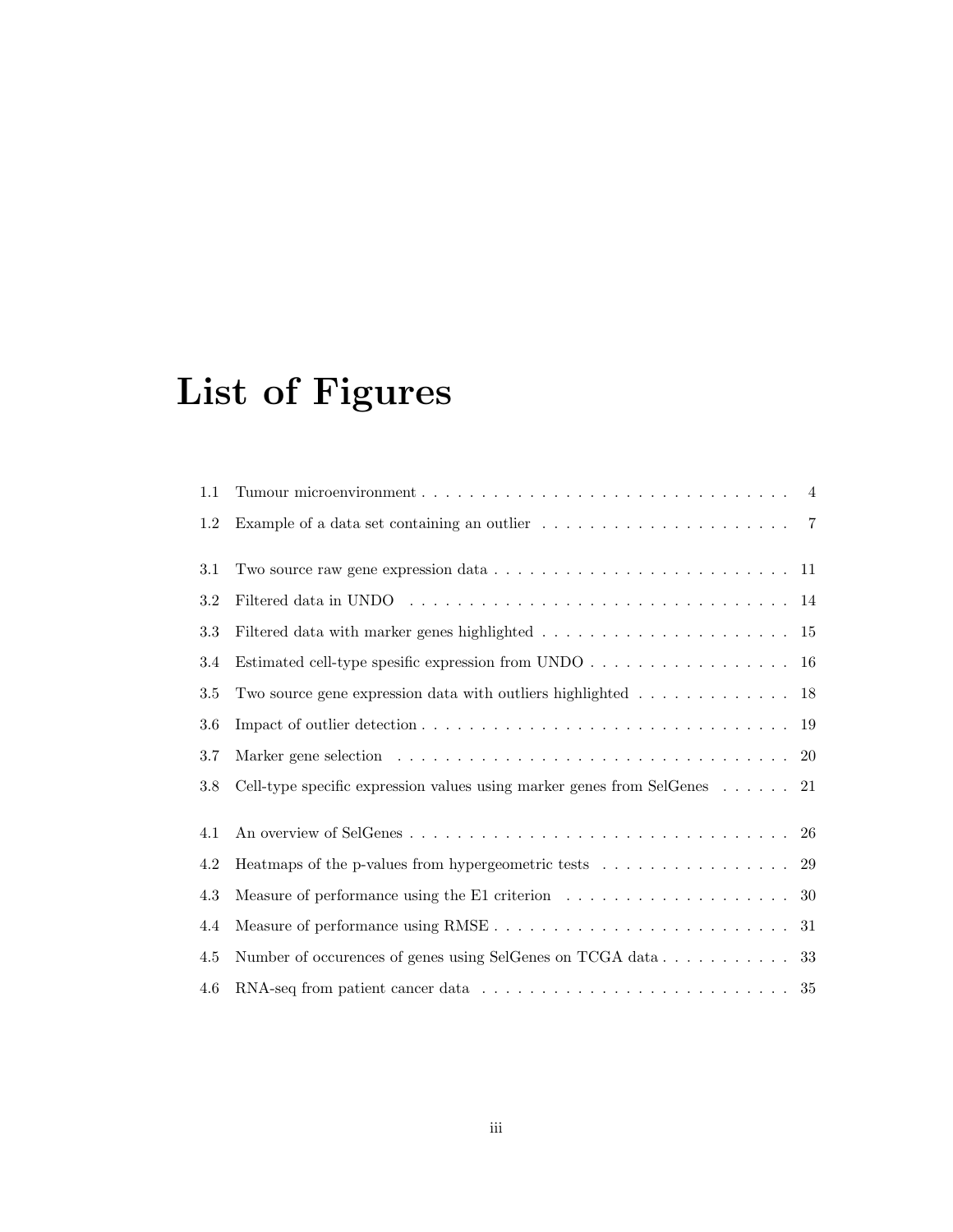# List of Tables

| 3.1 Sample numbers and composition in the Affymetrix Rat Genome dataset 10 |  |
|----------------------------------------------------------------------------|--|
|                                                                            |  |
| 4.2 Total number of genes found in SelGenes and UNDO 27                    |  |
|                                                                            |  |
|                                                                            |  |
|                                                                            |  |
|                                                                            |  |
| A.3 Overview of Patient IDs used when testing  44                          |  |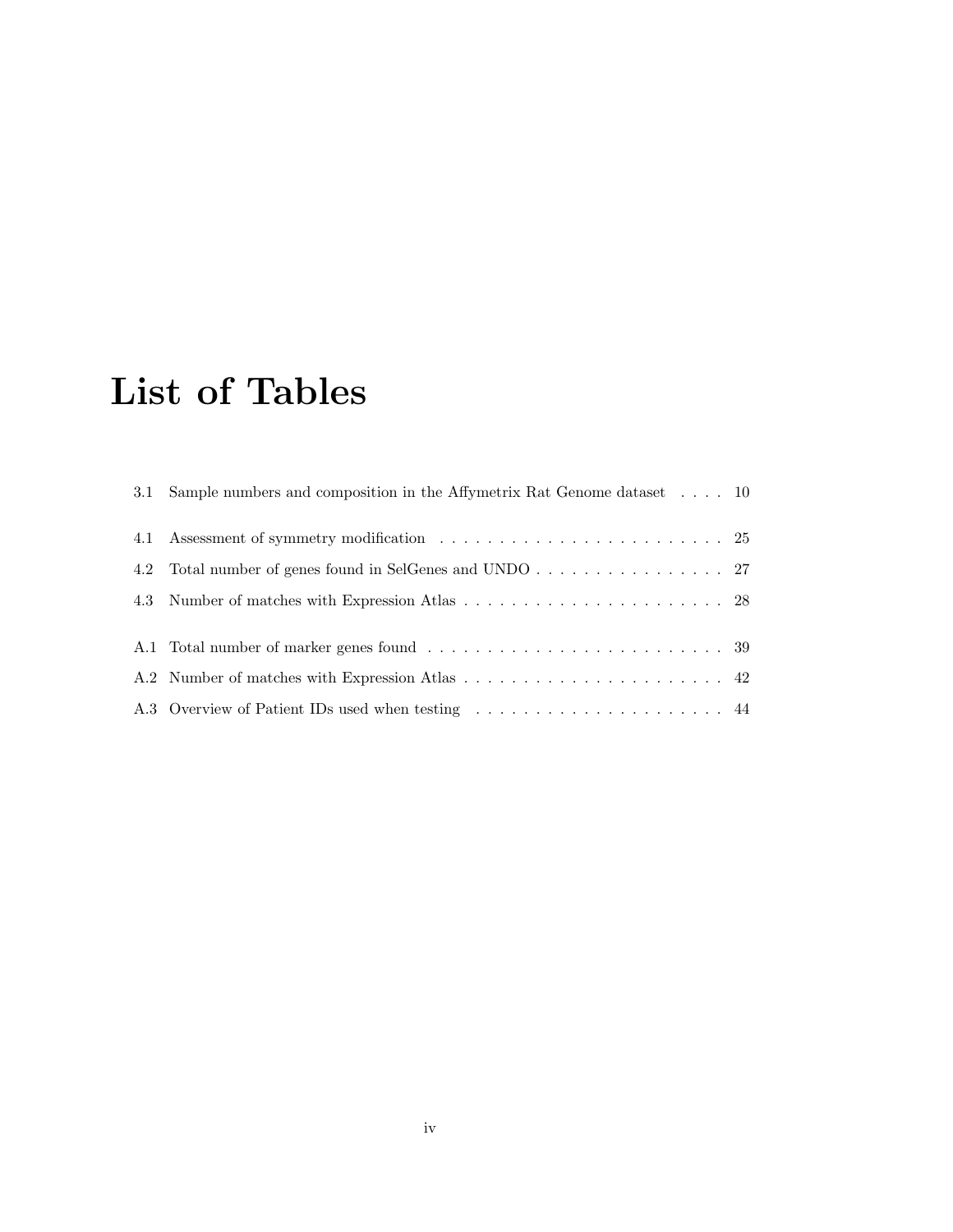## Chapter 1

## Background

In cancer research sample heterogeneity is a major obstacle as most samples contain not only tumour cells, but a range of other cell-types from the microenvironment. And although the microenvironment has an important role in the tumour formation and progression it can also be similar to normal tissue. Separating the signals is therefore crucial in order to make any discoveries that are related to the tumour and to find important changes in the tumour's microenvironment.

Different approaches of separating these signals have been developed, with cell sorting [39], expression deconvolution [42] and single cell sequencing [7] being the current main categories. This thesis focuses on expression deconvolution.

Many previous studies into gene expression deconvolution have tried deconvolving using a priori knowledge about either the tissue/cell-type proportions or pure tissue/cell-type expression profiles [15, 19, 35, 38]. Other studies have tried deconvolving without a priori knowledge [14,23,24]. Common to some of these studies is the use of so called tissue/cell-type specific marker genes in order to estimate tissue/cell-type proportions and expression profiles.

We develop SelGenes, a tool for selecting marker genes based on estimated pure tissue/celltype expression values. SelGenes then use the selected marker genes to again estimate tissue/celltype specific expression profiles.

We test performance by applying SelGenes to a benchmark set comparing the results to the results from a similar approach and try to validate selected marker genes against an external database. We further apply SelGenes to a invasive breast carcinoma dataset from The Cancer Genome Atlas.

In this chapter I will describe some of the basics in molecular biology, statistics and other terms used later in this paper.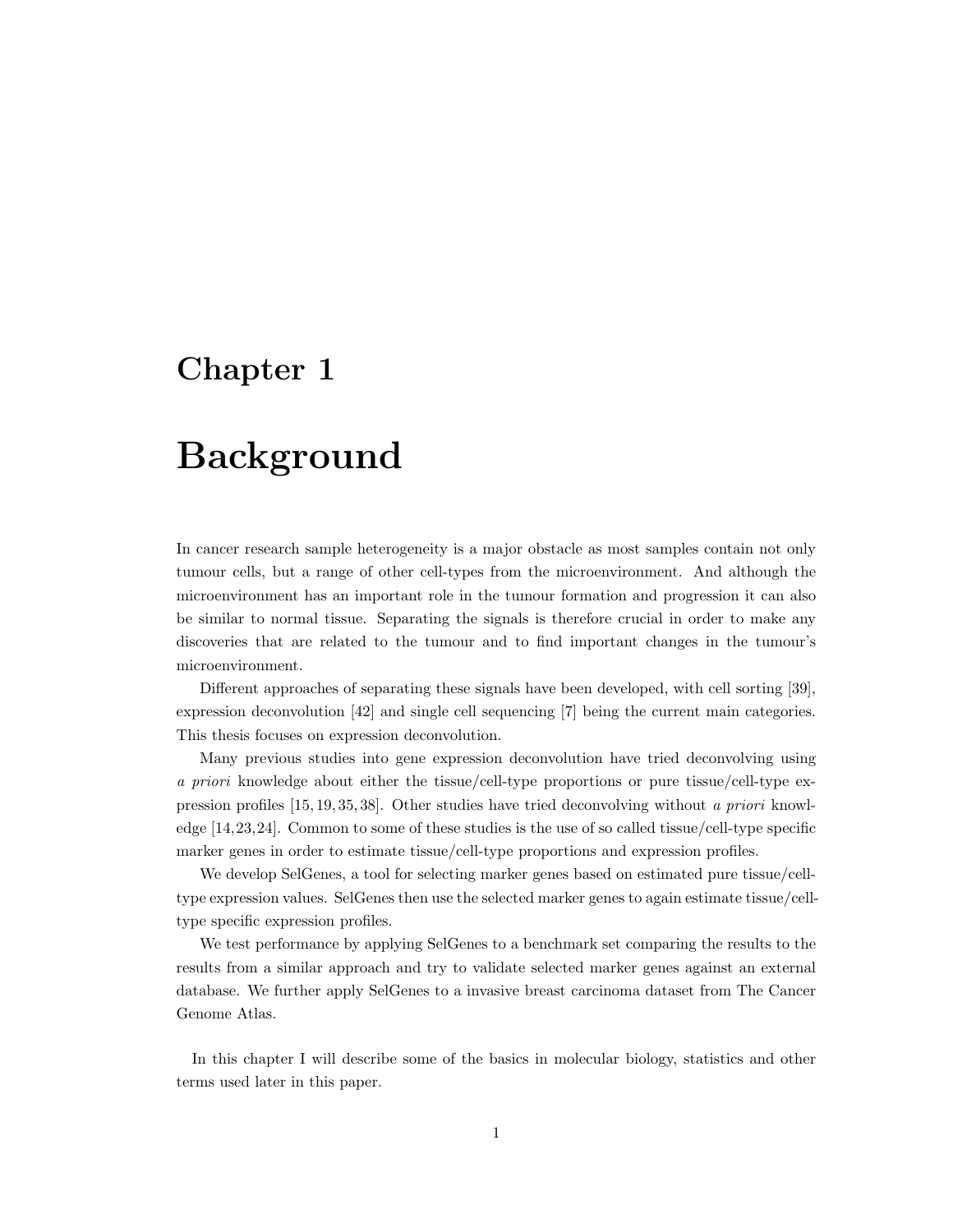### 1.1 Molecular Biology

Deoxyribonucleic acid (DNA) is the hereditary material in almost all known living organisms. DNA is made up from four chemical bases: guanine (G), cytosine (C), adenine (A) and thymine (T). These bases are called nucleic acids. These bases pair with each other, A with T and C with G, to form base pairs. Together with a sugar and a phosphate these bases form nucleotides, which are arranged in two long strands forming a double helix. The order of these nucleotides determine the information available for building and maintaining an organism [12].

A change in the nucleotide sequence is called a mutation. Mutations can result from DNA copying mistakes made when the cell is dividing, exposure to radiation or chemicals called mutagens, infections by viruses and some other causes. Some mutations are inherited, these are called germ line mutations, while somatic mutations occur in the body and are not passed on to the next generation [11].

A segment of a DNA molecule containing the information used to synthesise a protein or another biological product is called a gene. DNA molecules tend to be large, as each cell contains thousands of genes, therefore DNA molecules are highly condensed in chromosomes. Humans have 46 chromosomes, 22 pairs and two sex chromosomes.

The only known functions for DNA is storage and transmission of biological information [5]. The process of translating from DNA to product involves ribonucleic acid (RNA). RNA, similarly to DNA, is made up from four bases: guanine (G), cytosine (C), adenine (A) and uracil (U). Unlike DNA, RNA is single stranded and is therefore less stable than DNA and more prone to degradation. The synthesis of RNA from DNA is known as **transcription** [27]. The RNA molecule can then be translated into a protein, through a process called translation, or it can play other important roles in the cell, e.g. turn genes on or off. If a gene is switched on in a cell, it means that the cell expresses that gene. The process by which the information in a gene is used to synthesize the gene product is called gene expression [10].

In eukaryotes the initial RNA sequence transcribed from the DNA template usually contains non-coding regions, called **introns**, and protein coding regions, called **exons**. The removal of the introns is done in a process called splicing. Through alternative splicing one gene can encode for several proteins [2] .

An RNA molecule directly transcribed from the DNA sequence in a gene is called a transcript and the collection of all the gene readouts is called the transcriptome.

There are many types of RNA, messenger RNA (mRNA), ribosomal RNA (rRNA) and transfer RNA (tRNA) are all involved in the translation process. In addition to these there are many non-protein coding types of RNA that play vital roles in the cell [17].

Nearly every cell in the body has the same set of genes, but each cell only use a fraction of the genes at any given time. The genes used, or expressed, are what makes cell-types different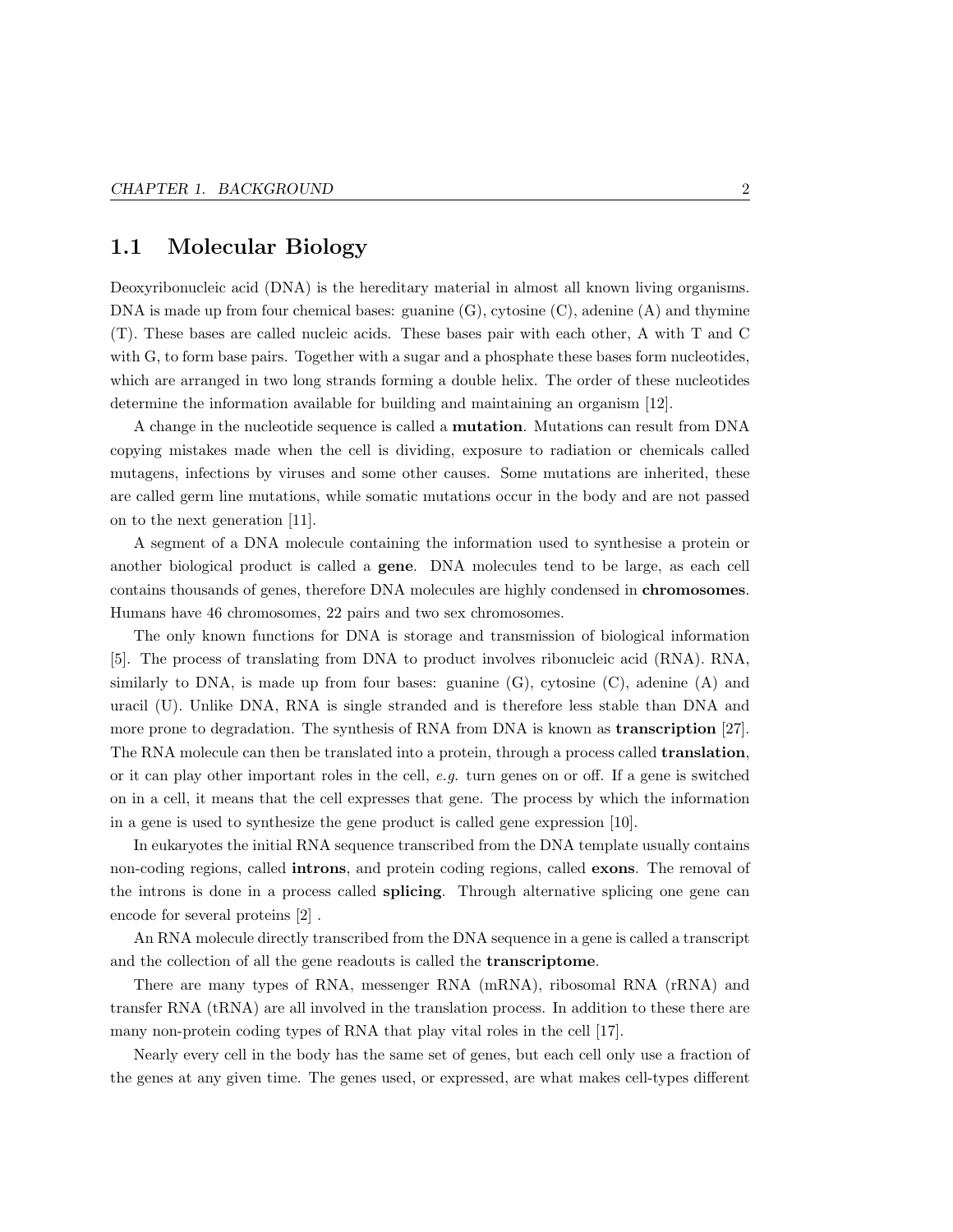from each other, i.e blood cells from brain cells. This gene expression can be measured through RNA levels in the cell [25]. This definition of gene expression will be the one used for this thesis unless otherwise stated. Using all the gene expression data from a cell-type, it is possible to set up a gene expression profile for that cell-type. [26] These profiles can be used to recognize a cell-type from measured gene expression typically through mRNA abundance.

A biomarker is a biological molecule found in tissues, blood or other body fluids that signifies a normal or abnormal state, it can also be used as a sign of a condition or disease [13]. A marker gene could be considered an example of a biomarker. We define a marker gene as a gene that is highly expressed in one cell-type, or tissue, and in small amounts or not at all in others.

### 1.2 Cancer

Cancer is the generic term used for a large group of diseases that involves formation of one or more tumours. Tumours form from normal cells that has lost their ability to control and regulate cell division and growth [34]. If a normal cell is damaged or has been mutated, it will normally be repaired during the cell cycle before it can divide, if it cannot be repaired the cell is scheduled for programmed cell death (apoptosis). If the genes that regulate these processes are mutated in a way that their proteins no longer function in the way that they should, then that could lead to damaged cells continuing to divide, and ultimately formation of tumours. Since cancer cells have lost or reduced function of the processes that detect and repair mutations, they are unstable and acquire new mutations more easily. This is called a cascading effect.

Cancers are not just a mass of malignant cells, they are a complex mix of malignant and non-transformed cells. These cells interact to form the tumour microenvironment (TME) [8]. For tumours to become life threatening they must develop four characteristics: (1) the ability to move, metastasise, (2) degrade the extra cellular matrix (ECM) , (3) survive in blood and (4) establish itself in new tissues. The TME is of critical importance for gaining these characteristics [9].

The TME is comprised of tumour cells, tumour stroma, blood vessels, infiltrating inflammatory cells and a variety of associated tissue cells. The composition of the TME is unique to each tumour and changes in the course of tumour progression. The tumour dominates at all times the creation and shape. There are also immune cells present in the tumour. The inflammatory cells usually contribute to tumour progression, largely because of the tumour's ability to create mechanisms for avoiding immune intervention. The tumour not only evades the immune response, but also manage to benefit from infiltrating cells [36].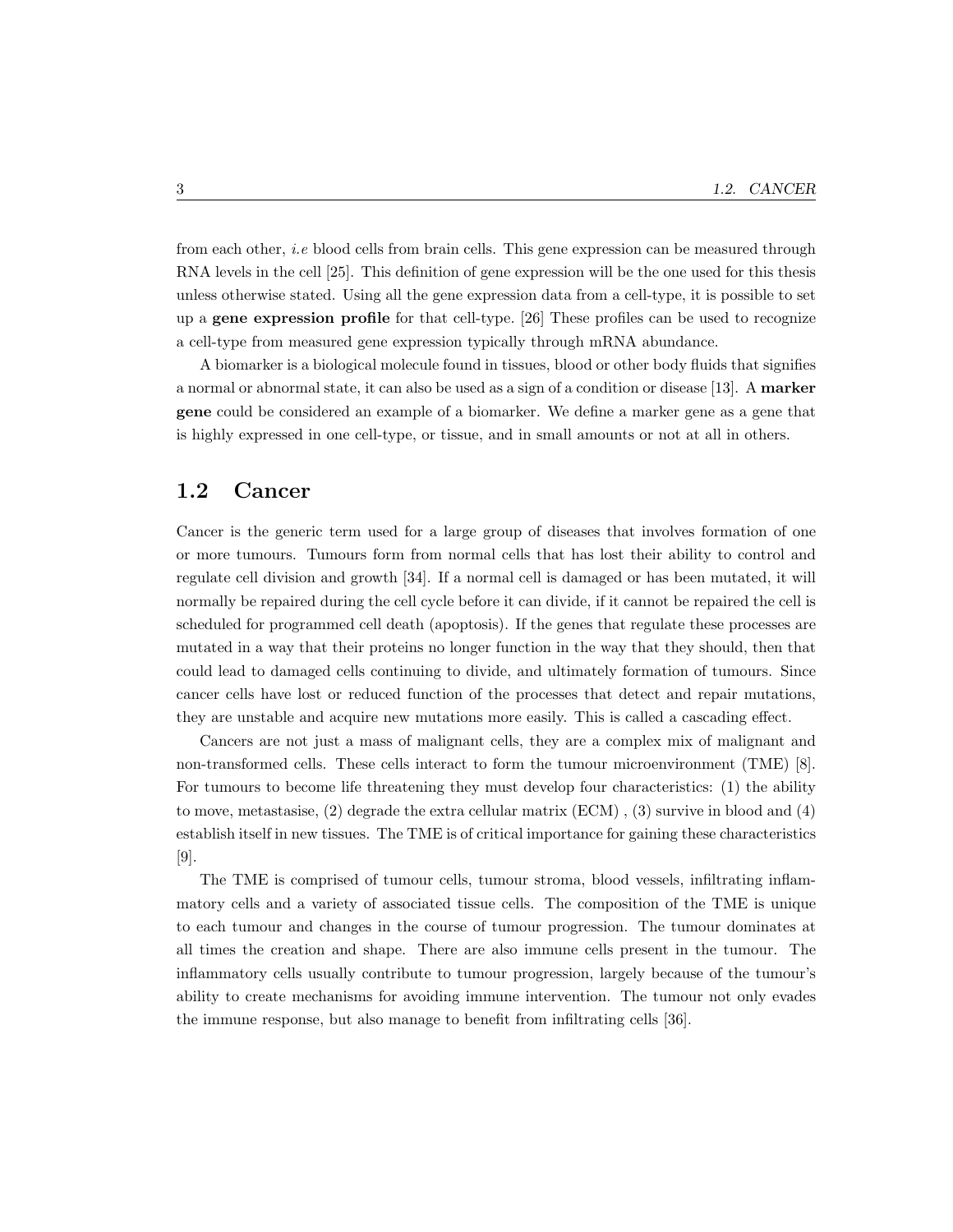

Figure 1.1: A simple figure of the TME. The cancer cells dominate, but other cell-types are present as well. This is a simplified figure with only a few of the cell-types present, there are many more cell-types in the TME. This figure was inspired by figures in [3,8]

### 1.3 Expression Deconvolution

The fact that not all the genes are active at all times or expressed in different amounts explain the differences in behaviour of cell-typess [4]. Many biological samples contain more than one cell-type. For example, a cancer biopsy may not contain only cancer cells, but also a wide array of cell-types from the TME. In such a mixed sample the total amount of each mRNA measured depends on the composition of the sample [15]. This means that if we want to make any conclusions about a certain cell-type, e.g cancer cells, we first have to separate the different gene expression for each cell-type. One way of doing this is through a method termed expression deconvolution.

Expression deconvolution can work in three ways: (1) estimate cell-type proportions with the use of expression data from reference cell-types,(2) estimate cell-type expression profiles with the use of reference cell-type proportions and (3) estimate both cell-type proportions and expression profiles. The first two require some a priori knowledge about either the proportions or reference expression profiles, the third does not require any previously acquired information. Since getting both cell-type proportions and reference expression profiles is difficult, the third way is the most desirable, but also the most challenging.

The first way, estimating cell-type proportions, is by far the most common approach since expression data from reference cell-types is readily available from several databases. PERT [38] and ccSAM [35] are examples of this type of deconvolution.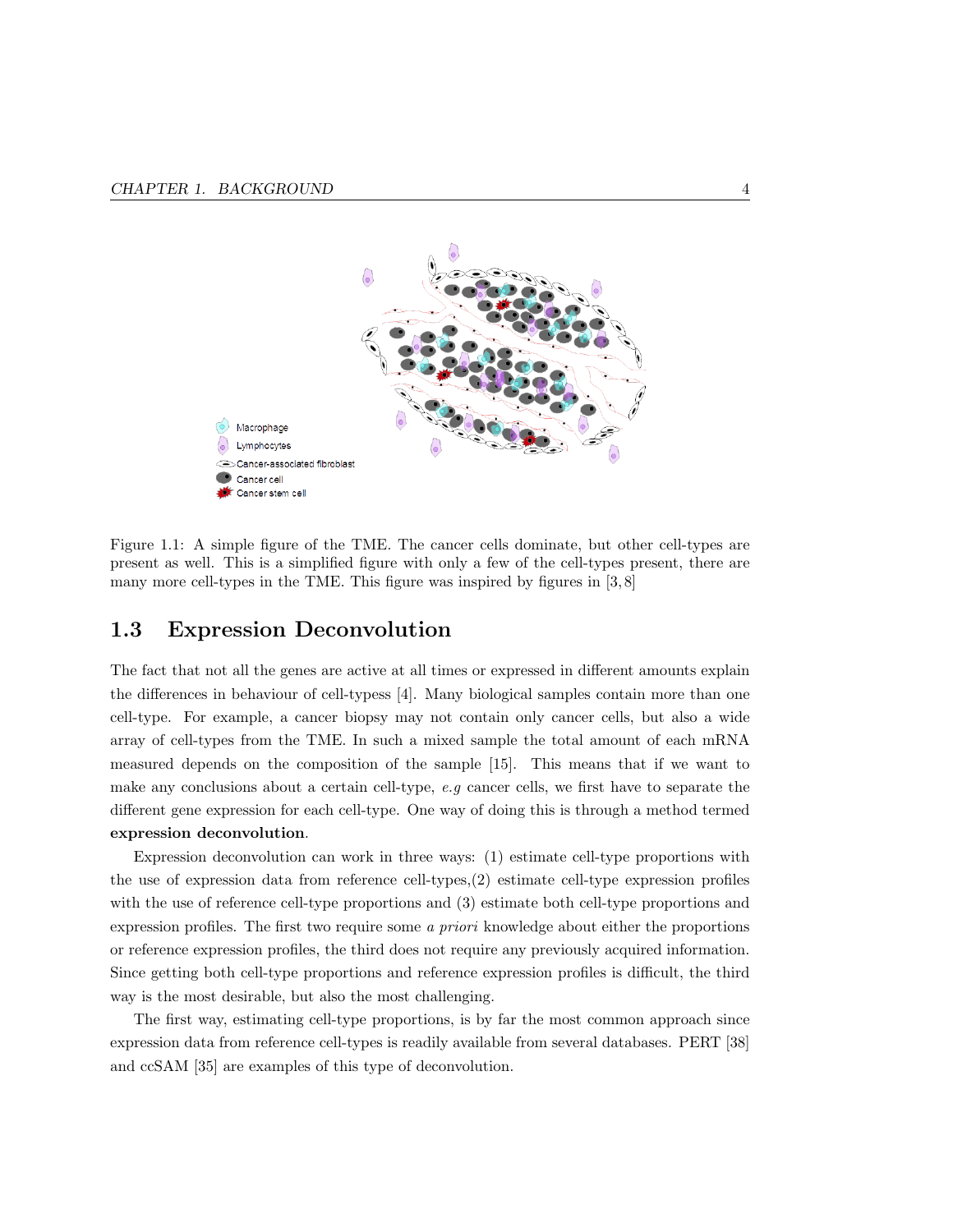The second way, estimating cell-type expression profiles from reference cell-type proportions, is not that common as many cell-types already have a gene expression profile built from pure samples of that particular cell-type. ESTIMATE [19] is an example of this type of deconvolution.

The third way, estimating both gene expression profiles and cell-type proportions, is not that common yet, but some approaches have been made. DeMix [14], UNDO [24] and CAM [23] are examples of this type of deconvolution.

Most approaches are based on the assumption of linearity, the assumption that the expression of each gene is a weighted average of expression values for pure population of those cell-types.

$$
gene_i = \sum\nolimits_j w_j * p_j
$$

where  $p_j$  is the expression value of pure population of cell-type j and  $w_j$  is the proportion of each pure population.

These approaches are usually also based on a framework proposed by Venet et al. [4, 42]. Venet et al. said that gene expression for a given cell-type had to be non-negative and their approach uses non-negative least squares (NNLS).

#### 1.3.1 Unsupervised Deconvolution (UNDO)

Unsupervised Deconvolution (UNDO) is an algorithm that uses raw measured gene expression data to find cell-type specific marker genes, estimate the cell-type proportions in each sample and uncovers pure cell expression profiles [24]. The algorithm falls into the third category mentioned above as it does not require any knowledge about proportions or reference cell-type expression profiles.

UNDO takes in two or more samples in a matrix as input, where each row represents a probe/gene and each column is the expression value for that gene in that sample. If there are more than two samples, they apply eigenvalue decomposition (PCA) to reduce the dimensions to two, where the first two principal eigenvalues are used as a transformation matrix. UNDO then consists of three main steps: filtering, marker gene selection and deconvolution.

First a vector norm is calculated for each row in the matrix and sorted using this vector norm. The filtering step then filters away a percentage from the top and bottom, where the percentages is given as input parameters. Using this filtered set, the ratios between samples is found by dividing one column on the other. The marker genes are then selected as the genes having a ratio close to the maximum and minimum ratio. The rational behind this is that cell-type specific marker genes should be located around the radii of the scatter section corresponding to genes that are maximally expressed in one sample and minimally expressed in the other.

Using these marker genes, UNDO estimates the mixing proportions and finds the cell-type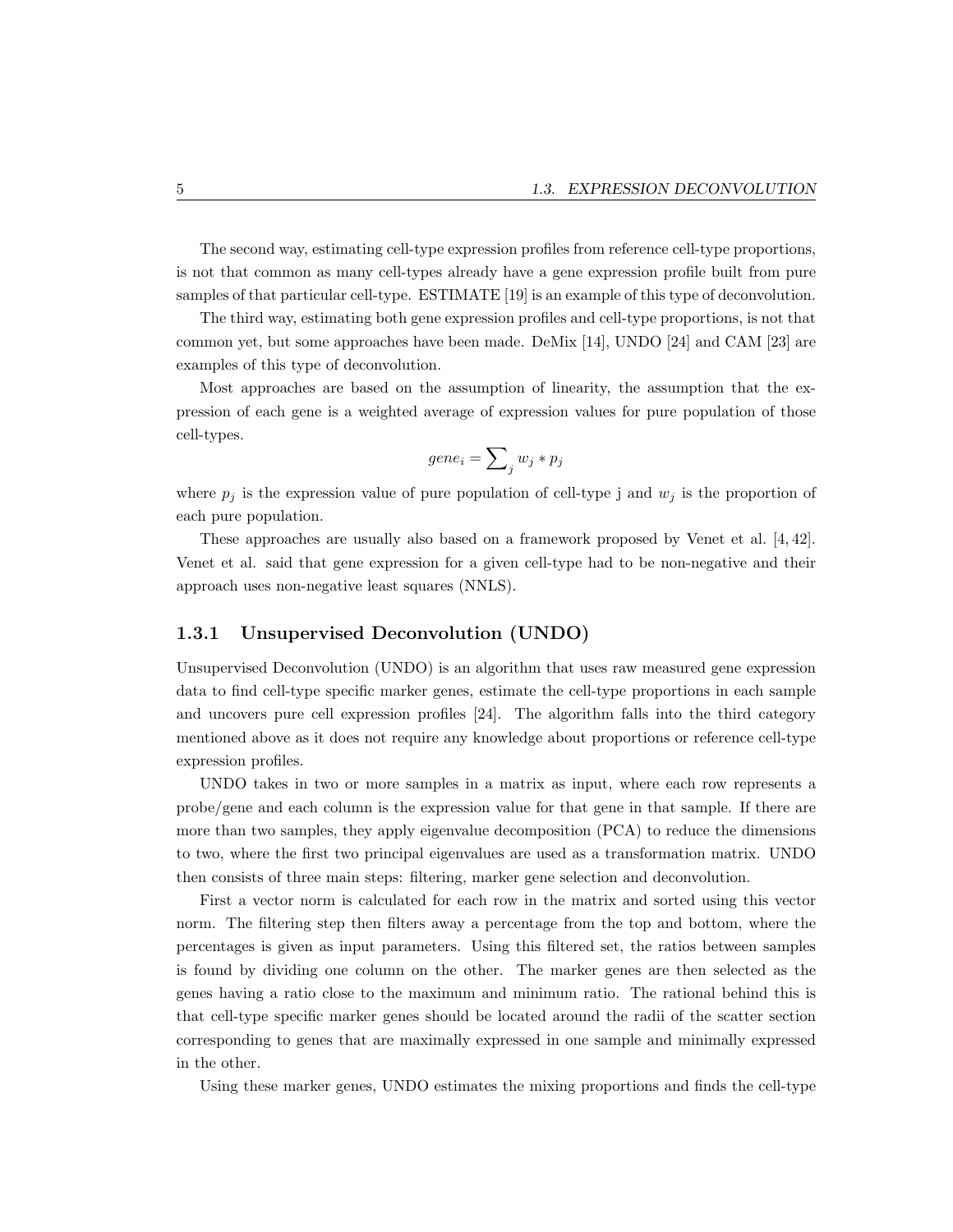specific expression values for the entire set. This method got good results both when tested on several benchmark datasets and when compared to other deconvolution algorithms.

If the composition of the samples are 50% of each source, then UNDO will not perform as expected.

UNDO will be described in detail later in this thesis.

### 1.4 Statistics

#### **Outliers**

Almost all large datasets contain outliers. An outlier is a data point that lies at an abnormal distance from other data points in a random sample from a population.

Outliers can occur as results of equipment variance, background noise, amplification steps, when creating the array, equipment bias and a whole range of other factors. Outliers can have a large influence on any analysis performed on the sample and should be identified and removed before any analysis. What constitutes an outlier should be determined before the analysis is performed in order to avoid testing bias. One common way of defining and removing outliers is using the interquartile range (IQR) [30].

The IQR is the difference between the upper and lower quartile in a dataset,  $IQR = Q_3 - Q_1$ where  $Q_3$  and  $Q_1$  is the upper and lower quartile respectively. The IQR can be used to define outliers as anything outside the following interval:

$$
[Q_1 - k \cdot IQR, Q_3 + k \cdot IQR]
$$

Where k is a constant, often 1.5.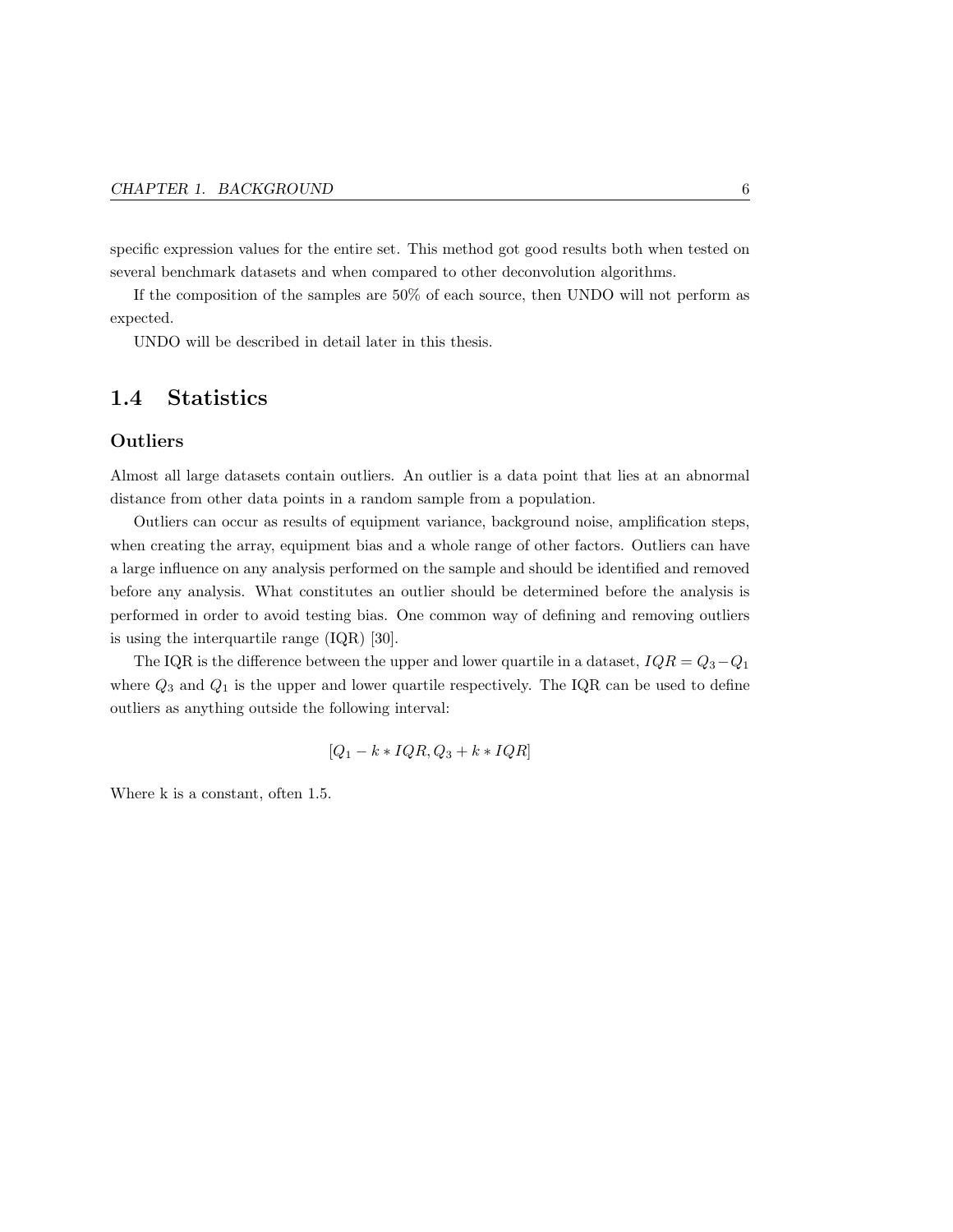

Figure 1.2: Example of a data set containing an outlier. An outlier can have major effects on any analysis of the dataset. In this example the mean of the y coordinates with the outlier is 16.75, while without it is 10.5. So by just removing one element we changed the result by a significant margin.

### 1.5 Technology

In this section I describe the technology used to collect gene expression data and some alternatives to expression deconvolution.

First I describe the two most prevalent methods for gathering gene expression data: microarrays and RNA-seq.

#### **Microarray**

Microarrays are used to measure gene expression values in a sample. Microarrays consists of many probes, usually cDNA molecules or oligonucleotide sequences, bound to a solid surface [21]. The target for each probe is a specific gene. The mRNA sample is then typically fluorescently labelled and hybridized to the probe microarray. A successful hybridization will increase the fluorescence intensity for the probe over the background level, and can be measured by a scanner. There are several different methods using this method, and they can be distinguished by the nature of the probes, the solid surface the probes are bound to and other characteristics.

#### RNA-seq

In contrast to microarray methods all sequencing approaches determine the cDNA sequence directly [41]. In general a population of RNA is converted to a library of cDNA fragments with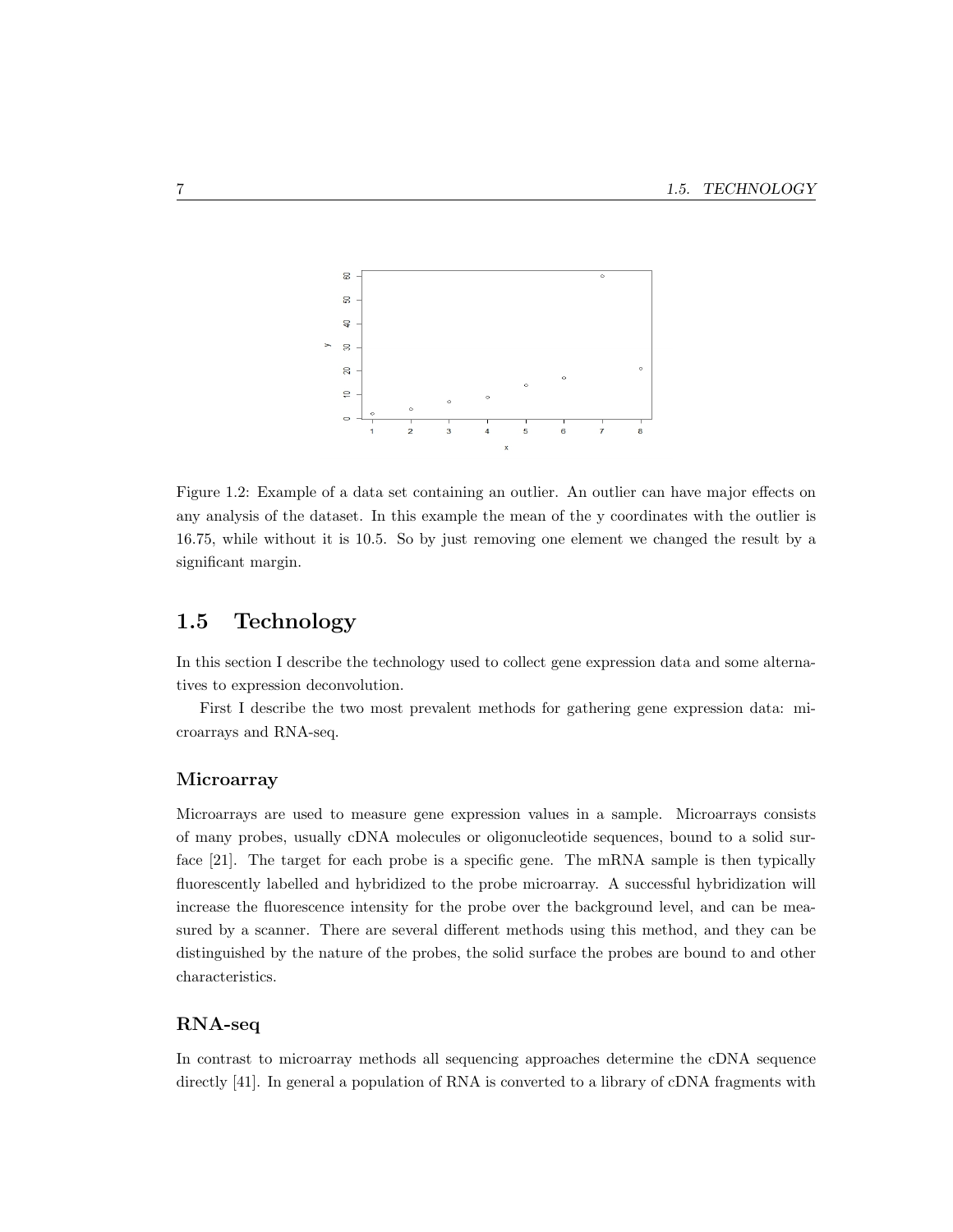adaptors attached to one or both ends. Each molecule is then sequenced in a high throughput manner to obtain short sequences from one or both ends. The reads are typically 30-400 bp, depending on the DNA sequencing technology used. After sequencing, the resulting reads are either aligned to a reference genome or transcripts, or assembled de novo without genomic sequence to produce a genome-scale transcription map that has both transcriptional structure and/or level of expression for each gene.

Microarray technology uses a probe of cDNA to detect presence of mRNA, and is therefore limited to detecting transcripts corresponding to existing sequences. In contrast, RNA-seq is not limited in such a way and can reveal the precise location of transcriptional boundaries, to a single base resolution.

RNA-Seq can also reveal sequence variations (for example, SNPs) in the transcribed regions and has been shown to be highly accurate for quantifying expression levels by established methods (quantitative PCR and spike-in RNA) [1, 37].

Because there are no cloning steps, and with some of the developed technology there is no amplification step either, RNA-seq requires less RNA sample.

Next I describe two alternatives to expression deconvolution: Single cell sequencing and cell sorting.

#### Single cell sequencing

Advances in DNA and RNA sequencing technology has scaled up in throughput and down in the amount of DNA or RNA is required for analysis [7]. These advances has now made it possible to analyse the DNA or RNA content of individual cells. First a cell must be isolated from the surrounding tissue. This can be done in several ways (Table 1 [7]), which can be classified in two ways, unbiased (randomized) or biased (targeted). An unbiased sample better represents the composition of the tissue, but a targeted sample is necessary for isolating rare cell-types.

#### Cell sorting

An alternative to gene expression deconvolution is cell sorting. Since cell-types have different physiological, immunological and functional properties, etc. , we can differentiate between them and therefore also sort them accordingly.

Fluorescence Activated Cell Sorting (FACS) [22] and other similar approaches can be used to physically separate defined cell-types from a heterogeneous sample before gene expression analysis is preformed [39]. One drawback with this kind of method is that the sorting process could introduce stress onto the cells and could therefore change the gene expression profiles.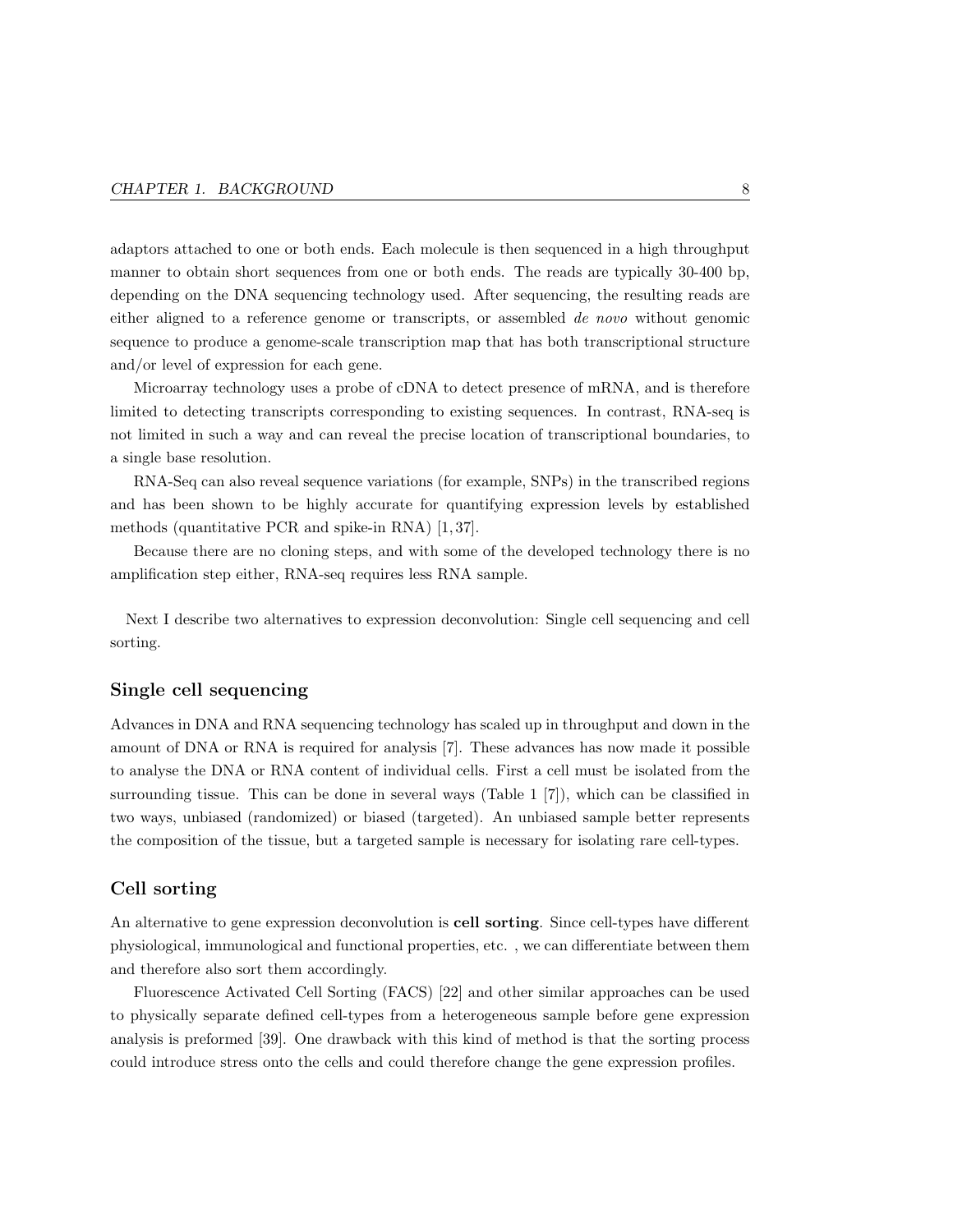## Chapter 2

## Aims of study

The aim of the work done in this study was to find improved methods for marker gene selection in heterogeneous samples, find and improve weaknesses in existing methods and evaluate the improvements made and compare them to the existing methods. We chose to focus specifically on UNDO.

The study objectives include:

- i) To investigate UNDO closely in order to identify weaknesses in the algorithm;
- ii) To develop and evaluate modifications made to the UNDO algorithm;
- iii) To develop a new method for identifying and selecting marker genes based on the UNDO algorithm;
- iv) To evaluate the marker genes found in this new method using an external database.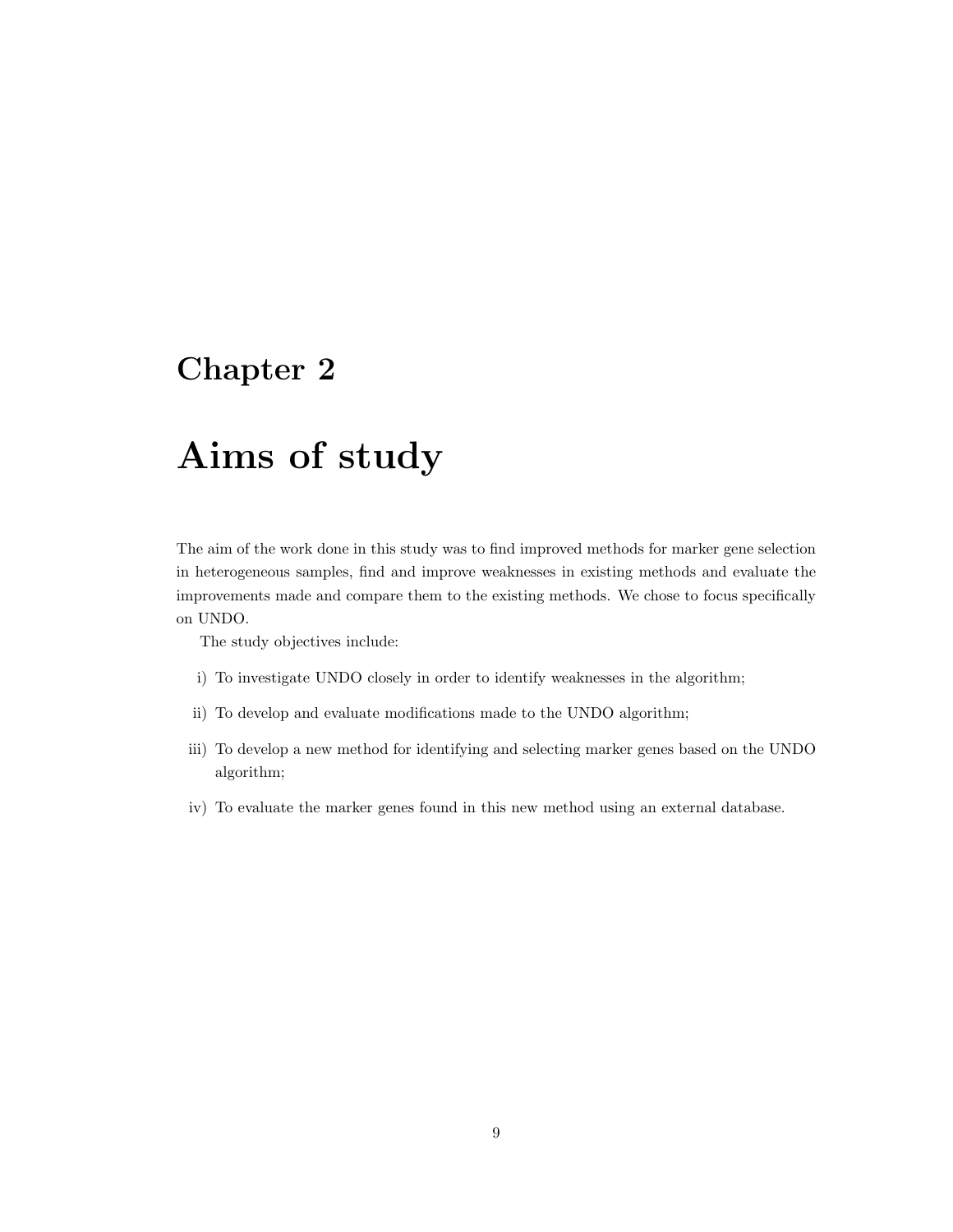## Chapter 3

## Methods & Materials

## 3.1 Materials

#### 3.1.1 Dataset

#### Benchmark data

To assess SelGenes and UNDO, a public gene expression dataset GSE19830 [35] was downloaded from the Gene Expression Omnibus (GEO) [31] website.<sup>1</sup> This dataset was generated from rat microarray experiments with Affymetrix Rat Genome 230 2.0 Arrays. The data we used were 12 mixed samples of brain and liver tissues in four proportions. The downloaded datasets are RMA normalized [33] meaning there is no way of getting back to the raw gene expression values, but using exponentiation we can still use the samples. RMA use log base 2 so to reverse that, exponentiation base 2 is used:  $\mathbf{E}_i = 2^{sample_i}$ , where  $\mathbf{E}_i$  is the expression value for  $gene_i$  used in our experiments and  $sample_i$  is the expression value in the downloaded data.

The 12 mixed samples all contain liver and brain tissues, along with lung tissue in small proportions. The proportions of the samples are:

| Sample    | Brain | Liver | Lung  |
|-----------|-------|-------|-------|
| $1 - 3$   | 25%   | 70\%  | $5\%$ |
| $4-6$     | 34\%  | 65%   | $1\%$ |
| $7-9$     | 35\%  | 60%   | 5%    |
| $10 - 12$ | 70\%  | 25%   | 5%    |

Table 3.1: Sample numbers and composition in the Affymetrix Rat Genome dataset

<sup>1</sup>http://www.ncbi.nlm.nih.gov/geo/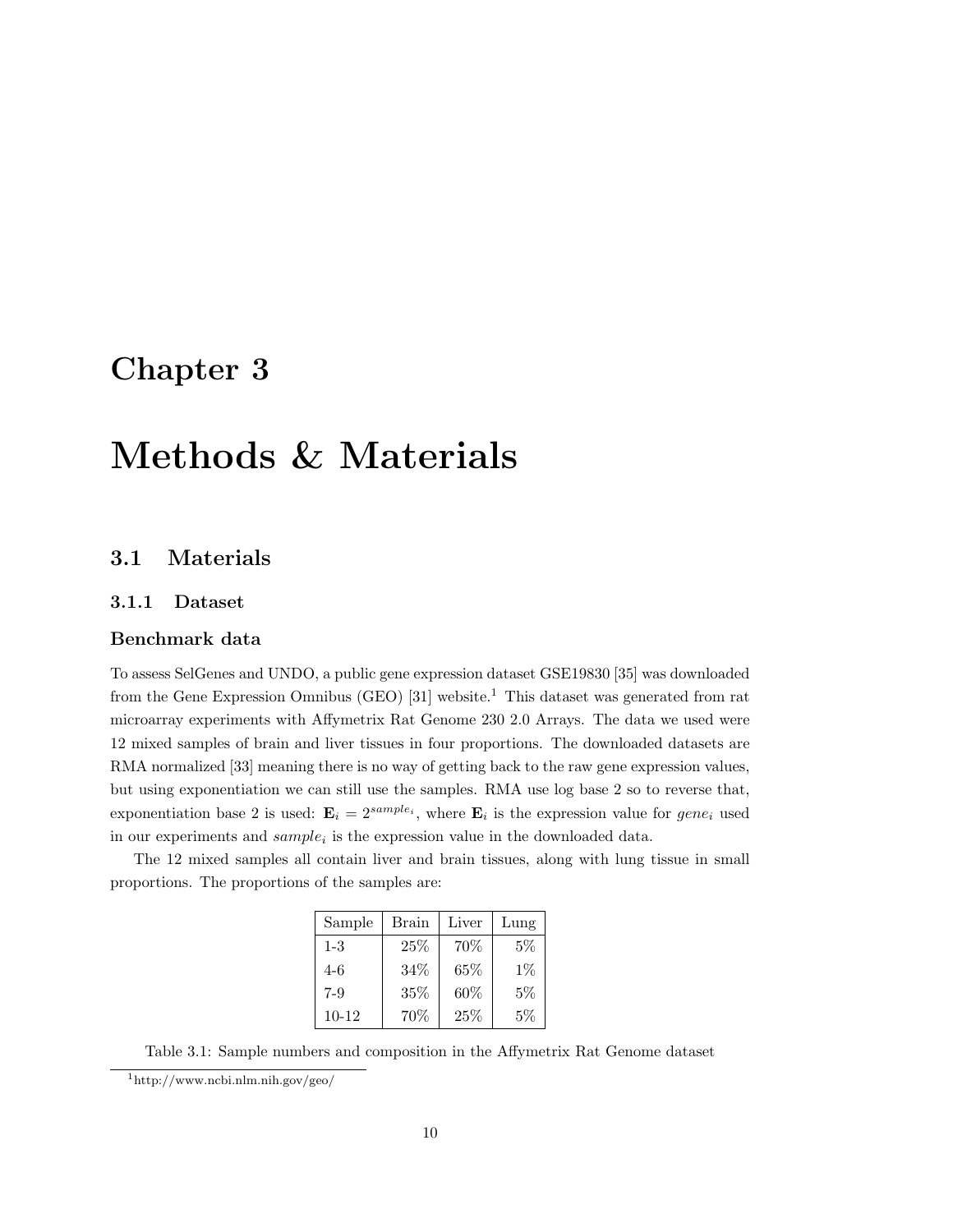As UNDO is best suited for analysis on samples consisting of two cell-typess, the samples with the smallest amount of lung tissue were chosen. During testing the lung tissue components were simply ignored.



Figure 3.1: Scatter plot of sample 10 and sample 1 from the table above. In this example sample 10 is the x-coordinate and sample 1 is the y-coordinate.

As the microarray data uses probes and not genes, we need to translate from probe ids to gene names. This was done using the R packages  $rat232.db$  (version 3.2.3) and annotate (version 1.48.0). As the rat genome is updated with more and more recent information the matching from probe to gene may yield both 1 to 1 matchings and 1 to many matchings as well as 1 to none matching. When there is more than one possible match the first matching in the annotation file is used.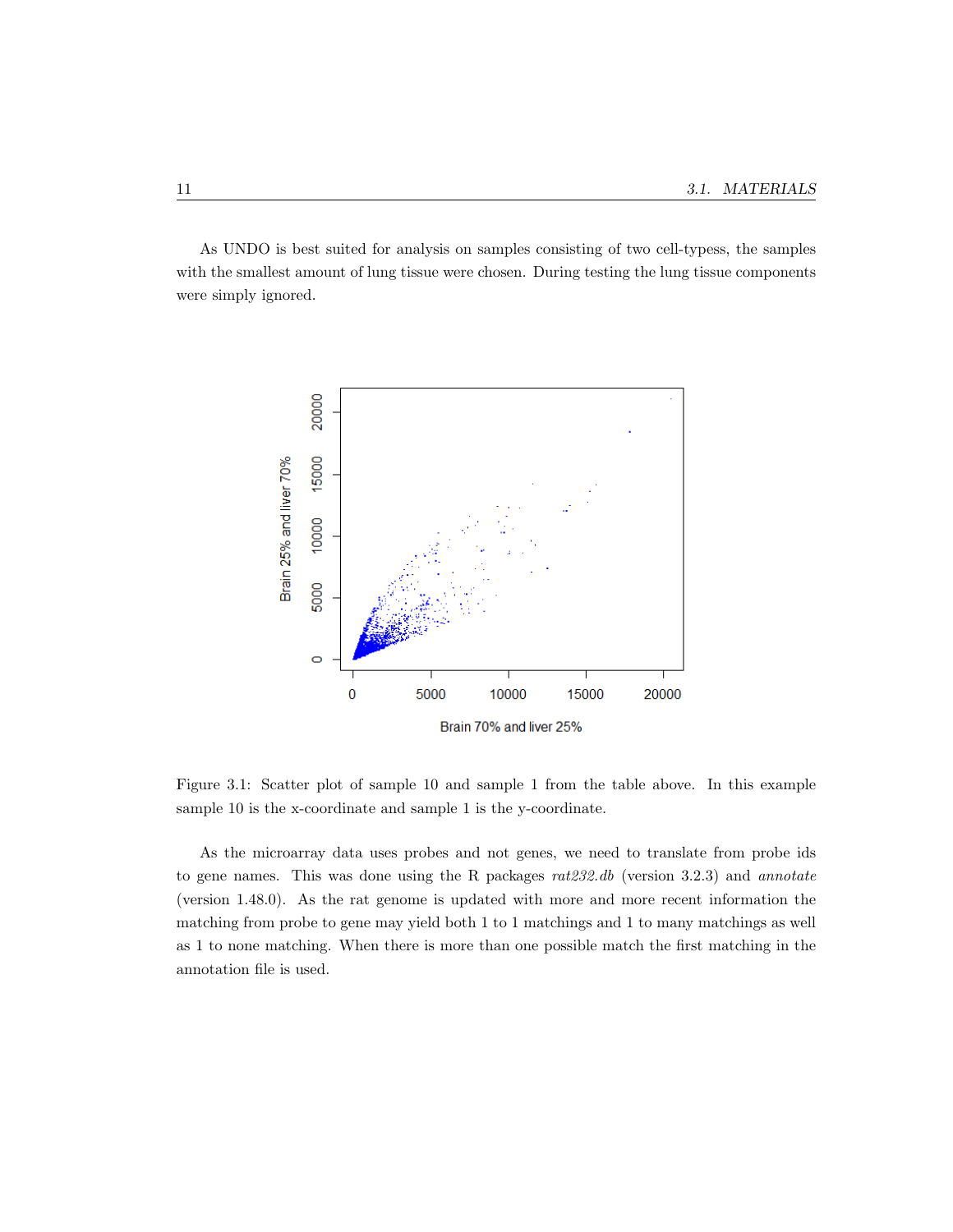#### Real cancer patient data

To test SelGenes on real patient data we downloaded a dataset from The Cancer Genome Atlas  $(TCGA)$  [29]<sup>2</sup>. This dataset was downloaded in July 2014 and consists of 1172 breast invasive carcinoma (BRCA) samples, of which 1052 were primary tumour samples, 113 were control samples and 7 were metastasis samples. The data is RSEM normalized RNA-seqV2 measured at level 3 (gene-level) and processed using TCGA assembler [40]. Breast cancer can be classified into 5 subtypes: Basal-like,luminal A (LumA), luminal B (LumB), HER2-enriched and normallike [18]. Using the Supplementary table from this study [28], where they found the subtype of breast cancer for each sample, we chose a subset consisting of 30 basal-like samples and 30 LumA samples. These subtypes labels were found using microarray data.

#### 3.1.2 Expression Atlas/Reference marker genes

Expression Atlas (EA) is a value-added database for querying differential gene expression across tissues, cell-types etc [32]. EA is an extension on the previous version Gene Expression Atlas launched by the European Bioinformatics Institute in 2008 [20]. EA introduces the concept of baseline expression, a concept that measures the abundance of each gene and splice variant in healthy or untreated tissues or cell-types.

As there does not exist a list of known marker genes for all tissues in rats, assessing the potential marker genes found with any method is challenging. So in order to assess SelGenes we downloaded lists from the EA website<sup>3</sup> of genes that were highly expressed in liver tissue and in brain tissues in adult rats. The list were found by entering search queries with rattus norwegicus and the tissue in question, and then choosing the baseline experiment that suited our parameters.

The downloaded lists were then filtered, keeping only genes that had an expression value at least c and those genes that had an expression value  $d$  times higher in liver than in brain and vice versa. We also removed all duplicate genes, keeping the first instance of that gene. This left us with one list of reference marker genes for liver tissue and one for brain tissue.

### 3.2 Methods

In this section I will first give a detailed description of how UNDO works. Then I will show some modifications on the UNDO algorithm itself, as well as showing a method of creating clearer radii for the UNDO algorithm by removing outliers, possibly improving the results. Then I will show a new method for selecting marker genes based on the estimated gene expression values

<sup>2</sup>https://tcga-data.nci.nih.gov/tcga/

<sup>3</sup>https://www.ebi.ac.uk/gxa/home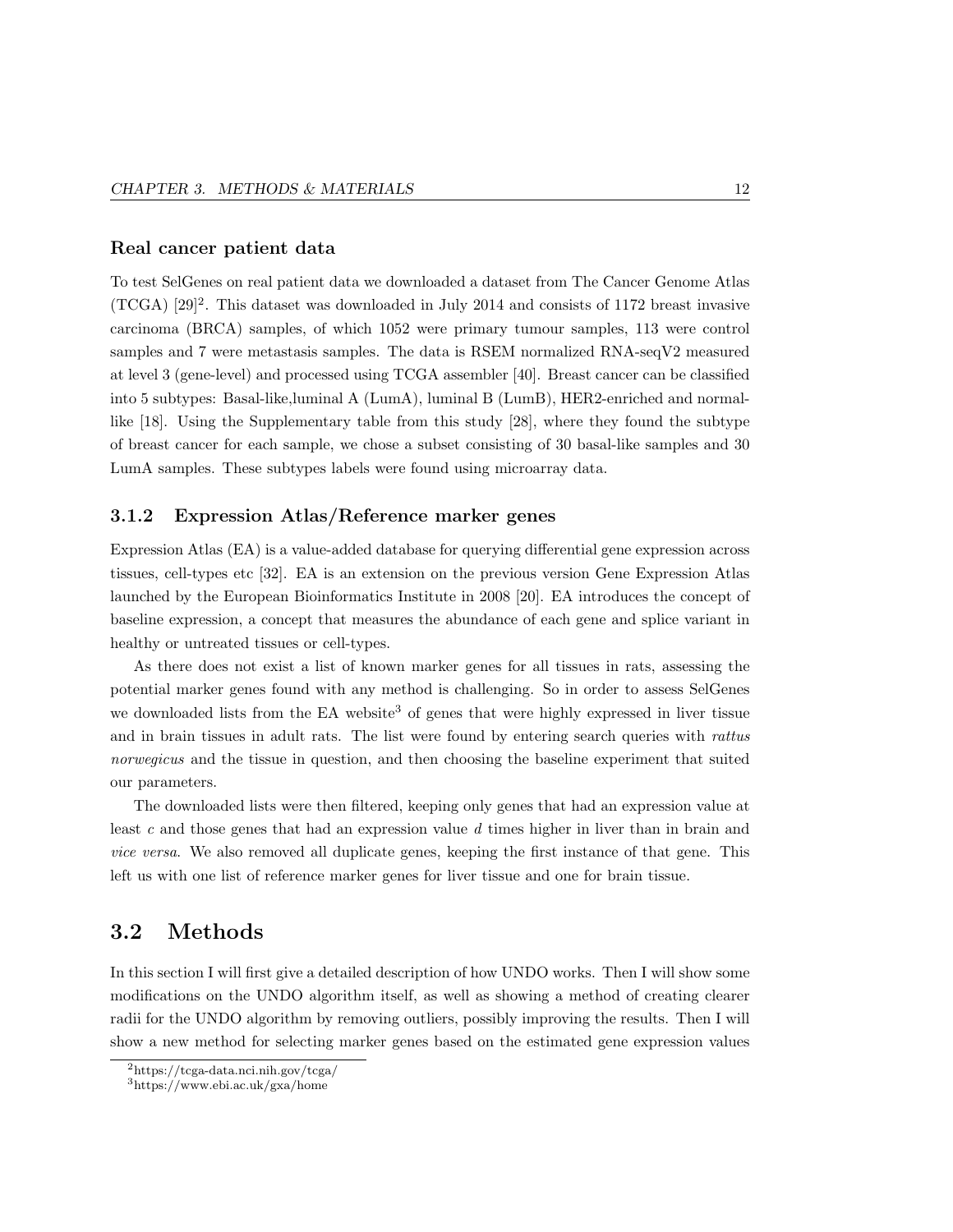returned from UNDO. Finally in this chapter I will give a description of how we assessed this method on both the benchmark set and on the real cancer patient data.

#### 3.2.1 UNDO

UNDO is a gene expression deconvolution algorithm that uses raw expression data from two or more samples to deconvolve them. UNDO does this by selecting tissue specific marker genes to estimate the mixing proportions. The idea is that marker genes should be located around the radii of the scatter section corresponding to the genes that are minimally expressed in one sample and maximally expressed in the other. This theory is based on two theorems given in the article [24].

UNDO uses a linear latent model of raw measured expression data:

$$
\begin{bmatrix} x_{sample1}(i) \\ x_{sample2}(i) \end{bmatrix} = \begin{bmatrix} a_{11} & a_{12} \\ a_{21} & a_{22} \end{bmatrix} \begin{bmatrix} s_{tumour}(i) \\ s_{stroma}(i) \end{bmatrix} \rightarrow \mathbf{x}(i) = \mathbf{a}_1 s_{tumour}(i) + \mathbf{a}_2 s_{stroma}(i) \tag{3.1}
$$

for genes  $i = 1, \ldots, n$ . Where  $x_{sample1}(i)$  and  $x_{sample2}(i)$  are the gene expression values in heterogeneous samples and  $a_{jk}$  are the mixing proportions combined in the mixing matrix. To estimate the mixing matrix UNDO first selects cell-type specific marker genes from a filtered set.

Filtering in UNDO is done by using the Frobenius norm also known as the Gaussian norm:

$$
||A_i||_F = \sqrt{\sum_j a_{i,j}^2}
$$

for gene  $i = 1, \ldots, n$  Where  $a_{i,j}$  is the gene expression for gene i and sample j.

The genes are then sorted according to their norms and a percentage of the genes are filtered from the top and bottom of this sorted list. The proportion to be filtered is given as input parameter, the default being 40% from the bottom and 10% from the top. Genes removed in the filtering step are not used in the marker gene selection step, but are used in the consecutive steps.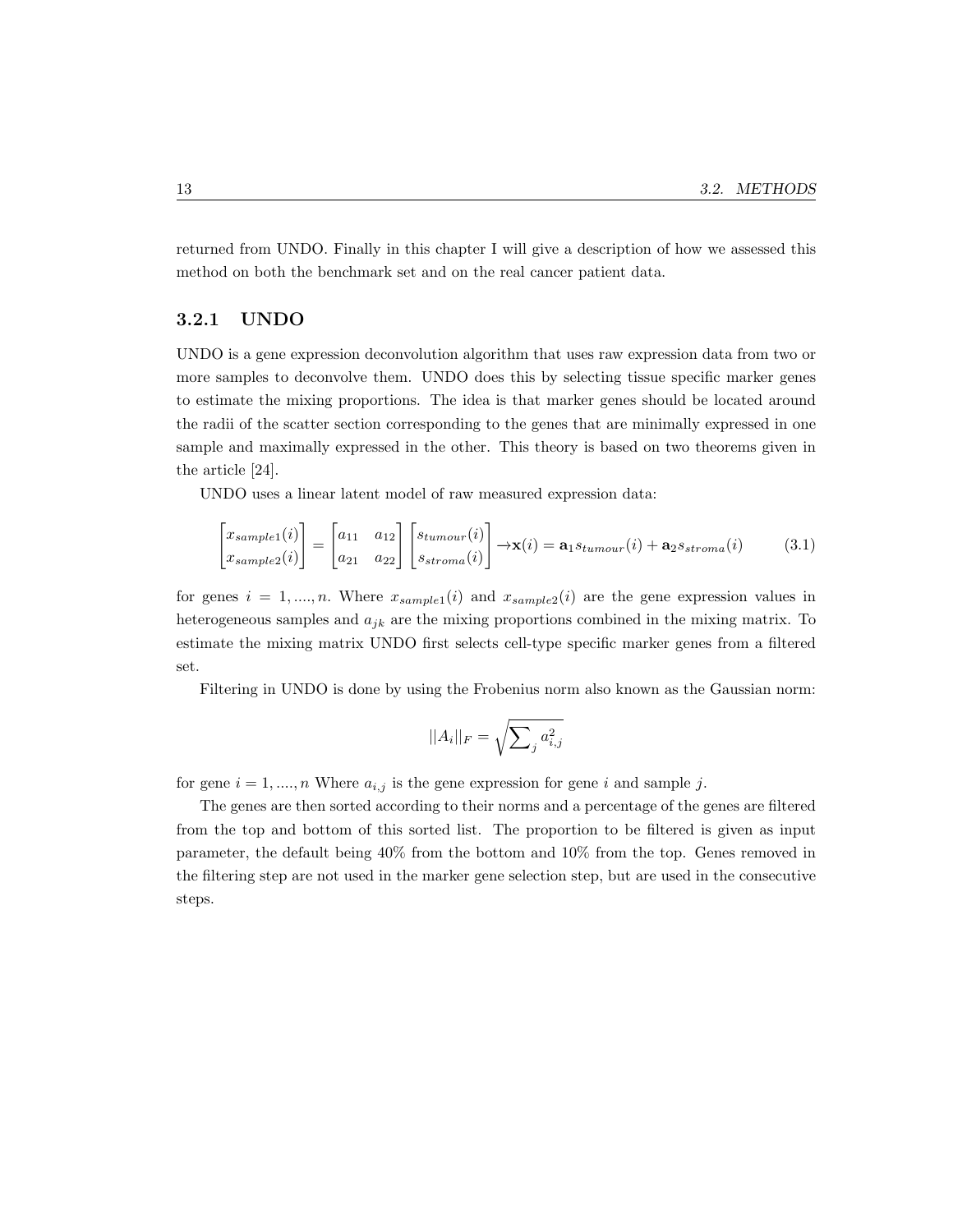

Figure 3.2: Example of how the data is filtered. The points marked in red are what UNDO filters away and the points marked in blue are the points that are kept. This plot was obtained using sample 10 and sample 1 in Table 3.1.

After the filtering is done, ratios between expression values are calculated for gene i in the filtered list with the following formula:

$$
Ratio_i = Sample2_i/Sample1_i
$$

The marker gene are then selected in the following way:

$$
MG1 = \{gene_i | min(ratio) + eps1 * min(ratio) \ge ratio_i \ge min(ratio)\}
$$
  

$$
MG2 = \{gene_i | max(ratio) - eps2 * max(ratio) \le ratio_i \le max(ratio)\}
$$

Where eps1 and eps2 are input parameters.

Then the sets MG1 and MG2 are the selected marker genes for the dominant cell-type or tissue in sample 1 and sample 2 respectively. We can see from this definition that UNDO always selects at least one marker gene along each of the radii.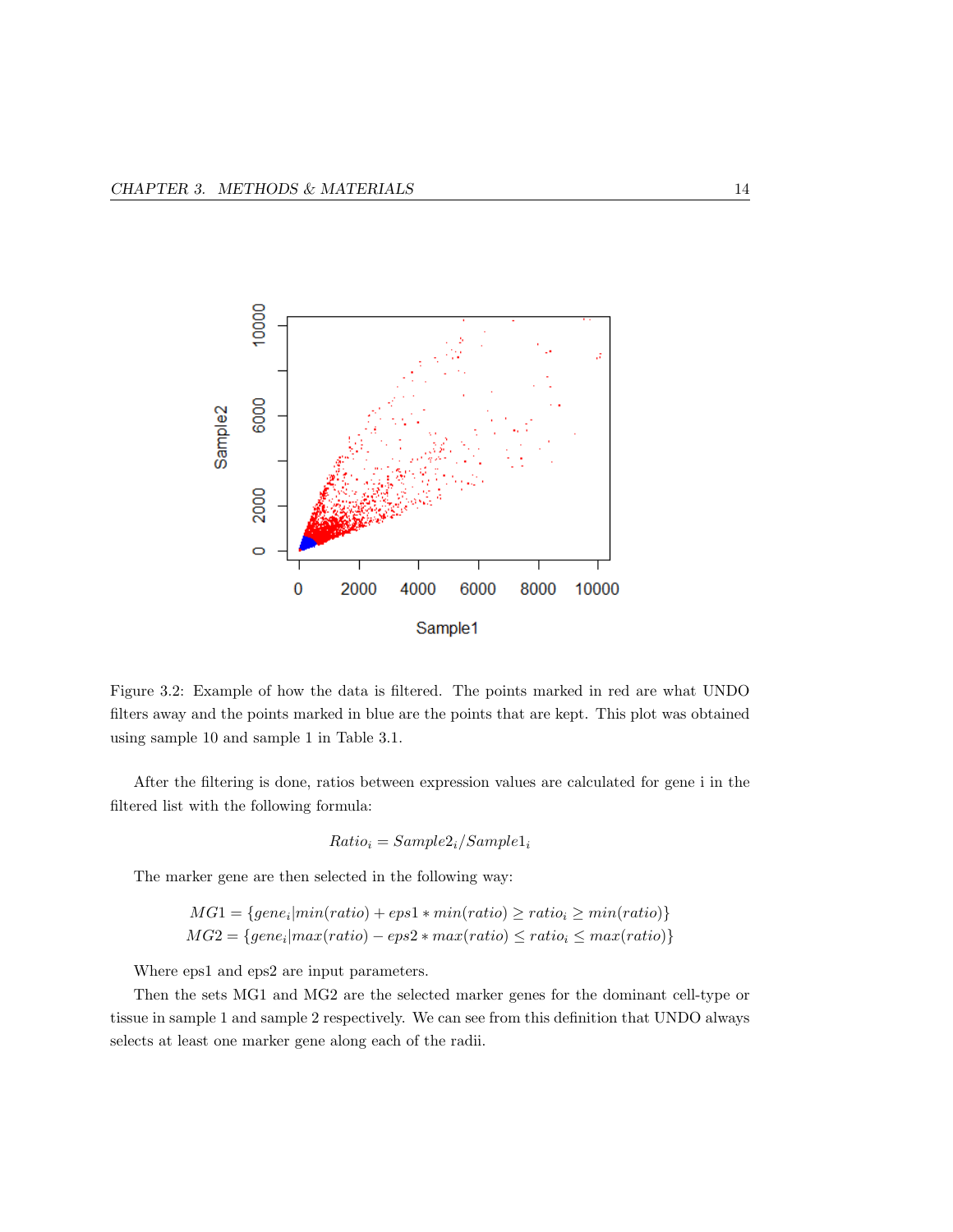

Figure 3.3: Example of how the data is filtered and marker genes selected in UNDO. The genes highlighted in red are the ones used as marker genes. This plot was obtained using sample 10 and sample 1 from Table 3.1.

The next step is to estimate the cell-type proportions in the samples. This is done using the marker genes in the following way:

$$
\hat{\mathbf{a}}_1 = \begin{bmatrix} \hat{a}_{11} \\ \hat{a}_{21} \end{bmatrix} = \frac{1}{n_{MG-sample1}} \sum_{i \in MG-sample1} \frac{x(i)}{||x(i)||}
$$

$$
\hat{\mathbf{a}}_2 = \begin{bmatrix} \hat{a}_{12} \\ \hat{a}_{22} \end{bmatrix} = \frac{1}{n_{MG-sample2}} \sum_{i \in MG-sample2} \frac{x(i)}{||x(i)||}
$$

Where  $n_{MG-sample}$  is the number of genes chosen as marker genes for the respective sample and ||.|| depicts the vector norm.

The two vectors are then combined to create the estimated  $\hat{A} = \begin{bmatrix} \hat{a}_{11} & \hat{a}_{12} \\ \hat{a}_{21} & \hat{a}_{22} \end{bmatrix}$ from 3.1. As  $\hat{a}_1$  is found using only genes that are highly expressed in sample 1 it will be inflated in one end and  $\hat{a}_2$  for the same reason will be inflated in the other end. To avoid this the  $\hat{A}$  need to be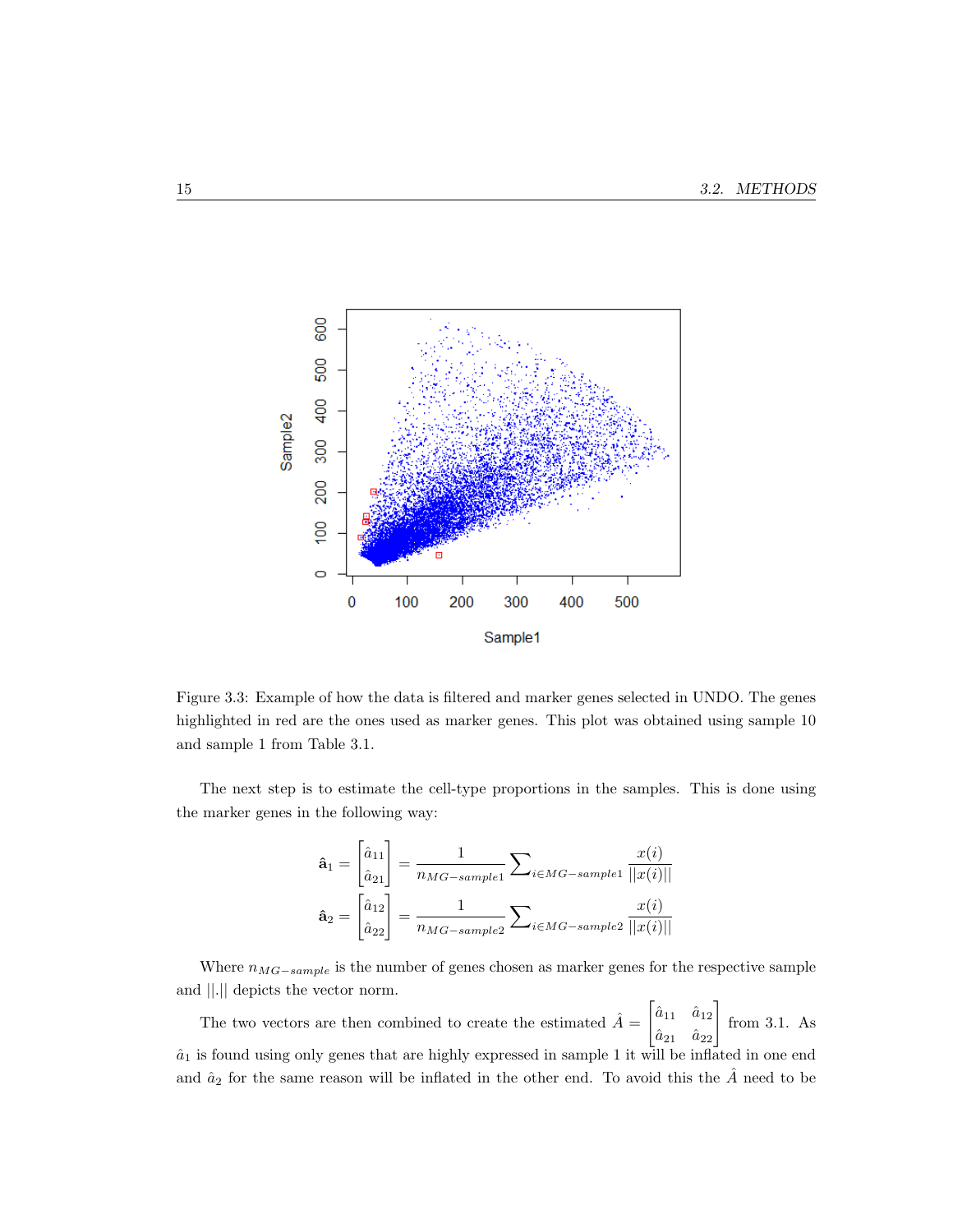scaled. This scale is found by taking the inverse of  $\hat{A}$  and multiplying it with a 2x1 identity matrix to get a 1x2 vector. The elements in this vector are then put on the diagonal of a 2x2 matrix and multiplied with  $\hat{A}$  to get A.

$$
A = \begin{bmatrix} scale & 0 \\ 0 & scale \end{bmatrix} \hat{A}
$$

The cell specific expression values are found for the original dataset by using matrix inversion:

$$
A^{-1} \begin{bmatrix} x_{sample1}(i) \\ x_{sample2}(i) \end{bmatrix} = \begin{bmatrix} s_{tumour}(i) \\ s_{stroma}(i) \end{bmatrix}
$$

In practice they use non-negative least squares, in order uphold the assumption that all genes must have a non-negative expression value.



Figure 3.4: The estimated cell-spesific expression we get from an execution of the UNDO algorithm, *i.e.*  $s_{sample1}(i)$  and  $s_{sample2}(i)$  plotted against eachother. This is the result after running the dataset from 3.1 through UNDO with the default values. The plot to the right show the same plot zoomed in and with marker genes from UNDO highlighted in red. These plots were obtained by using sample 10 and sample 1 from Table 3.1.

#### 3.2.2 UNDO symmetry

The marker gene selection in UNDO is done in the following way:

$$
MG1 = \{gene_i | min(ratio) + eps1 * min(ratio_i)) \ge ratio_i \ge min(ratio) \}
$$
  

$$
MG2 = \{ gene_i | max(ratio) - eps2 * max(ratio_i) \le ratio_i \le max(ratio) \}
$$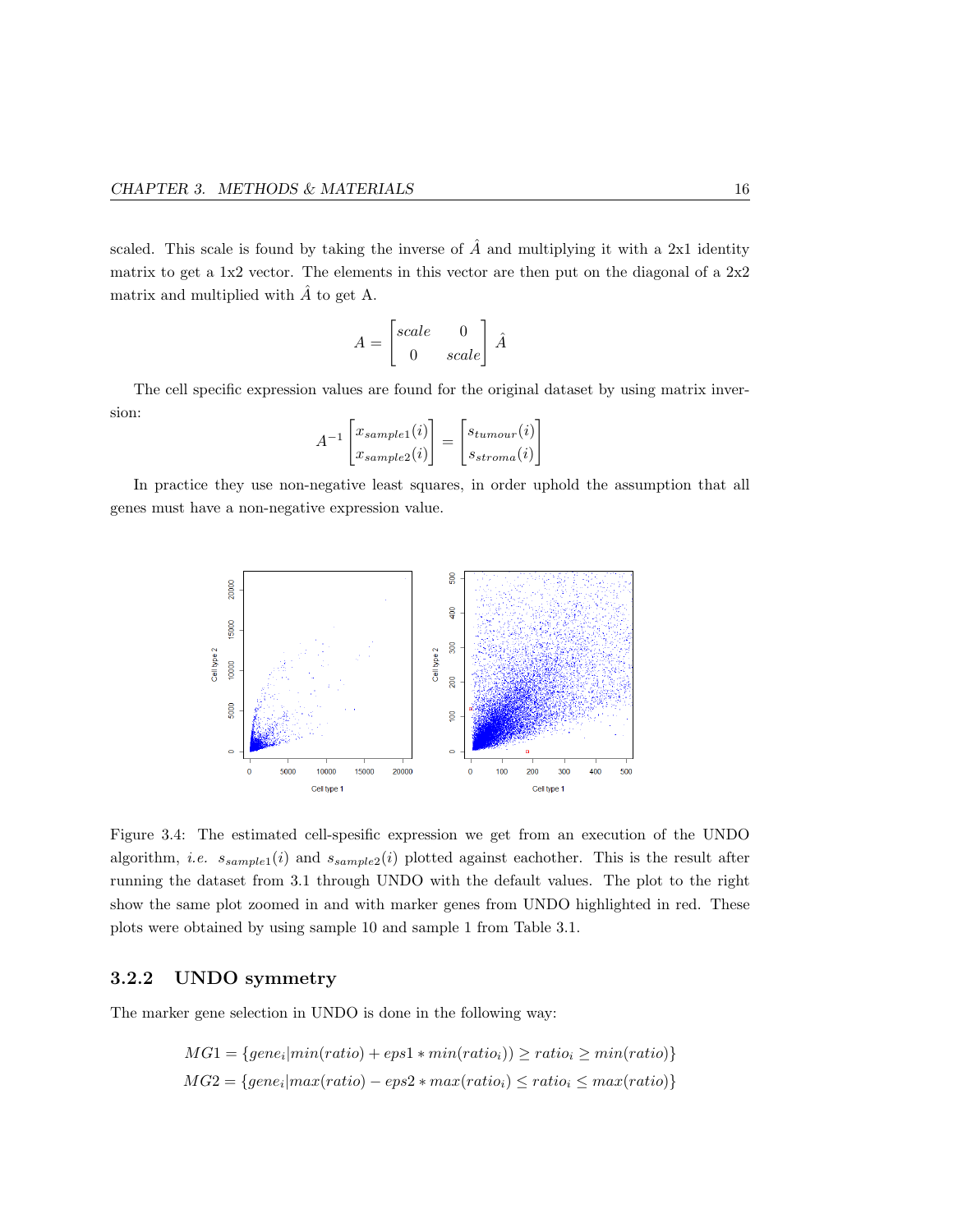We can see from this definition that the genes in MG1 will have a ratio in the interval  $[0,1)$ and the genes in MG2 will have a ratio in the interval  $[1,\infty)$ . This means that comparing sample X against sample Y, does not necessarily give the same number of genes as when comparing sample Y against sample X. This can have a significant impact on the calculation of the cell specific gene expression values and can be modified to select the same number and the same genes.

One way to modify this is to create two sets of ratios:

$$
A_i = sample1_i/sample2_i
$$

$$
B_i = sample2_i/sample1_i
$$

for  $i = 1, \ldots, n$ . And then let marker genes be selected in the following way:

$$
MG1 = \{gene_i|max(A_i) -eps1 * max(A_i)) \le A_i \le max(A_i) \}
$$
  

$$
MG2 = \{gene_i|max(B_i) -eps2 * max(B_i)) \le B_i \le max(B_i) \}
$$

By doing this the interval in which the ratios fall has changed to  $[1,\infty)$  for both sets. Using this procedure should get the same number of, and the same, genes executing sample X against sample Y and *vice versa*.

#### 3.2.3 Removing outliers

Since outliers can have a large impact on any analysis performed on a data set, they should be removed from the set. We propose to use IQR to define outliers.

To find the upper and lower quartiles we first needed to be able to sort our data. We chose to sort on the ratio between samples. In order to guarantee that the order in which the samples are put together does not change what points are considered outliers, we make some changes to the IQR definition. This is because the IQR is based on the assumption that the points are normally distributed, with both sides of the mean being equal. In our set we have that the median should be around 1, as we expect that the samples will have a lot of genes in common. But below the median the interval is between 0 and 1 and above it between 1 and  $\infty$ . That is why we use two ratios A and B (as defined above) and define outliers as:

$$
Outlier = \{gene_i | (A_i < ((Q_1(A)) - 1.5 * (Q_3(A) - Q_1(A)) \vee (B_i < ((Q_1(B)) - 1.5 * (Q_3(B) - Q_1(B))) \}
$$

where  $Q_1$  and  $Q_3$  are the lower and upper quartiles respectively. As we do not wish to remove too many of the points we chose the interval [0,1) instead of  $[1,\infty)$ .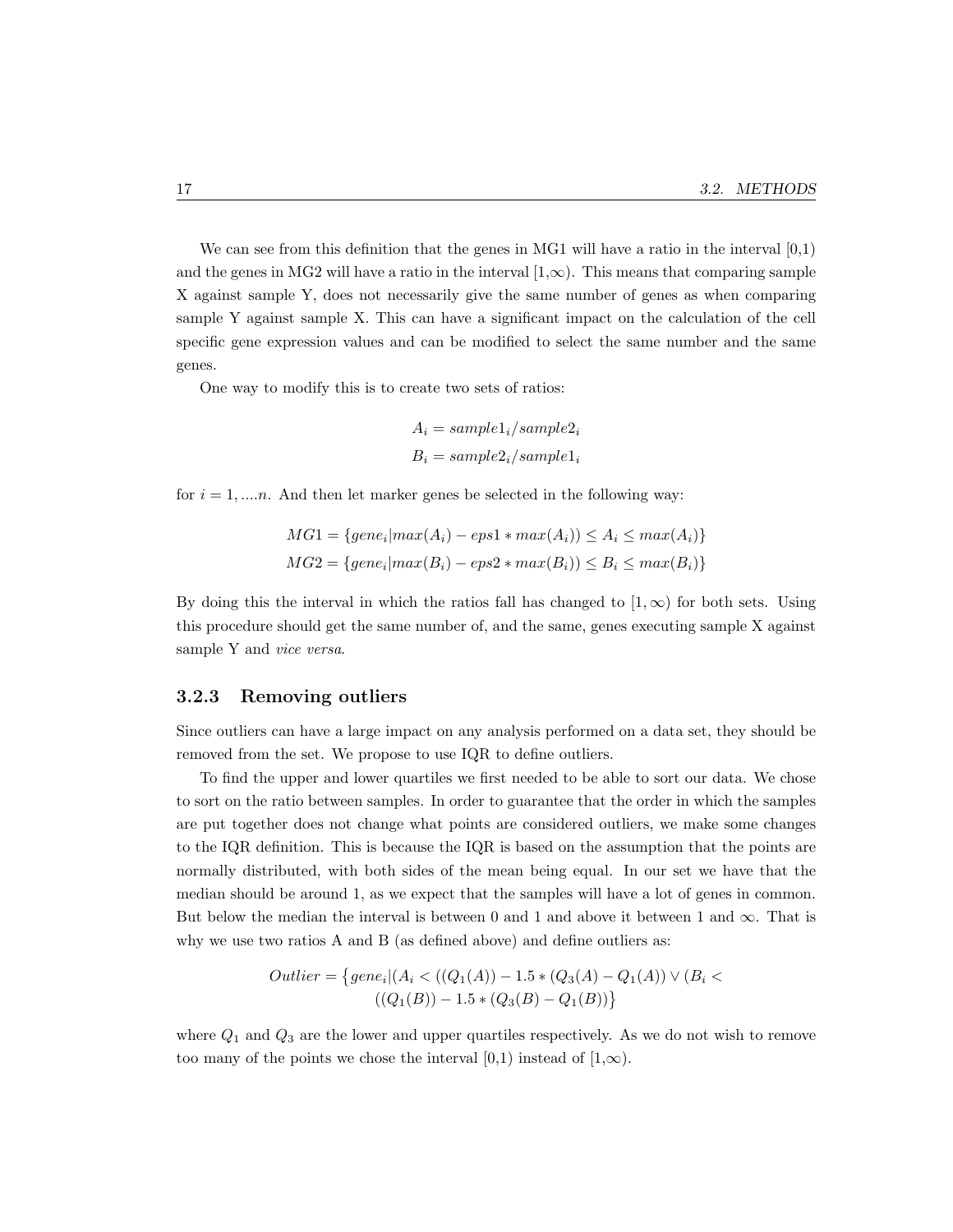

Figure 3.5: Scatter plot of sample 4 and sample 10 from Table 3.1 with the outliers highlighted in red.

To demonstrate the impact removing outliers can have on UNDO, we compared sample 4 and sample 10 from Table 3.1 with and without outlier detection and show the results in Figure 3.6.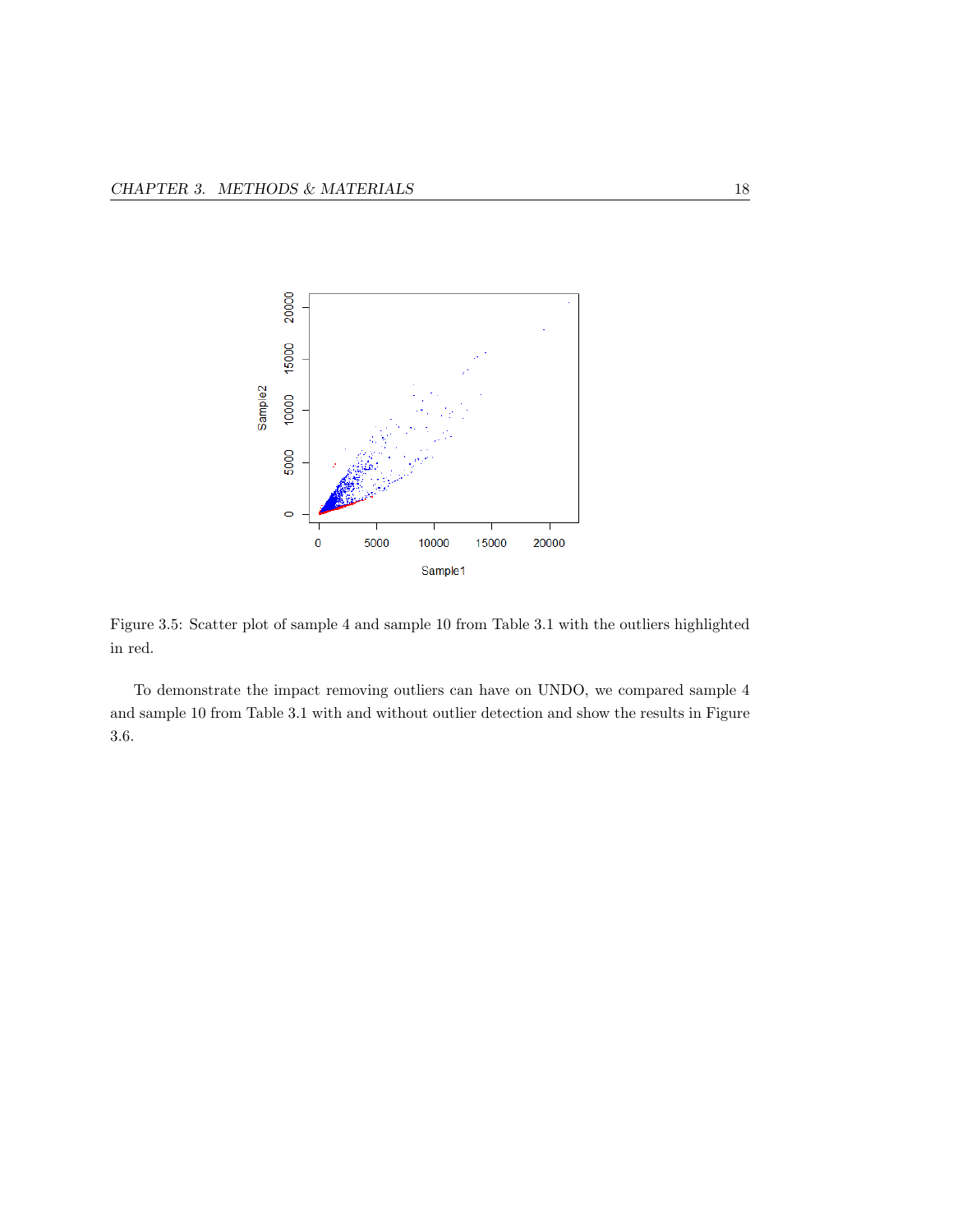

Figure 3.6: Scatter plots of expression values before and after deconvolution with UNDO both with and without outlier detection. The samples used were S4 and S10 from Table 3.1. The plots are have been zoomed in on in order to show the marker genes selected by UNDO. a) Scatter plot of the two samples without outlier detection. Marker genes selected by UNDO are highlighted in red. b) Scatter plot of the cell specific expression values returned from UNDO without outlier detection. Marker genes selected by UNDO are highlighted in red. c) Scatter plot of the two samples with outlier detection. Marker genes selected by UNDO are highlighted in red. d) Scatter plot of the cell specific expression values returned from UNDO with outlier detection. Marker genes selected by UNDO are highlighted in red.

#### 3.2.4 Marker gene selection

There is no outlier detection in UNDO, although the filtering process will more than likely remove all points considered outliers. This is why marker gene selection in UNDO is done on the filtered set. It is done indiscriminatingly without setting any clear criteria other than that the ratio must be either the minimum/maximum or relatively close to it.

Since we do outlier detection as part of the preprocessing we propose new a selection method, SelGenes, by letting the original UNDO algorithm, with the symmetry modification, select candidate genes, calculate the slopes of the radii and estimate the proportions in the manner described previously. And then select marker genes based on the estimated cell specific expression data. This means we can now set clear criteria for what a marker gene is.

We now define a marker gene for the dominant cell-type in sample 1 as having an expression value at least x times higher in cell-type 1 than in cell-type 2, while never having an expression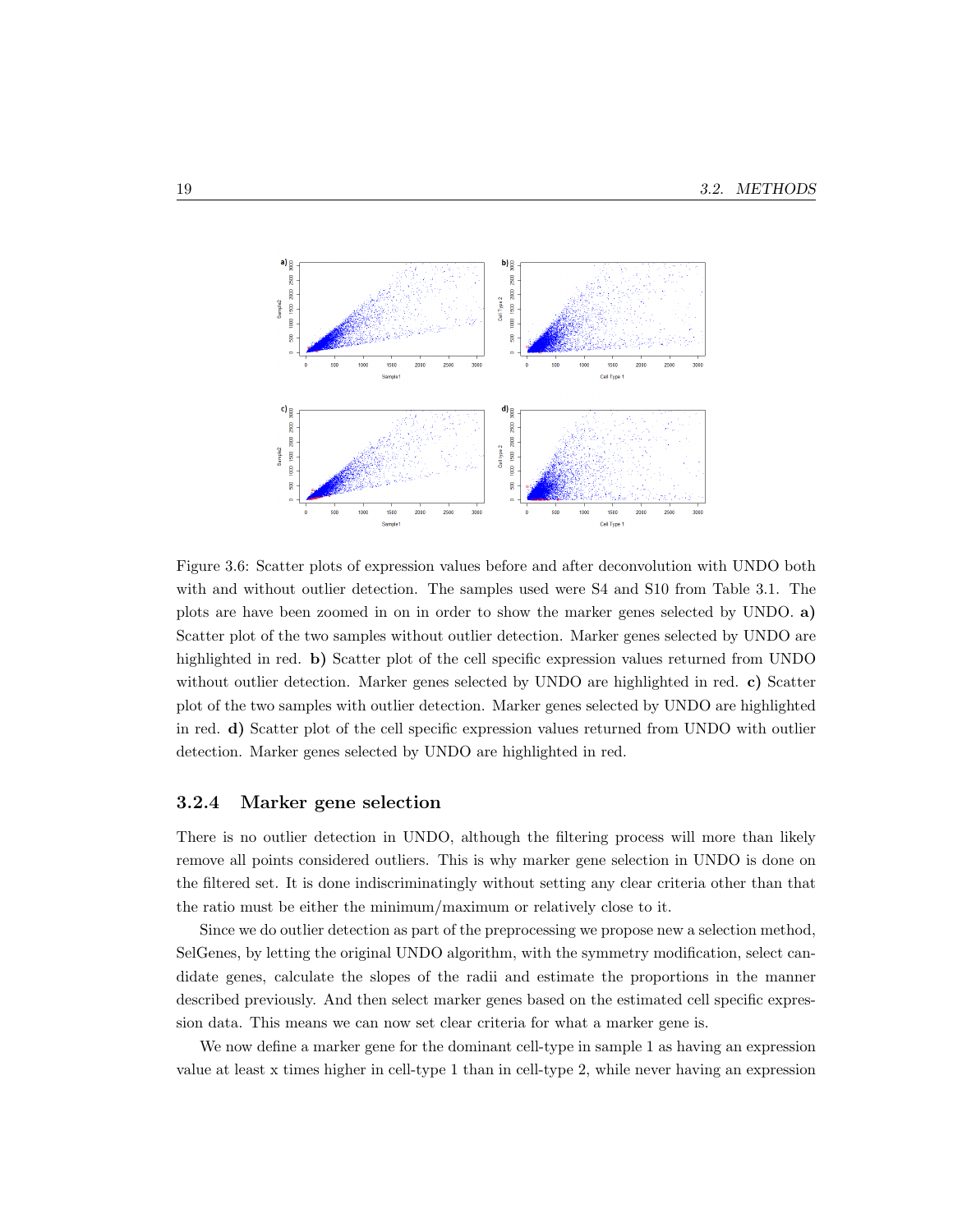value above y in cell-type 2. And vice versa for a marker gene for the dominant cell-type in sample 2. Where both x and y are input parameters with default value:  $x = 10$  and  $y = 20$ .

$$
MG1 = \{gene_i | (exprval1 > x * exprval2) \land (exprval2 < y) \}
$$
  

$$
MG2 = \{gene_i | (exprval2 > x * exprval1) \land (exprval1 < y) \}
$$

where  $\exp$ rval are the cell-type specific expression values for  $\theta$ ene<sub>i</sub> in sample 1 and 2 respectively.

Using this method of selection we get the example scatter plot in Figure 3.7 when executing with sample 10 and sample 1 from Table 3.1.



Figure 3.7: a) Scatter plot of the cell specific expression values returned from UNDO with the candidate genes used in the UNDO algorithm highlighted in red. b) Scatter plot of the cell specific expression values returned from UNDO with the marker genes selected with SelGenes highlighted in red.

#### 3.2.5 Estimating tissue proportions

UNDO uses the marker genes it finds to estimate the mixing proportions of the samples. Having selected marker genes we can do the same estimation using the marker genes selected with SelGenes.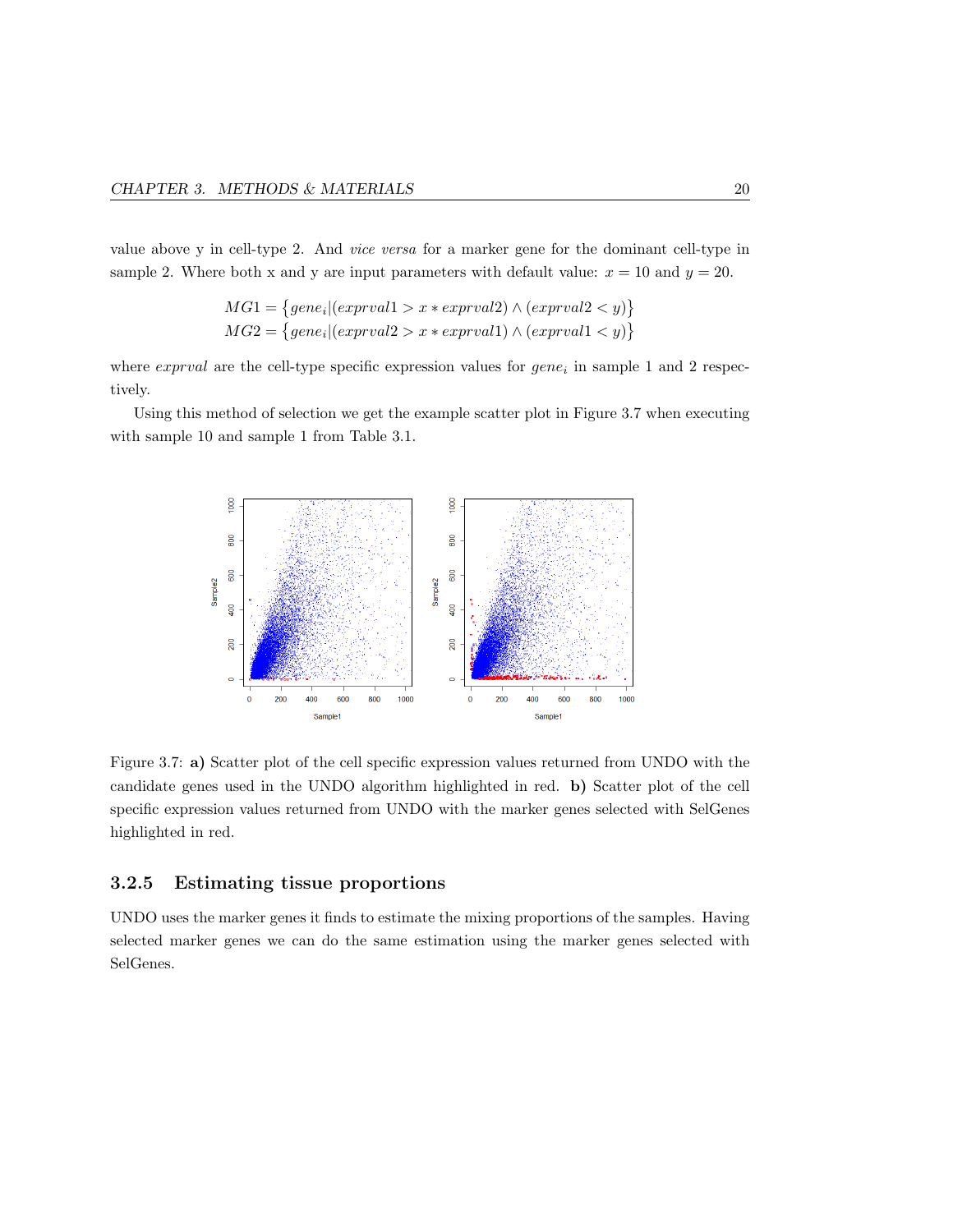

Figure 3.8: Scatter plot of estimated cell-type specific expression values after deconvolving with the marker genes found with SelGenes. This plot was obtained using sample 4 and sample 10 from Table 3.1.

In UNDO, in order to measure the estimated tissue proportions found they adopt a performance measure [6]:

$$
ind_{\alpha}(P) = \frac{1}{2} \bigg[ \sum_{i} \bigg( \sum_{j} \frac{|p_{ij}|^{\alpha}}{max_{k} |p_{ik}|^{\alpha}} - 1 \bigg) + \sum_{j} \bigg( \sum_{i} \frac{|p_{ij}|^{\alpha}}{max_{k} |p_{kj}|^{\alpha}} - 1 \bigg) \bigg] \tag{3.2}
$$

Where  $p_{ij}$  is elements of  $P = Aest^{-1} * A$ . As can be seen from 3.2 that the first sum is small when there is one dominating element in each column of P. And the second sum is small when there is one dominating element in each row. Note that both criteria is 0 if and only if P is the product of a matrix and its true inverse, i.e. 2x2 identity matrix.

In UNDO they call their performance measure E1 and it is based on Equation 3.2, with some changes. They remove  $\frac{1}{2}$  at the beginning, set  $\alpha = 1$  and both i and j go from 1 to 2 as the mixing matrix is a 2x2 matrix.

Another measure of performance frequently used is Root Mean Square Error (RMSE). RMSE represents the standard deviation of the differences between the estimated values and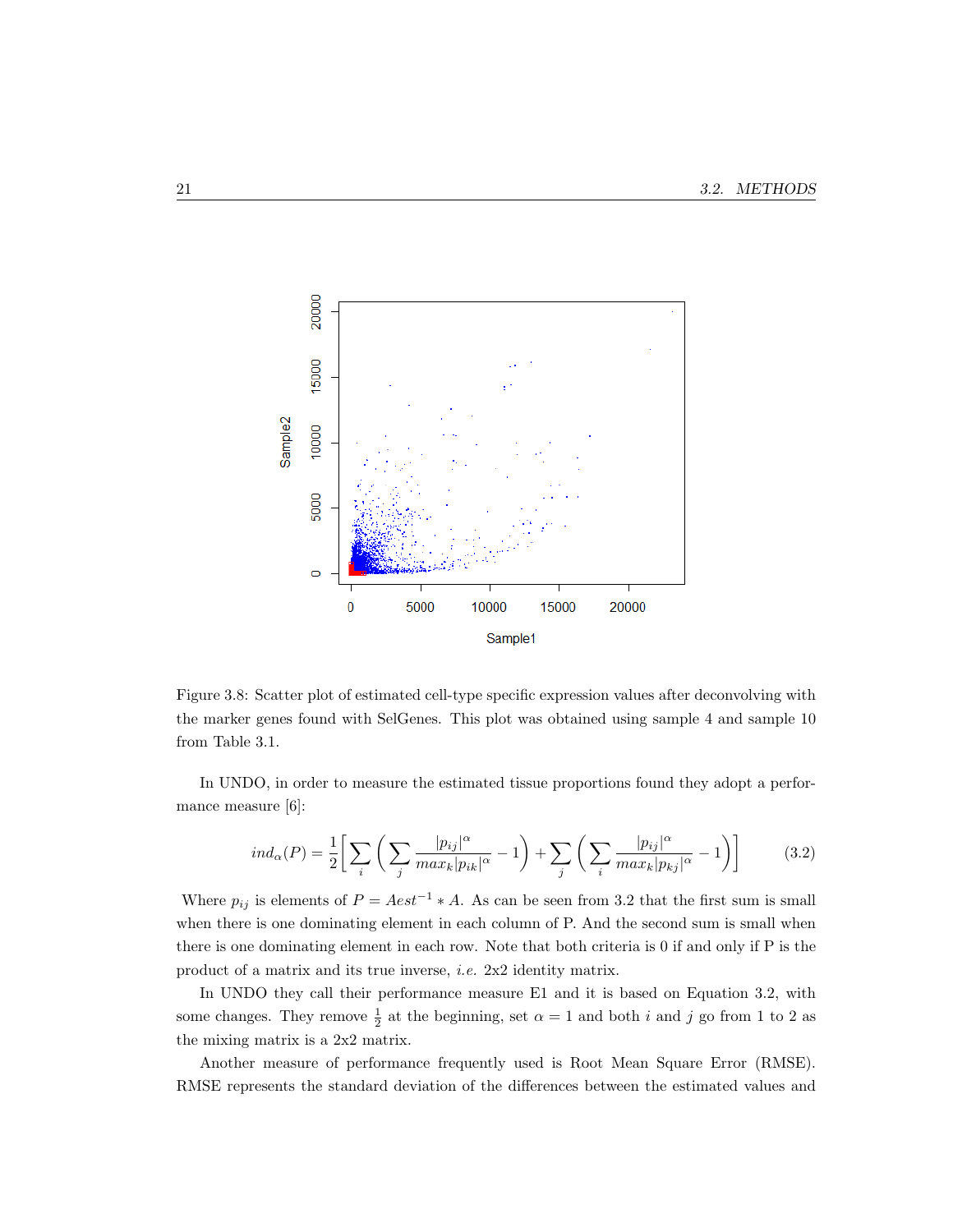the observed values. RMSE is defined as:

$$
RMSE(X, \hat{X}) = \sqrt{\frac{\sum_{i=1}^{n} (\hat{x}_i - x_i)^2}{n}}
$$
(3.3)

where X are the observed values,  $\hat{X}$  are the estimated values and n is the total number of values.

#### 3.2.6 Assessing the marker genes

In order to assess the genes found in both SelGenes and UNDO as marker genes we compared them to the reference list from EA. Then we formulate our hypothesis. We wish to determine if there is a larger than expected overlap between the list of genes chosen by SelGenes and EA. We therefore set up our hypothesis as following:

- $H_0$ : The list of genes drawn are independent from the reference marker gene list.
- $H_a$ : There is some correlation between the two lists.

To determine this we use a hypergeometric test.

In a hypergeometric distribution there is a population of  $N$  individuals to be sampled, where each individual can be classified as a success or a failure, and there are  $M$  successes in the population. Then a sample of  $n$  individuals is selected without replacement such that each subset of size n is equally likely to be chosen. [16] Then the random variable  $X$  is the number of successes in the sample. This distribution is given by:

$$
P(X = x) = \frac{\binom{M}{x}\binom{N-M}{n-x}}{\binom{N}{n}}
$$

Where  $\binom{M}{x}$  is notation for M choose x and x is the number of successes we got from drawing n individuals.

Our method and UNDO each give a list of genes that we believe to be marker genes. In order to assess them as such we compare them to the list of reference marker genes from EA. This means we now can set up a hypergeometric distribution where:

- The population is the total number of genes.
- The samples are the number of genes found with SelGenes (or the UNDO method).
- The number of successes are the number of genes that give a match in the reference list.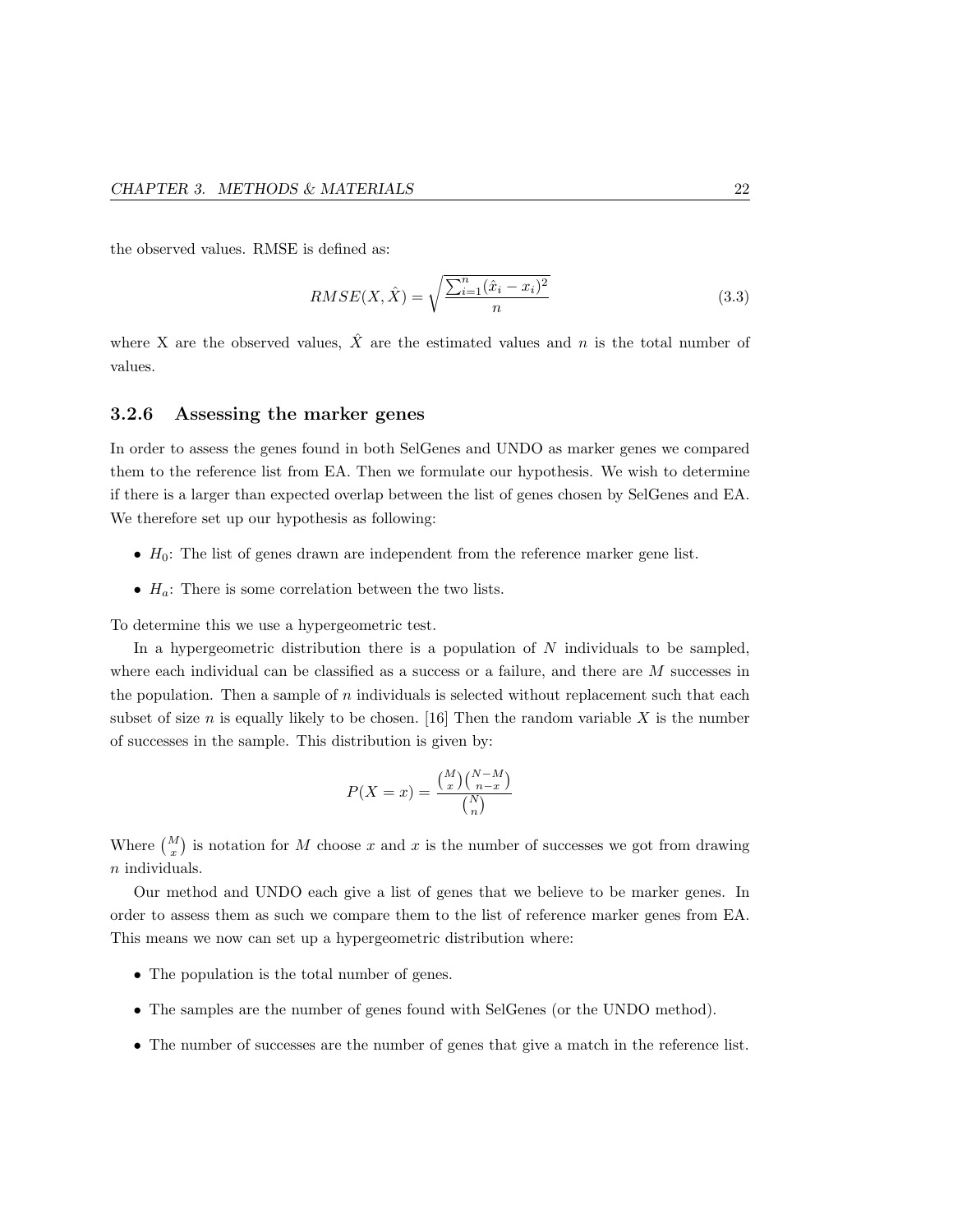The formula for finding  $P(X \leq x)$  is the sum of all probabilities below x:  $P(X \leq x)$  $\sum_{i=0}^{x} P(X = i)$ . Meaning that since we wish to find the probability that we have an improbably large overlap we need to use:

$$
P(X \ge x) = 1 - P(X \le (x - 1))
$$

The p-value obtained from these test are then used to determine whether or not we reject the null hypothesis at a certain confidence level.

#### 3.2.7 Real cancer patient data

Having seen that SelGenes works well on a benchmark set, in the sense that it recovers known marker genes for each cell-type, we wanted to try SelGenes on real cancer patient data. We chose to analyse a set of breast cancer expression data coming from two different cancer subtypes and analyse whether the marker genes identified has any relation to the cancer subtypes and their marker genes. We also wanted to see if SelGenes manages to find expression profiles for the dominating cell-types and if it can find differences between subtype 1 compared to subtype 2.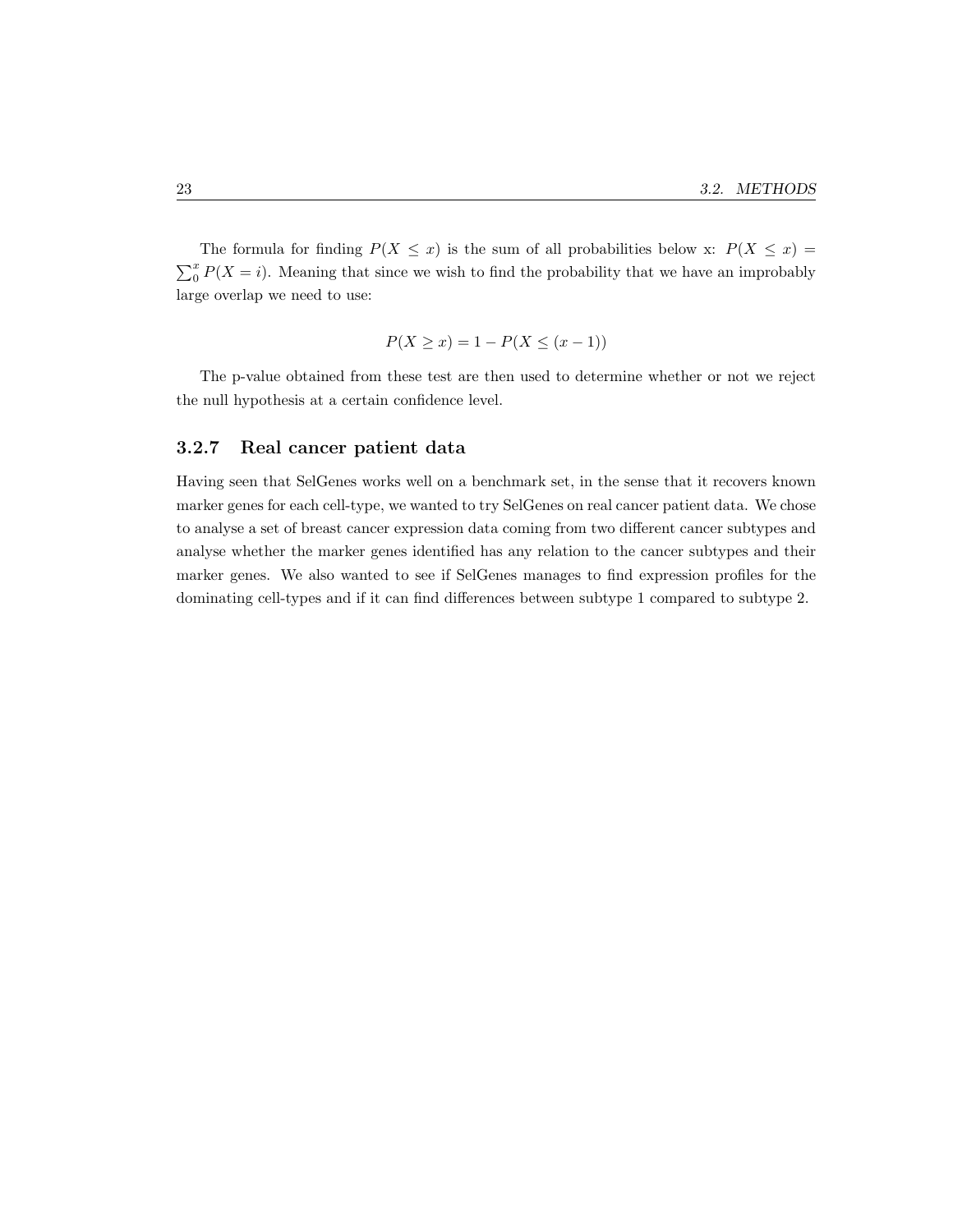## Chapter 4

## Results

## 4.1 Benchmark data

In order to test all of the methods outlined in Chapter 3, we need a dataset were the ground truth is known. For this purpose we used the public gene expression dataset GSE19830 outlined in Section 3.1.1. Using this dataset we tried to validate the modifications made to the UNDO algorithm, compare the results from SelGenes with the results from UNDO and evaluate genes picked by SelGenes as marker genes using the lists of genes downloaded from EA as outlined in Section 3.1.2.

#### 4.1.1 Modifications of UNDO

To assess our modifications of UNDO outlined in Section 3.2.2 we looked at the number of genes found when comparing sample i against sample j and sample j against sample i. As ordering of samples should not change the results, we expect to find the same number of genes, and the same genes, in both executions. These results were obtained using all default values in the UNDO algorithm, that is  $eps1 =eps2 = 0.01$  and filtering 40% from the bottom and 10% from the top. We found that the number of genes picked in UNDO in many cases change depending on the ordering of the samples as expected, but with our modification the identity of the genes and the number of genes always stay the same. Table 4.1 show the results from some of the comparisons.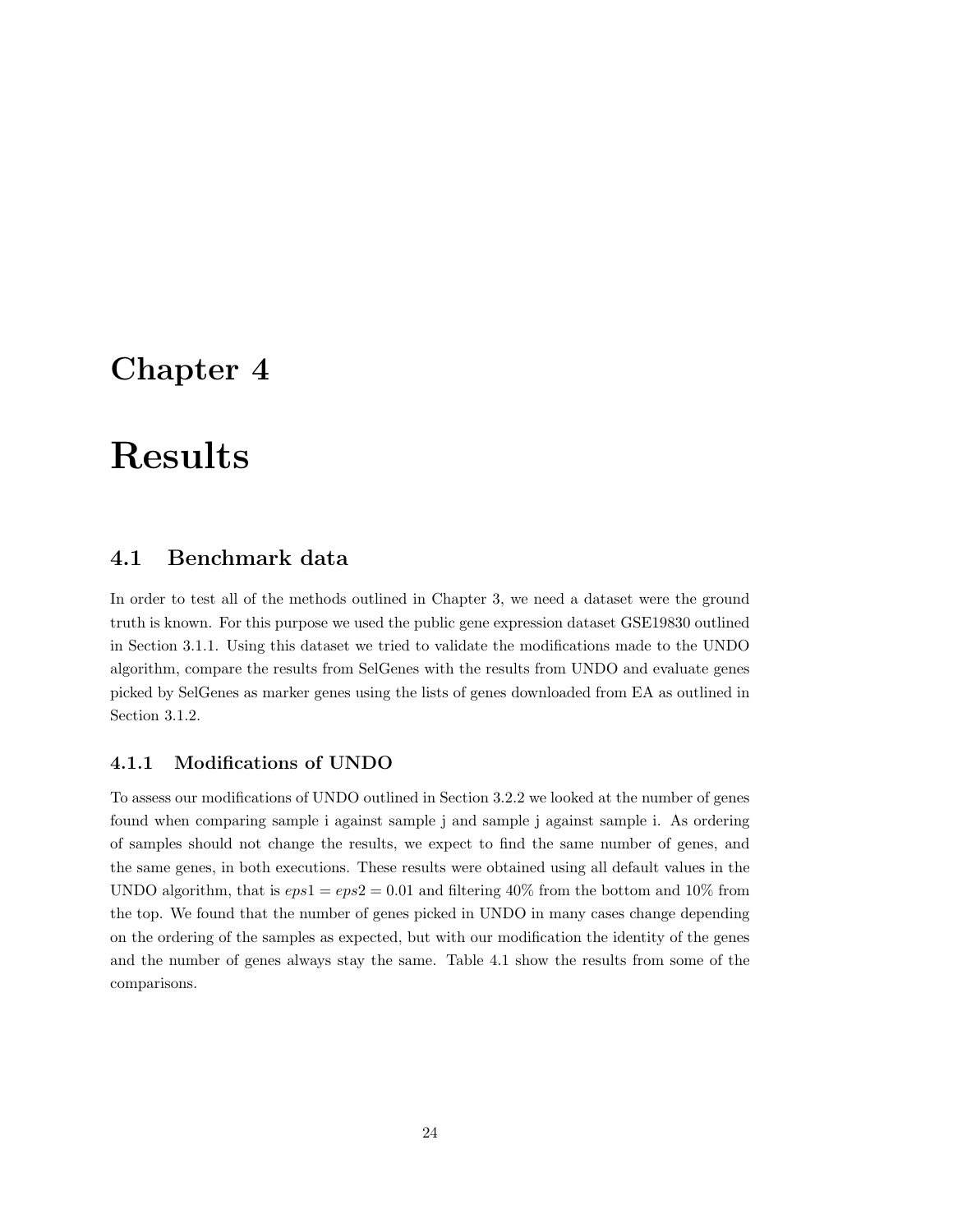|                      | Number of genes found  |                |                |                |                |                 |                |                 |  |  |
|----------------------|------------------------|----------------|----------------|----------------|----------------|-----------------|----------------|-----------------|--|--|
|                      |                        |                | <b>UNDO</b>    |                |                |                 | UNDO Symmetric |                 |  |  |
|                      | Forward<br>Reverse     |                |                |                |                | Forward         |                | Reverse         |  |  |
| Sample               | MG <sub>2</sub><br>MG1 |                | MG1            | MG2            | $_{\rm MG1}$   | MG <sub>2</sub> | MG1            | MG <sub>2</sub> |  |  |
| $S1-S4(25\% - 34\%)$ | $\overline{2}$         | 3              | 3              | $\overline{2}$ | $\overline{2}$ | 3               | 3              | $\mathfrak{D}$  |  |  |
| S1-S7(25%-35%)       |                        | $\overline{2}$ | $\overline{2}$ |                | 1              | $\overline{2}$  | $\overline{2}$ |                 |  |  |
| S1-S10(25%-70%)      |                        | $\overline{4}$ | 4              |                | 4              |                 | 1              | $\overline{4}$  |  |  |
| S4-S7(34%-35%)       |                        | $\overline{4}$ | 4              |                | 1              | 4               | 4              |                 |  |  |
| S4-S10(34%-70%)      | 5<br>$\mathfrak{D}$    |                | $\overline{2}$ | $\mathbf{r}$   | 7              | $\mathfrak{D}$  | $\overline{2}$ |                 |  |  |
| S7-S10(35%-70%)      | 14                     |                |                | 19             | 19             |                 | 1              | 19              |  |  |

Table 4.1: Table of some of the results from the experiments with changed UNDO selection criteria. Each line describes which samples were used (sample number is from Table 3.1 with brain tissue percentage in brackets) and the number of genes were found when these samples were compared in UNDO, with and without the symetry modification. The forward column shows how many genes were found when they were compared in the order written and reverese shows how many genes were found when they were compared in the opposite order.

#### 4.1.2 Marker genes

An overview of how SelGenes operates is seen in Figure 4.1. The major steps being: (1) removal of outliers, (2) executing UNDO with symmetry modification, (3) selecting marker genes based on the estimated expression values for the dominating cell-type in sample 1 and 2, and (4) using the selected marker genes to estimate expression values for the dominating cell-type in sample 1 and 2.

In order to test SelGenes on the benchmark set, we compared two and two samples against each other. Since comparing a sample to itself makes no sense and the order in which the samples are compared gives the same results, we were left with 66 separate comparisons, in the following called experiments. We used the following parameters in all of the experiments. For UNDO we used all default values, meaning filtering percentage was 40% from the bottom and 10% from the top and both epsilon values set to 0.01. For SelGenes, we used  $x = 10$  and  $y = 20$ leaving the set definitions:

$$
MarkersLiver = \{gene_i | (exprvalLiver > 10 * exprvalBrain) \land (exprvalBrain < 20) \}
$$

$$
MarkersBrain = \{ gene_i | (exprvalBrain > 10 * exprvalLiver) \land (exprvalLiver < 20) \}
$$

where  $\mathit{exprval}$  is the estimated explained tissue expression values for  $\mathit{gene}_i$ . The UNDO algorithm should pick marker genes for the dominating cell-type in each sample. As the real mixing proportions are known we could determine which of the marker gene sets were for brain by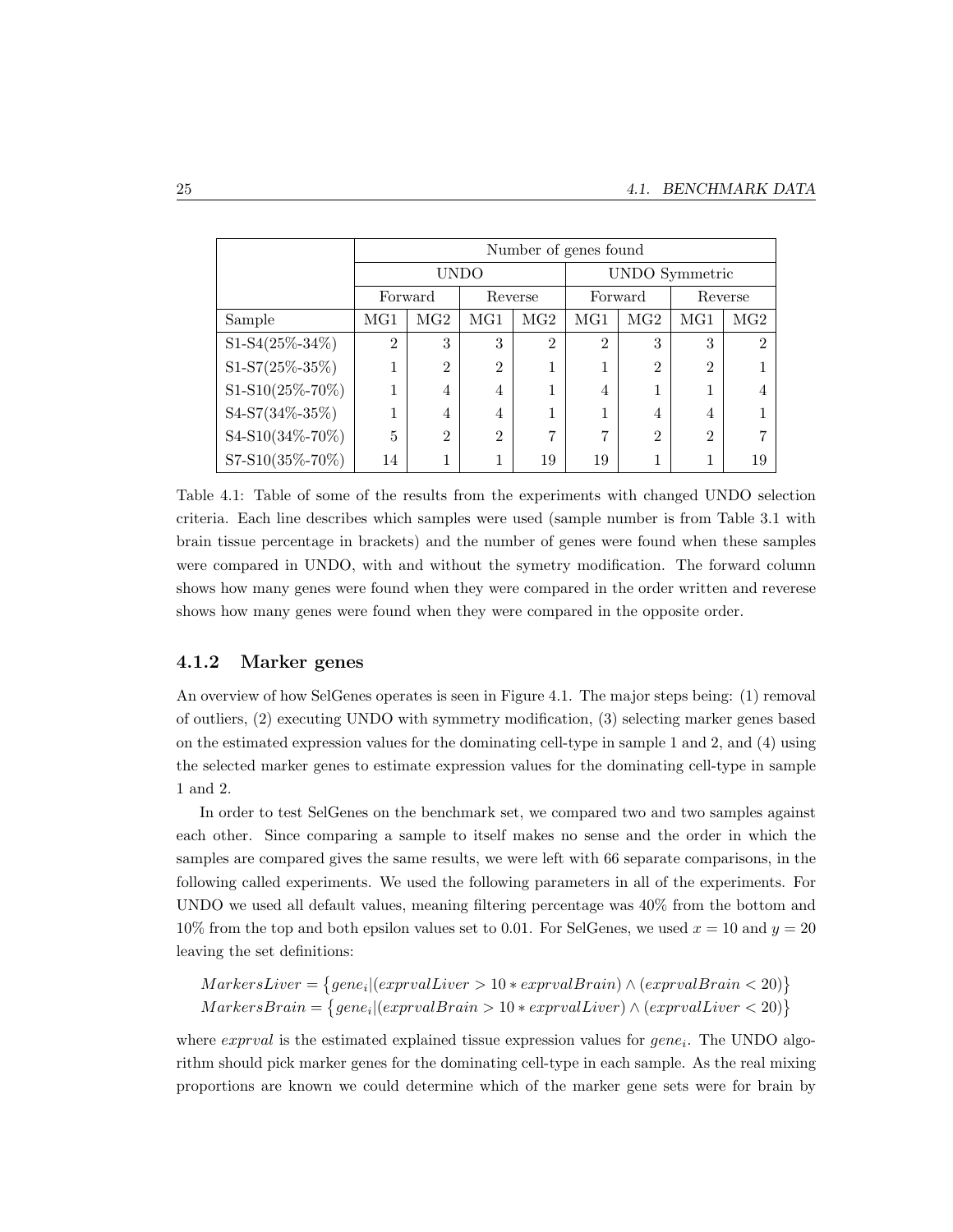

Figure 4.1: a)Flow chart of the algorithm. After outlier removal UNDO is executed, with all three steps, and marker gene selection is then done using the results. After marker gene selection just the expression deconvolution step of UNDO is executed. b) Scatter plot of the input data with outliers highlighted in red. c) Scatter plot of the estimated expression values returned from UNDO with candidate genes highlighted in red. d) Scatter plot of estimated expression values returned from SelGenes with marker genes highlighted in red.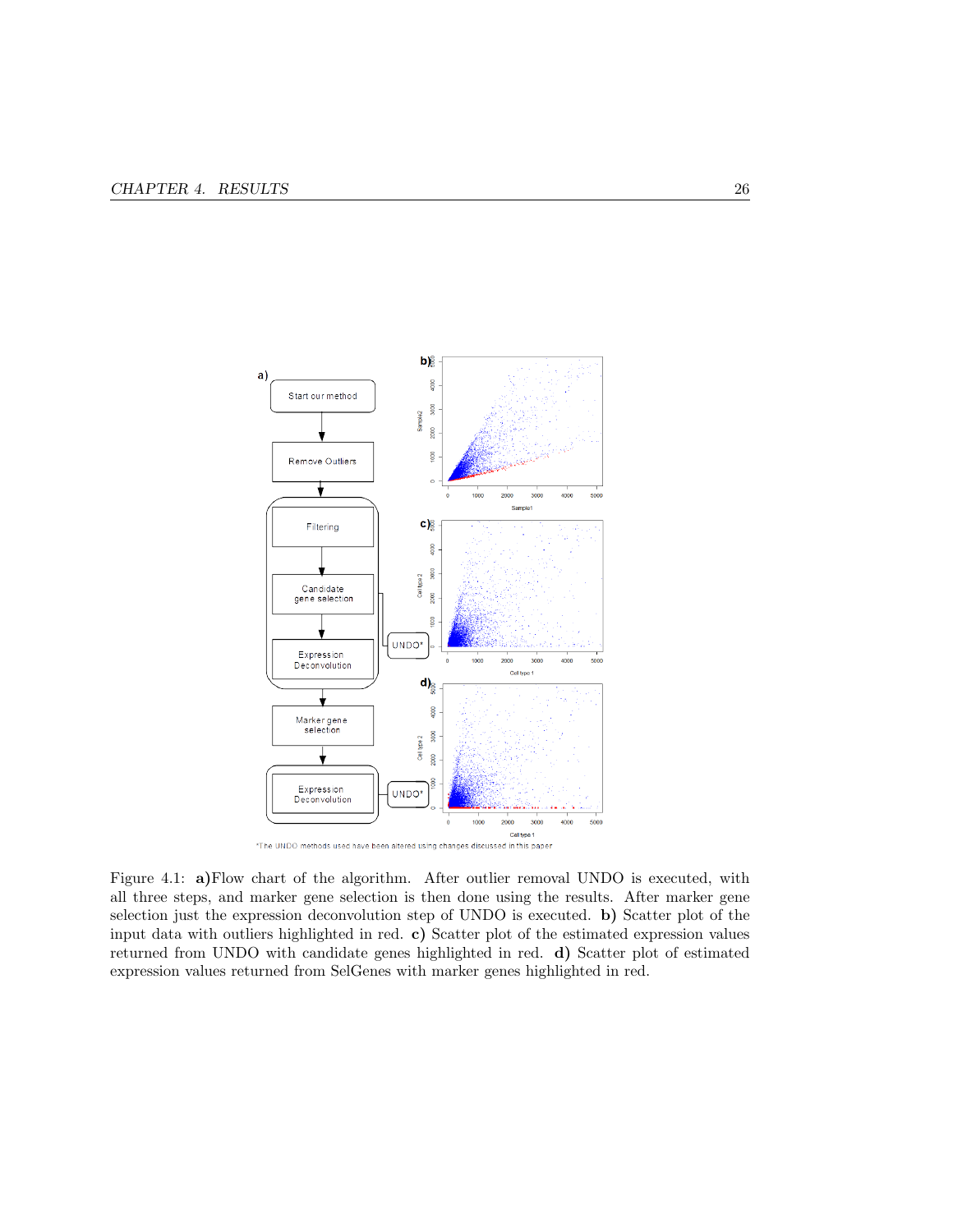checking which of the samples had the highest proportion of brain. If the two samples had the same amount of brain the first set of marker genes were chosen to be for liver and the other for brain.

All of the experiments were done both with and without outlier detection and removal. With outlier detection turned on between 0 and 820 data points were removed.

Table 4.2 shows the number of genes found by each method both with and without outlier detection. The rest of this table is included in Appendix Table A.1. As the table shows, the total number of genes found by both UNDO and by SelGenes are increased significantly by removing outliers. This is expected as removing outliers makes the radii in the scatter plot even more pronounced and more genes will have a ratio within the range of marker gene definitions.

|                      | Number of genes found |          |              |           |                |          |                |       |  |
|----------------------|-----------------------|----------|--------------|-----------|----------------|----------|----------------|-------|--|
|                      |                       |          | SelGenes     |           |                |          | UNDO           |       |  |
|                      | $O.D$ off<br>$O.D$ on |          |              | $O.D$ off |                | $O.D$ on |                |       |  |
| Sample               | <b>Brain</b>          | Liver    | <b>Brain</b> | Liver     | <b>Brain</b>   | Liver    | <b>Brain</b>   | Liver |  |
| $S1-S4(25\% - 34\%)$ |                       | 23       | 29           | 38        | 1              |          | 10             |       |  |
| S1-S7(25%-35%)       |                       | $\theta$ | 0            | 30        | $\theta$       | $\theta$ | 5              |       |  |
| S1-S10(25%-70%)      | 70                    | $\theta$ | 90           | 291       |                | $\Omega$ |                |       |  |
| S4-S7(34%-35%)       | 13                    | $\theta$ | 0            | 73        | $\theta$       |          | 23             |       |  |
| S4-S10(34%-70%)      | 5<br>49               |          | 77           | 110       |                |          | 1              |       |  |
| S7-S10(35%-70%)      | 54                    | $\Omega$ | 82           | 106       | $\overline{2}$ | 0        | $\overline{2}$ |       |  |

Table 4.2: Total number of genes found using SelGenes and UNDO, both when outlier detection (O.D) was turned on and off. The sample numbers are the same as those from Table 3.1 with the brain tissue percentage in brackets.

#### 4.1.3 Comparing to reference marker gene sets

As we assume the genes selected in SelGenes are marker genes we wanted to try to validate them as such using the lists of highly expressed genes in brain and liver tissue downloaded from EA. In order to filter the lists down to genes that could be considered marker genes we used  $c = 5$  and  $d = 10$  from Section 3.1.2. Meaning that we kept only genes that had an expression value at least 5 and an expression value 10 times higher in brain than in liver and vice versa. This resulted in 1465 reference marker genes for brain tissue and 548 reference marker genes for liver tissue.

Then using these lists we tried to validate the genes picked in both SelGenes and UNDO as marker genes. Trying to match each gene name in our lists to the reference list we recorded how many matches we got. Table 4.3 shows the number of hits on the same samples from Table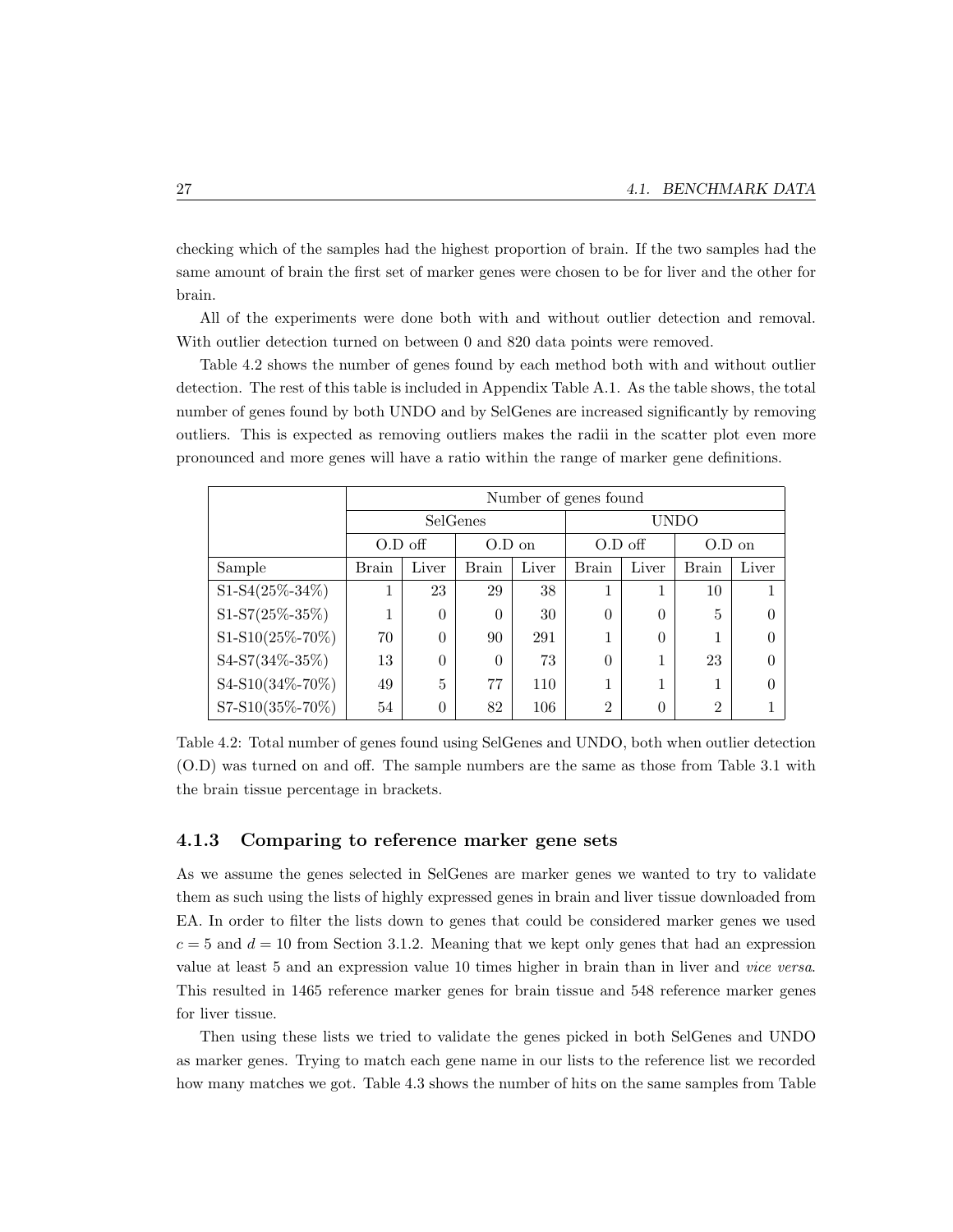|                      |                       | Number of genes found |          |                |                |          |                |                  |  |  |
|----------------------|-----------------------|-----------------------|----------|----------------|----------------|----------|----------------|------------------|--|--|
|                      |                       |                       | SelGenes |                |                |          | <b>UNDO</b>    |                  |  |  |
|                      | $O.D$ off<br>$O.D$ on |                       |          | $O.D$ off      |                | $O.D$ on |                |                  |  |  |
| Sample               | Brain                 | Liver                 | Brain    | Liver          | <b>Brain</b>   | Liver    | Brain          | Liver            |  |  |
| $S1-S4(25\% - 34\%)$ | $\Omega$              | $\theta$              | $\Omega$ | $\theta$       | $\theta$       |          | $\overline{4}$ | $\left( \right)$ |  |  |
| S1-S7(25%-35%)       | 0                     | $\theta$              | $\Omega$ | $\Omega$       | $\theta$       | $\Omega$ | $\overline{2}$ | 0                |  |  |
| S1-S10(25%-70%)      | 29                    | $\theta$              | 36       | 180            | $\theta$       | $\Omega$ | $\theta$       | 0                |  |  |
| S4-S7(34%-35%)       | 0                     | $\theta$              | $\Omega$ | $\mathfrak{D}$ | $\theta$       | $\Omega$ | $\theta$       | 0                |  |  |
| S4-S10(34%-70%)      | $\theta$<br>26        |                       | 34       | 32             | $\theta$       | 0        | $\theta$       | 0                |  |  |
| S7-S10(35%-70%)      | 27                    | $\overline{0}$        | 36       | 60             | $\overline{0}$ | $\theta$ | $\theta$       | $\left( \right)$ |  |  |

4.2. The rest of this table is shown in the Appendix Table A.2.

Table 4.3: The number of matches we got when comparing the genes from Table 4.2 to the reference lists from EA. The sample numbers are the same as those from Table3.1 with the brain tissue percentage in brackets.

In order to evaluate if the overlap with the set of reference marker genes were larger than expected we performed hypergeometric tests. With confidence levels 90% and 95% we created heatmaps (Fig.4.2) to show when  $H_0$  were rejected, with red breakpoint for 95% and yellow breakpoint for 90%.

We found that without outlier detection UNDO (Fig.4.2a) has a larger than expected overlap with the reference marker gene list for the dominant cell-type in sample 1 if the sample compositions differ greatly, otherwise there is no observable pattern present. When SelGenes was used on the same set (Fig.4.2b) we observe the same pattern as with UNDO, but to a greater extent. We also see that in a number of the experiments that UNDO only had a large overlap with the reference marker genes for the dominating cell-type in sample 1, SelGenes had a large overlap for the dominating cell-type in sample 2 as well.

We also found that with outlier detection UNDO (Fig.4.2c) has a larger than expected overlap with the reference marker gene list for the dominant cell-type in sample 1 when the sample compositions differ greatly, same as when outlier detection was turned off, but to a somewhat greater extent. Otherwise there is no observable pattern as the hypergeometric test gave some low p-values here and there but it seems random.

When SelGenes was used on the same set (Fig.4.2d) we found that it gave a larger than expected overlap with the reference marker gene list for the dominant cell-type in both sample 1 and sample 2 for most of the samples. The exceptions being S4,S5 and S6 (Table 3.1), especially when compared against S7,S8 and S9 (Table 3.1). This can be explained with the similar composition of the samples and that therefore fewer genes will be chosen as marker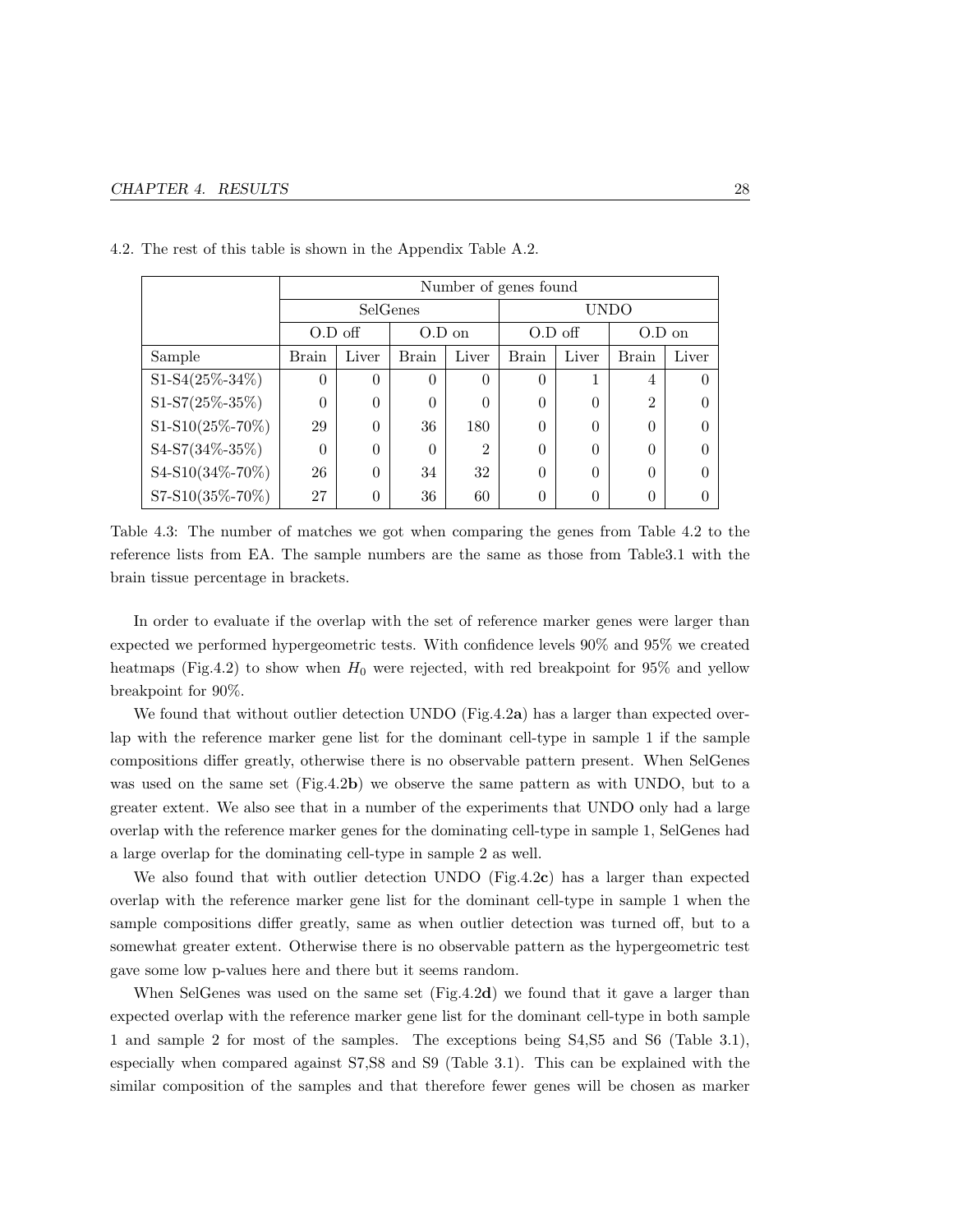genes as their ratios will be close to 1. If we accept this explanation, then we can see that for most of the samples SelGenes, with outlier detection turned on, has a larger than expected overlap with the reference marker gene lists for the dominating cell-type in both sample 1 and sample 2.



Figure 4.2: Heatmaps of the returned p-values from the hypergeometric tests. The upper triangle matrix is the p-value for marker genes from cell-type 1 and the lower triangle matrix is for marker genes from cell-type 2. a) P-values from the hypergeometric test when the marker genes came from executing UNDO without outlier detection. b) P-values from the hypergeometric test when the marker genes came from executing SelGenes without outlier detection. c) P-values from the hypergeometric test when the marker genes came from executing UNDO with outlier detection. d) P-values from the hypergeometric test when the marker genes came from executing SelGenes with outlier detection.

#### 4.1.4 Estimating new mixing proportions

Using the marker genes found with SelGenes, expression deconvolution was performed again. In order to measure the performance of SelGenes we used the E1 criterion in the UNDO package and RMSE, both explained in Section 3.2.5.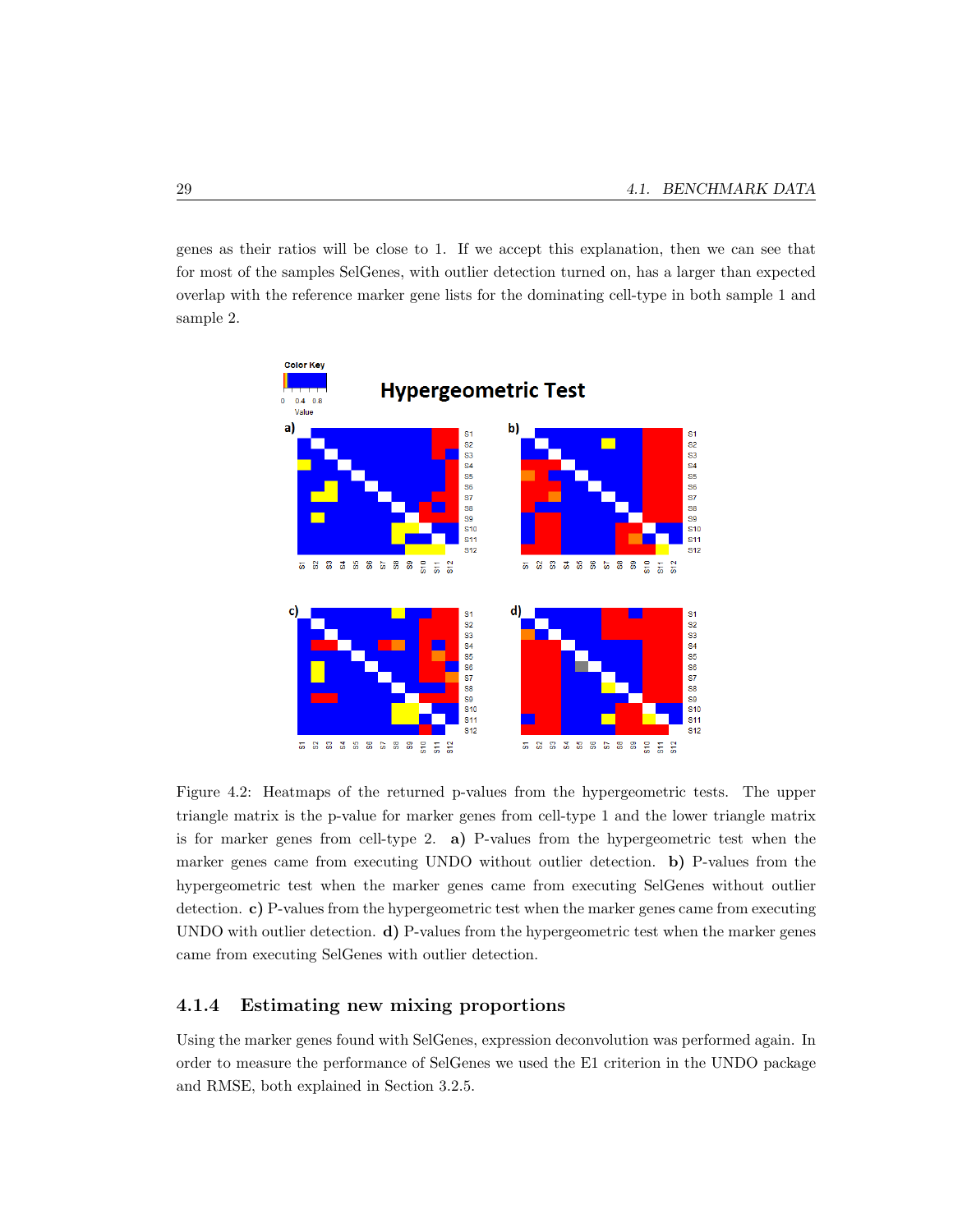The results from the error estimation when using the E1 criterion are shown in Figure 4.3. With the E1 criterion we found that the best estimations were those that involved S10, S11 and S12 (Table 3.1). This is expected as these are the samples that differ the most in composition from the others and therefore will give the clearest radii. We also expect to get a good estimated mixing matrix when using true marker genes in the estimation, and we can see from Figure 4.2 that in many cases these samples have a good overlap with the reference marker genes.



Figure 4.3: Measure of performance using the E1 criterion. a) The E1 criterion for the first estimation using candiate genes from UNDO without outlier detection. b) The E1 criterion for the second estimation using marker genes found with SelGenes without outlier detection. c) The E1 criterion for the first estimation using candiate genes from UNDO with outlier detection. d) The E1 criterion for the second estimation using marker genes found with SelGenes with outlier detection.

The results from the error estimation when using RMSE are shown in Figure 4.4. With RMSE we found that the best estimations are found for samples S10, S11 and S12 (Table 3.1), the same as with the E1 criterion. This is again expected as estimating tissue proportions with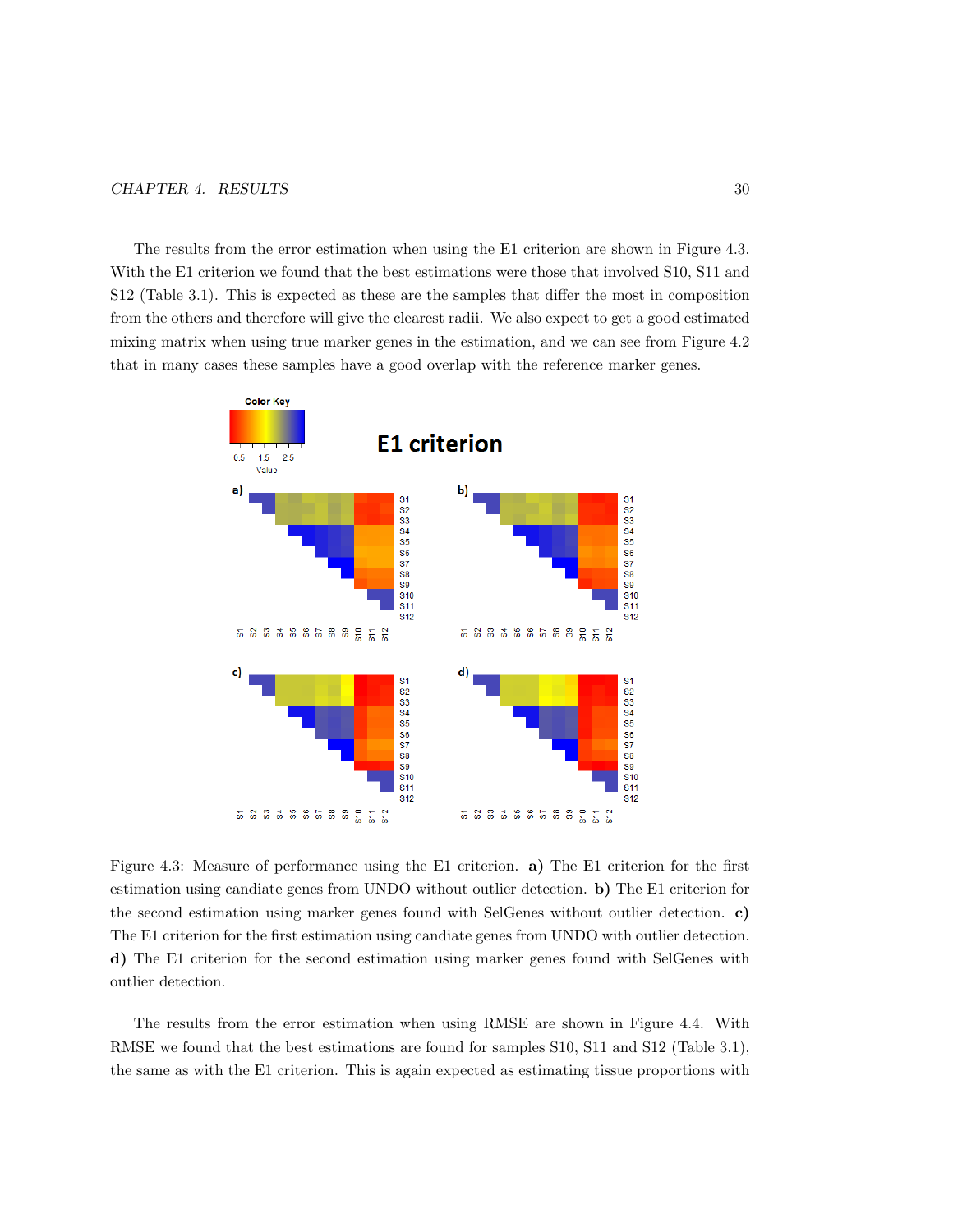true marker genes should lead to a good estimation and with these samples we found a larger than expected overlap with the reference marker gene lists.

We should also note that the values from the two methods of error estimation have a different range, with RMSE returning values between 0.0347 and 0.4266 and the E1 criterion returning values between 0.0859 and 3.1667.



Figure 4.4: Measure of performance using RMSE. a) RMSE for the first estimation using candiate genes from UNDO without outlier detection. b) RMSE for the second estimation using marker genes found with SelGenes without outlier detection. c) RMSE for the first estimation using candiate genes from UNDO with outlier detection. d) RMSE for the second estimation using marker genes found with SelGenes with outlier detection.

### 4.2 Real cancer patient data

Having validated SelGenes potential of selecting marker genes on the benchmark set, we applied SelGenes on the TCGA dataset described in Section 3.1.1. In order to apply SelGenes to this dataset we had to add 1 to all expression values, as SelGenes uses the ratio between samples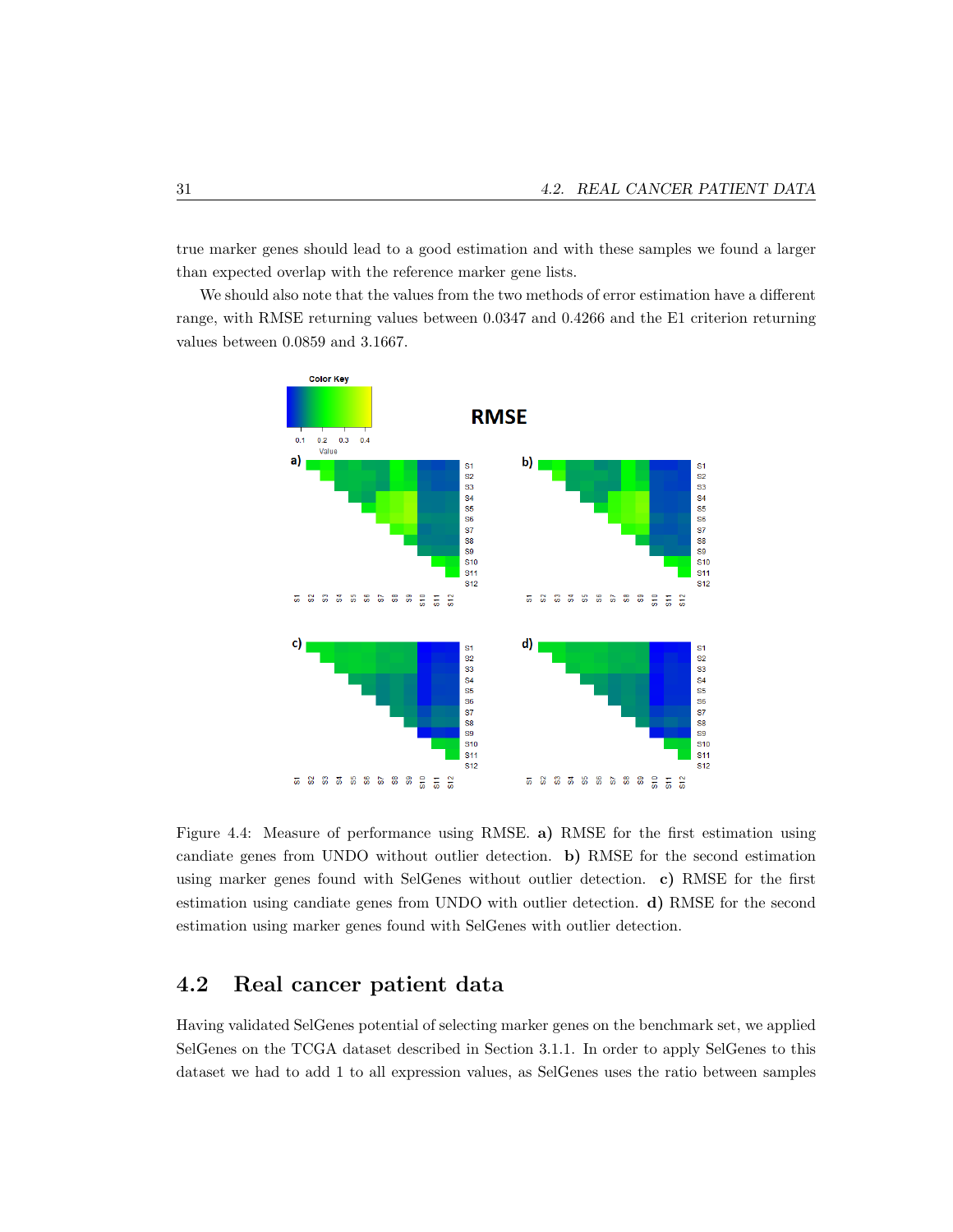and dividing by 0 is not valid.

One of our hypotheses was that SelGenes selects cell-type specific marker genes, and if it does then we should expect to to find tumour-type specific marker genes when comparing one subtype of breast cancer to a different subtype of breast cancer. If this hypothesis is correct then we expect these tumour-type specific marker genes to occur more frequently when we compare type 1 samples to type 2 samples, than when we compare randomly selected samples. This means that if SelGenes finds genes that occur more frequently when comparing type 1 samples against type 2 samples than when the samples are compared randomly, then SelGenes is probably capable of selecting subtype specific marker genes.

In order to test this, we compared each basal-like sample with all LumA samples. For each comparison we collected all marker genes in two separate lists, one for the basal-like samples and one for the LumA samples. Then we counted how many times each gene occurred within each of the two lists. Then we found how many genes occurred a certain number of times and created a histogram. After that we randomized the samples and compared each of the 30 first samples against the all of the 30 last samples and collected all of the marker genes in two separate lists. Then we counted how many times each gene occurred within each list and how many genes occurred a certain number of times. We did this randomized comparison 100 times, and found the average number of genes that occurred a certain number of times and added this to our histogram. Figure 4.5 show the distribution of how many genes occurred x number of times in both marker gene sets.

As can be seen from Figure 4.5, the distributions are similar for both marker gene sets. There are however some genes that were selected around 300 or more times as marker genes when comparing basal-like samples against LumA samples and this did not occur often when randomized. This is easiest to spot when looking at marker genes for LumA (Fig.4.5b), and this could mean that there are more marker genes for LumA tumours than basal-like tumours.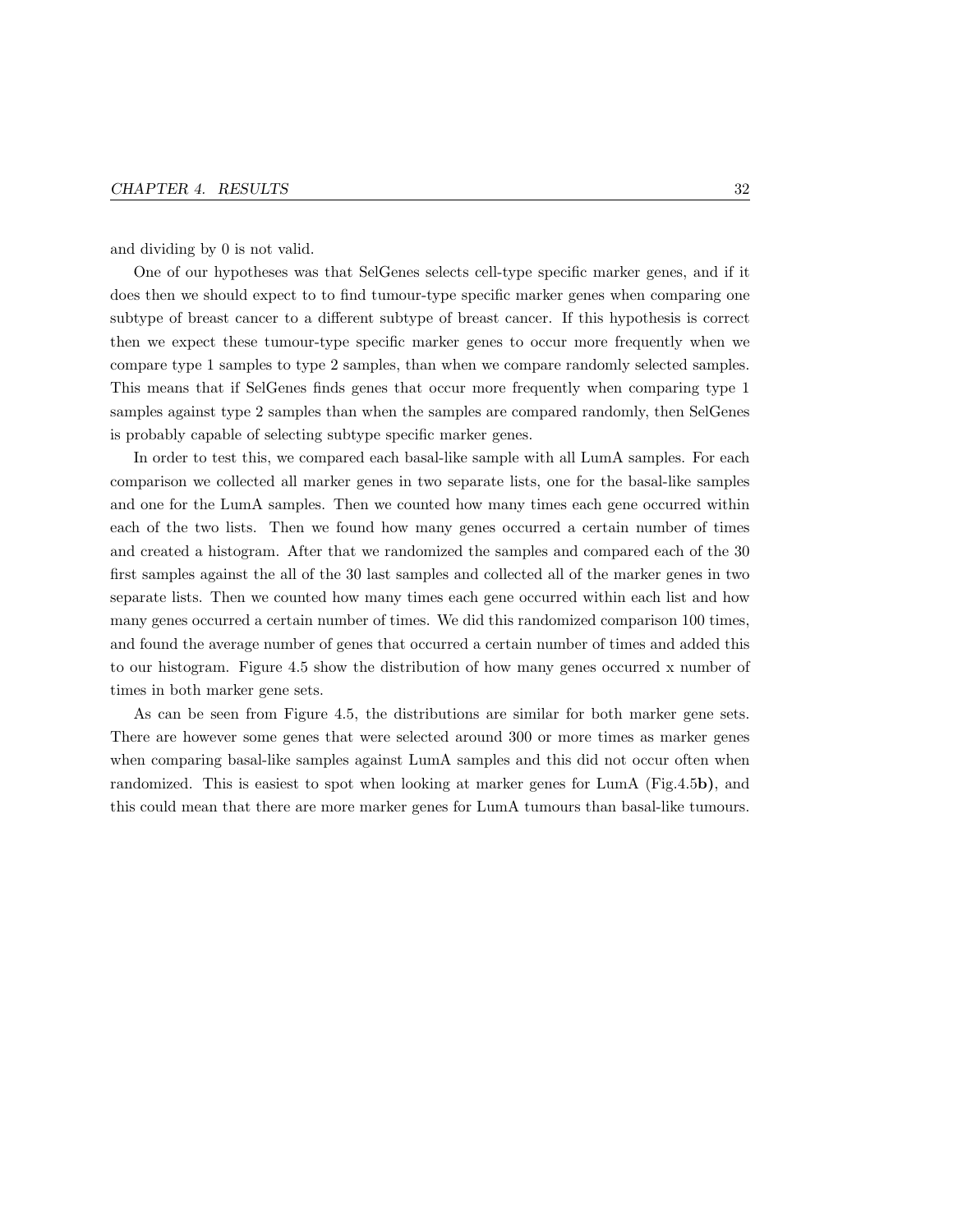

Figure 4.5: Diagram of how many genes occur x number of times as marker genes when using SelGenes. The red line shows the results when each basal-like sample (T1) were compared to all of the LumA samples (T2) and the blue line show the average results from 100 executions were the samples were randomized. To be able to take the logarithm base 2 of the frequencies we had to add 1. a) The logarithm base 2 of how many genes occur x number of times as marker genes for sample 1. b) The logarithm base 2 of how many genes occur x number of times as marker genes for sample 2

Another of our hypotheses was that SelGenes could find expression profiles for the dominating cell-type in the samples. And that SelGenes could find out if the expression profiles for subtype 1 and subtype 2 are noticeably different from each other.

In order to test this hypothesis we compared each of the basal-like samples to all of the LumA samples keeping the estimated expression values for the comparison that gives the highest estimated proportion for the basal-like samples as this should be purest expression profile. Then we did the same with the LumA samples, comparing each of the LumA samples to all of the basal-like samples and keeping the estimated expression values for the comparison that gives the highest estimated proportions for the LumA samples as this should be the purest expression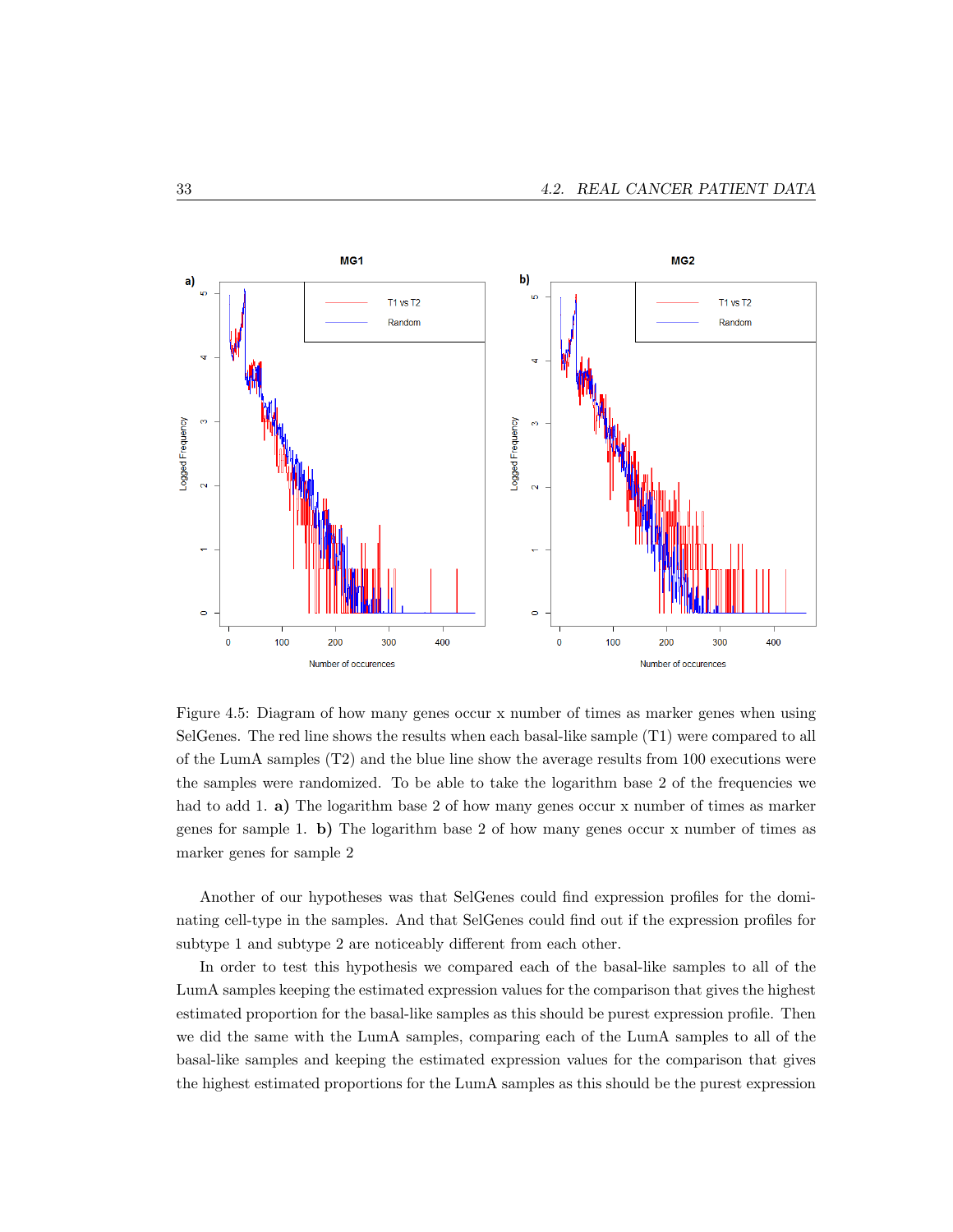profile. Then created heatmaps of the expression values for both the original samples and the estimated expression values returned from SelGenes. For both these datasets we logged the data, and for the estimated expression values we had to add 1 to all of the values as it is not possible to take the logarithm of 0 (already added 1 to the original data in order to apply SelGenes). The heatmaps are seen in Figure 4.6.

We found that SelGenes manages to find expression profiles for the dominating cell-type in the samples and that they are similar for all of the samples. However from Figure 4.6b) we cannot see any clear differences between the two subtypes, although some of the basal-like samples do have some differences from the others. As these differences are not found for all of the basal-like samples we cannot claim that there is a clear difference in the expression profiles between the two subtypes.

From Figure 4.6b) we can also note that most of the samples have a similar gene expression profile for the dominating cell-type with a lot of the genes having the same colour.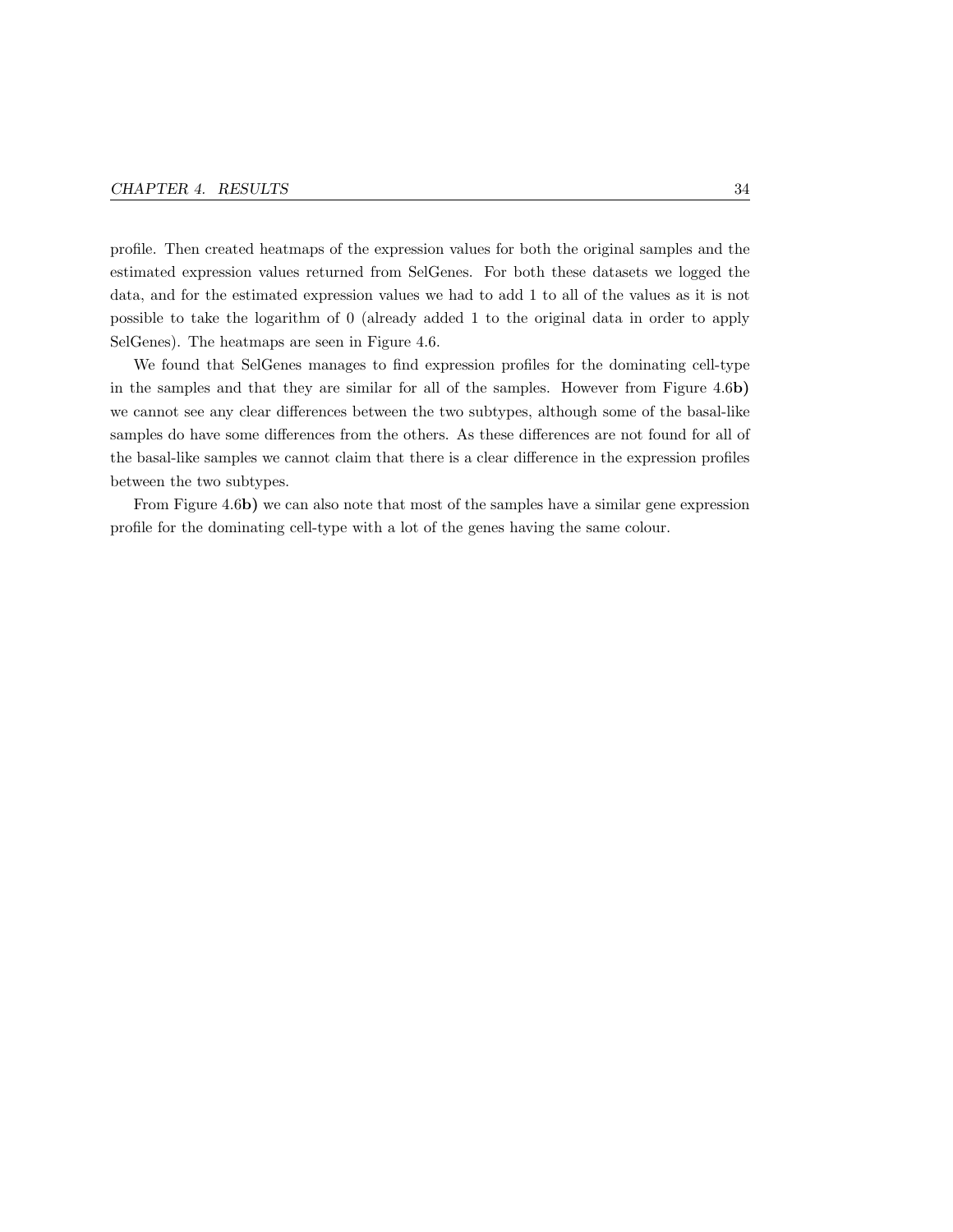

Figure 4.6: Logged expression values for the real patient cancer data. Each column represents one patient and each row represents one gene. Patient ID for each column is found in Appendix Table A.3. a) Heatmap of logged expression values from the original dataset, as downloaded, with 1 added to all the expression values. **b**) Heatmap of the logged expression values as returned from SelGenes. In order to log these values 1 was added to all of them as some of them were 0.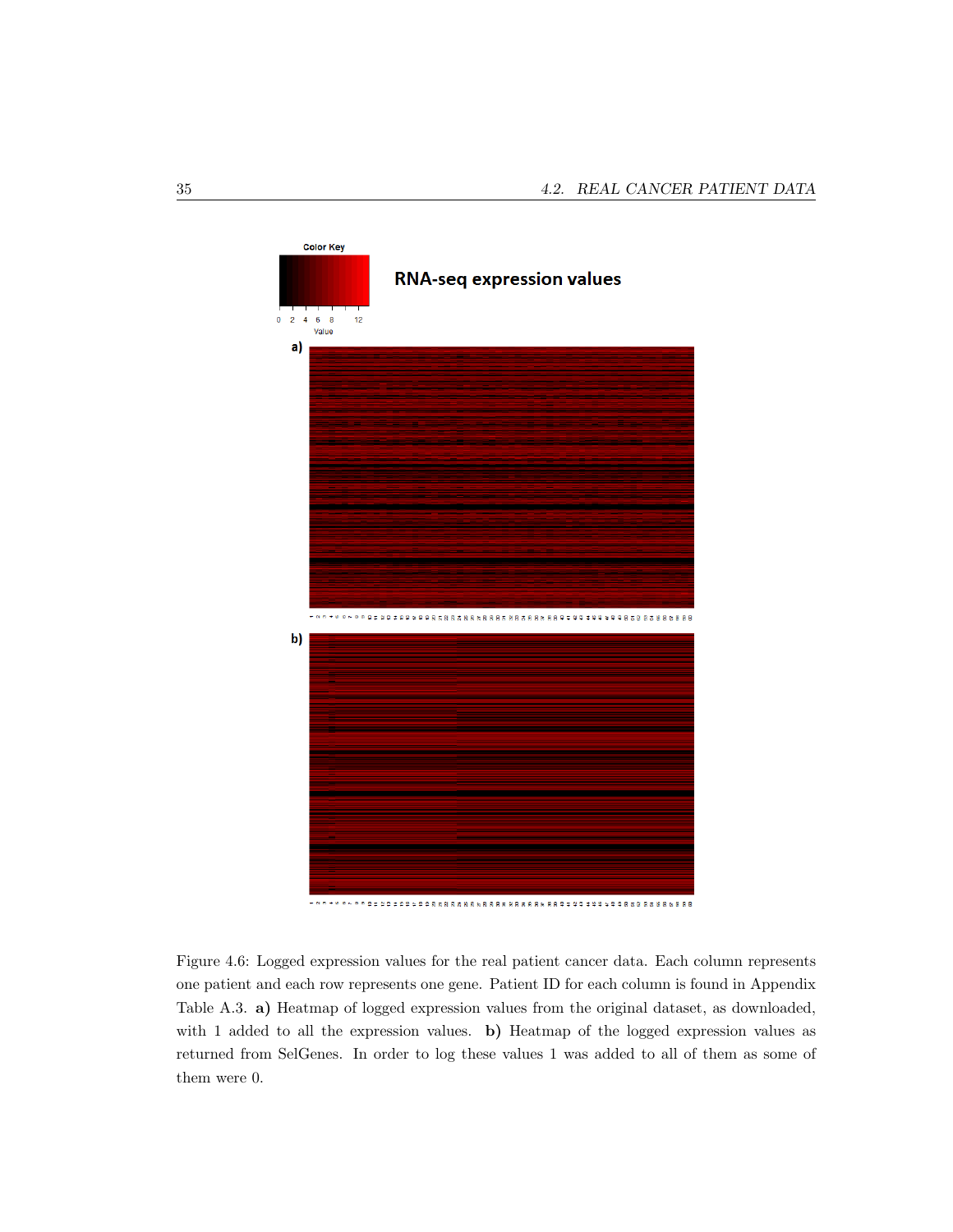## Chapter 5

## Discussion

#### UNDO

As can be seen from Equation 3.1, UNDO divides the samples into two cell-types, tumour and stroma. This is an oversimplification, as there are multiple cell-types in the TME. This means that UNDO finds marker genes for the dominating cell-types in sample 1 and 2. UNDO also finds the expression profile for the dominating cell-types as the marker genes are used to calculate the expression profiles.

As SelGenes uses results from a modified version of UNDO to select marker genes, this oversimplification still persist in SelGenes. This can become an issue if the samples are very similar in composition as seen with some of the benchmark samples. But in real biological samples we do not expect this to be a major problem, as the probability for having two samples from two different subjects be similar in composition is small. On the other hand real samples are likely to contain more than two cell-types.

#### **Outliers**

Outliers can be caused by error as stated in Section 1.4, but not necessarily. It might be that some of the genes that are removed, in reality are good marker genes. This is one reason why we have to be careful in defining what is an outlier, in order to avoid removing exactly what we are looking for. And why we should always determine if outlier removal makes sense based on the biology and visual inspection of plots and not just the statistics.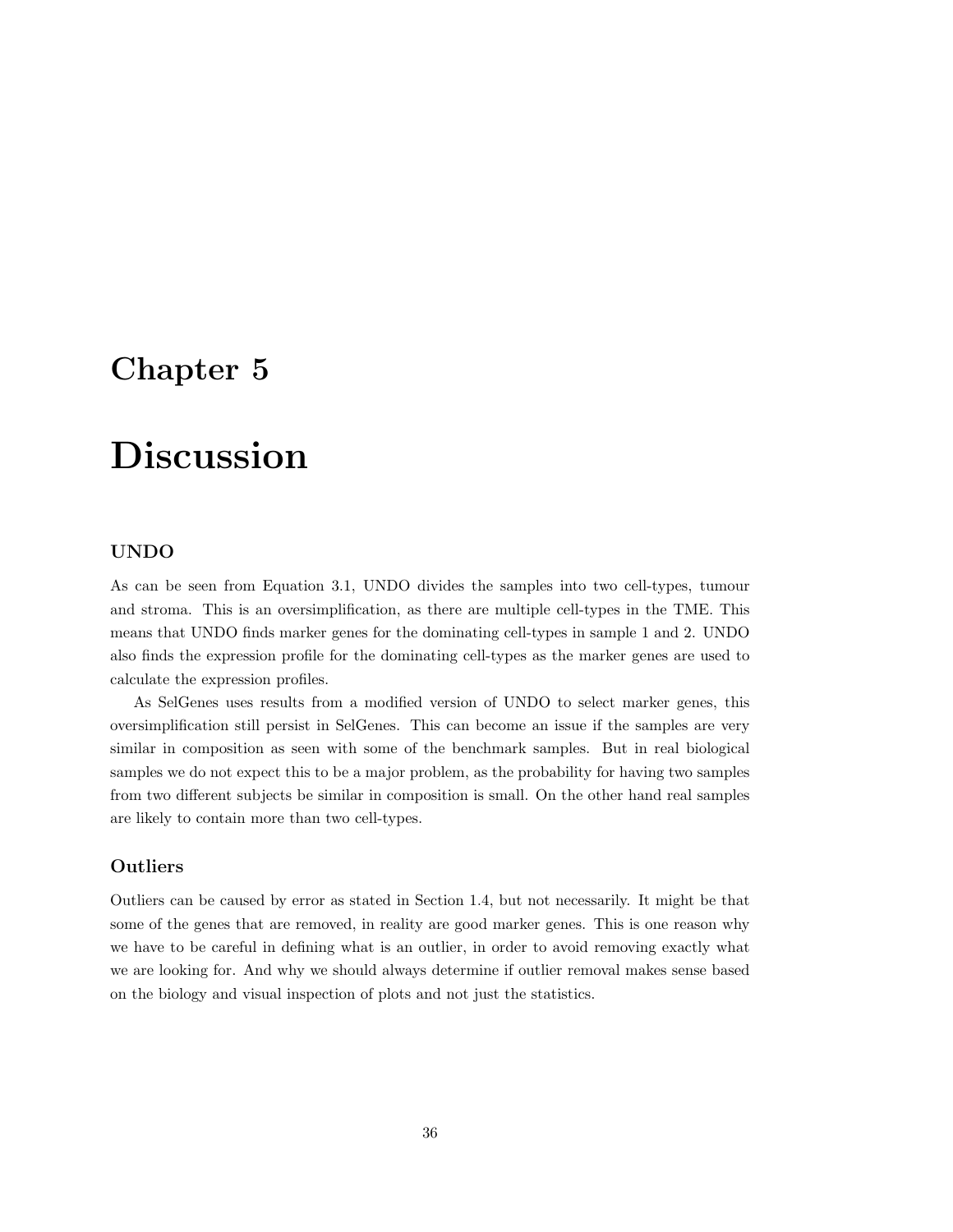#### Marker genes

We developed a method, SelGenes, for selecting marker genes for the dominating cell-type in a sample based on the estimated expression values after deconvolution. As marker genes are not generally known for tissues or cell-types, validating the genes selected as true marker genes is challenging. Using a benchmark set and an independent external database of genes highly expressed in different tissues we assessed SelGenes' ability to select genes that are highly expressed in one tissue and not in the other. As this is the definition often used for marker genes, we show SelGenes' ability to select marker genes.

On the TCGA dataset we found that when applying SelGenes on two different subtypes, some genes had a higher occurrence rate than when the subtypes were randomized. However as this was true only for a few genes and mostly only for one of the marker gene sets this could be considered a coincidence and more testing should be done on this before any conclusions are drawn.

#### Estimating cell-type proportions and expression profiles

SelGenes' ability to estimate cell-type proportions in samples was evaluated using both the E1 criterion and RMSE. Both methods gave the same picture, with estimation being best for the same samples, confirming that estimating cell-type proportions with marker genes works well. This also validates SelGenes' ability to select true marker genes as the estimation was clearly better when the overlap between genes selected by SelGenes and the reference marker gene lists from EA was larger than expected.

The lung tissue component in the benchmark set, that was ignored during testing, make it so that we expect both the E1 criterion and the RMSE to be different from 0. This is because the real mixing proportions did not add up to 100% and SelGenes estimates mixing proportions that do.

On the TCGA dataset SelGenes found expression profiles for the dominating cell-types, but could not find specific differences between the subtypes. We also saw from Figure 4.6 that many of the samples had a similar expression profile. This could stem from the fact that all of these samples are from breast cancer, and that they therefore have a similar expression profile. It would be interesting to compare the expression profiles found with these breast cancer samples to other expression profiles found with other cancer types.

#### Conclusions

SelGenes show good potential when selecting cell-type specific marker genes in heterogeneous samples after initial testing on both benchmark data and real patient cancer data. With marker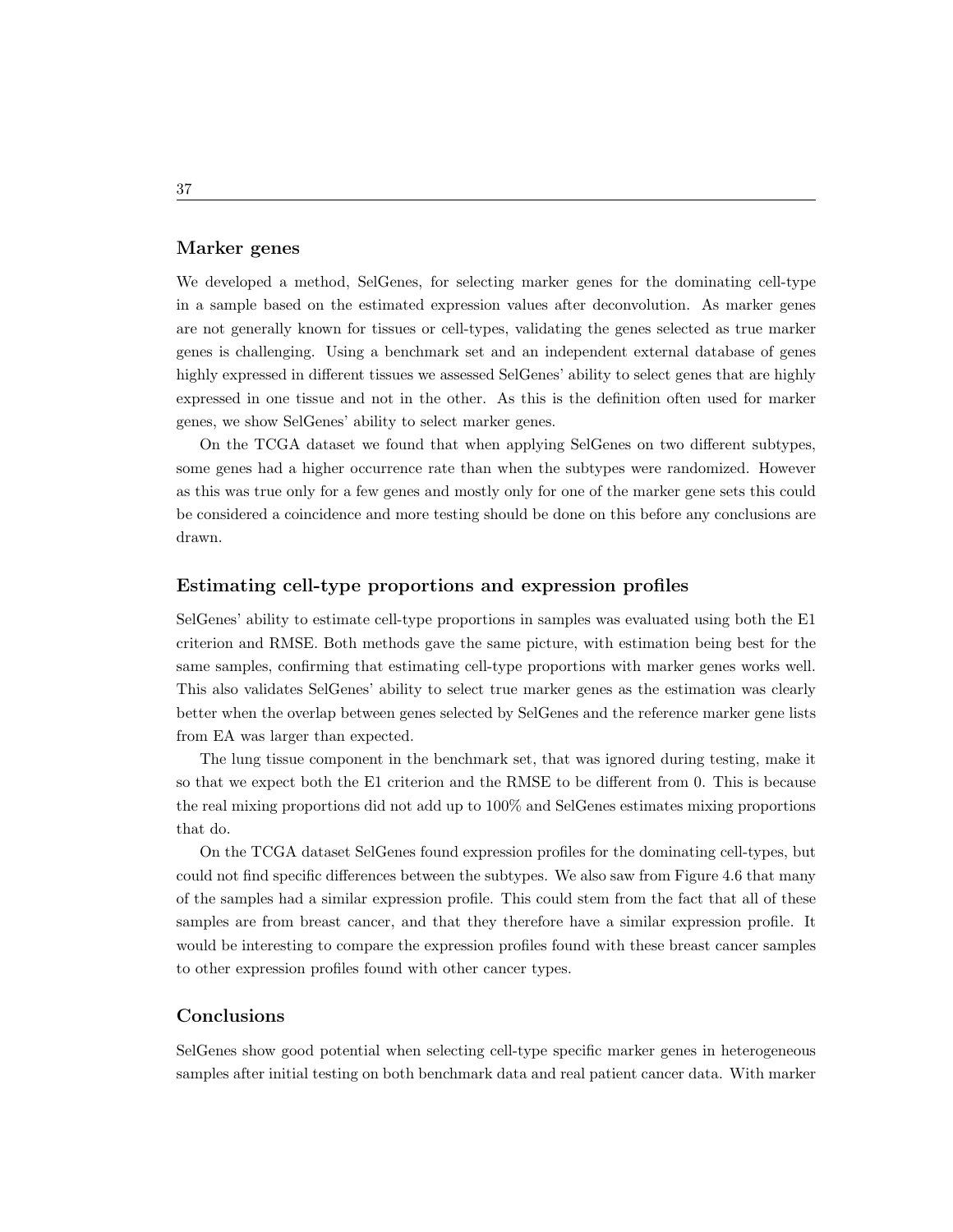gene validation through an external database SelGenes consistently found more marker genes compared to UNDO. And as finding accurate cell-type specific expression profiles are dependent on selecting good cell-type specific marker genes, SelGenes show good potential as an expression deconvolution algorithm.

For further validation of SelGenes' ability to select marker genes, we should apply SelGenes to other benchmark sets were the ground truth is known. And we should also compare the results from SelGenes to results from other expression deconvolution algorithms.

Although we have chosen to focus on cancer samples, expression deconvolution in general can be used to deconvolve other heterogeneous samples. As shown with our benchmark set, expression deconvolution can be used for tissues and cell-types, but with SelGenes the assumption is that there is a dominating tissue or cell-type.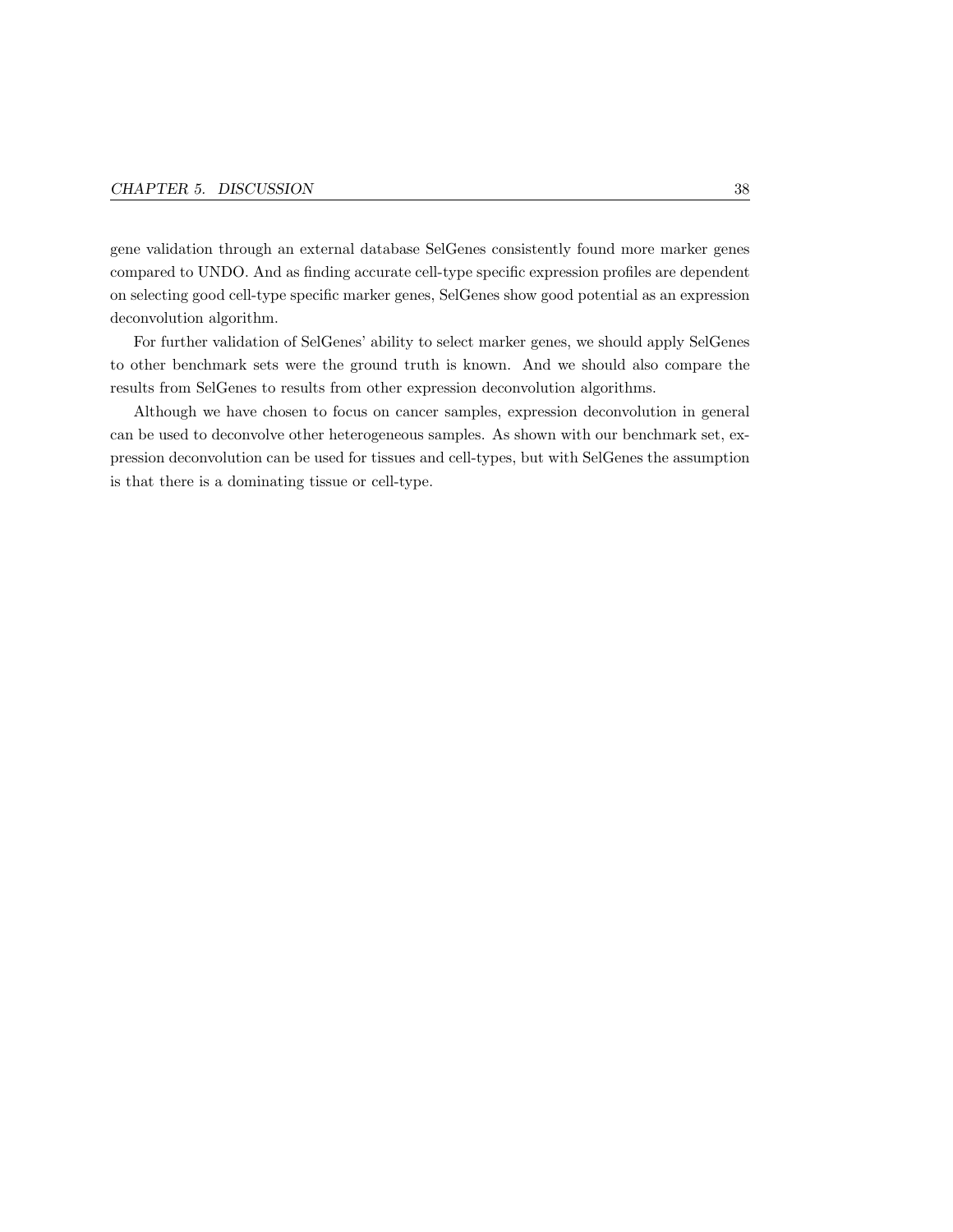## Appendix A

# Tables

### Total number of marker genes found

Table A.1: The table shows the total number of marker genes we found using UNDO and SelGenes both with and without outlier detection (O.D). The sample column describe which two samples were used and how much brain percantage in each sample respectively.

| Sample               | Number of genes found |                |          |       |              |          |              |       |  |
|----------------------|-----------------------|----------------|----------|-------|--------------|----------|--------------|-------|--|
|                      |                       | SelGenes       |          |       | <b>UNDO</b>  |          |              |       |  |
|                      | $O.D$ off             |                | O.D on   |       | $O.D$ off    |          | $O.D$ on     |       |  |
|                      | <b>Brain</b>          | Liver          | Brain    | Liver | <b>Brain</b> | Liver    | <b>Brain</b> | Liver |  |
| $S1-S2(25\% - 25\%)$ |                       | 6              | 13       | 91    | $\theta$     | $\Omega$ | 19           | 0     |  |
| $S1-S3(25\% - 25\%)$ | 6                     | $\overline{2}$ | 9        | 93    | 1            | $\theta$ |              |       |  |
| $S1-S4(25\% - 34\%)$ | 1                     | 23             | 29       | 38    | 1            | 1        | 10           |       |  |
| $S1-S5(25\% - 34\%)$ | $\overline{2}$        | 22             | 31       | 28    | $\mathbf{1}$ | 1        | 5            |       |  |
| $S1-S6(25\% - 34\%)$ | 3                     | 24             | 27       | 33    | 1            | $\theta$ | 6            |       |  |
| $S1-S7(25\% - 35\%)$ | 1                     | $\Omega$       | $\theta$ | 30    | $\theta$     | $\theta$ | 5            | 0     |  |
| $S1-S8(25\% - 35\%)$ |                       | $\overline{4}$ | 15       | 51    | $\mathbf{1}$ | $\Omega$ | 1            |       |  |
| $S1-S9(25\% - 35\%)$ | $\overline{2}$        | 5              | 14       | 79    | 1            | $\theta$ | 1            |       |  |
| S1-S10(25%-70%)      | 70                    | $\Omega$       | 90       | 291   | 1            | $\theta$ | 1            |       |  |
| S1-S11(25%-70%)      | 104                   | $\overline{2}$ | 119      | 281   | 1            | 1        | 1            |       |  |
| S1-S12(25%-70%)      | 51                    | $\overline{4}$ | 66       | 291   | $\mathbf{1}$ | $\theta$ | 1            |       |  |
| $S2-S3(25\% - 25\%)$ | 6                     | $\mathbf{1}$   | 12       | 92    | $\mathbf{1}$ | 1        | 15           |       |  |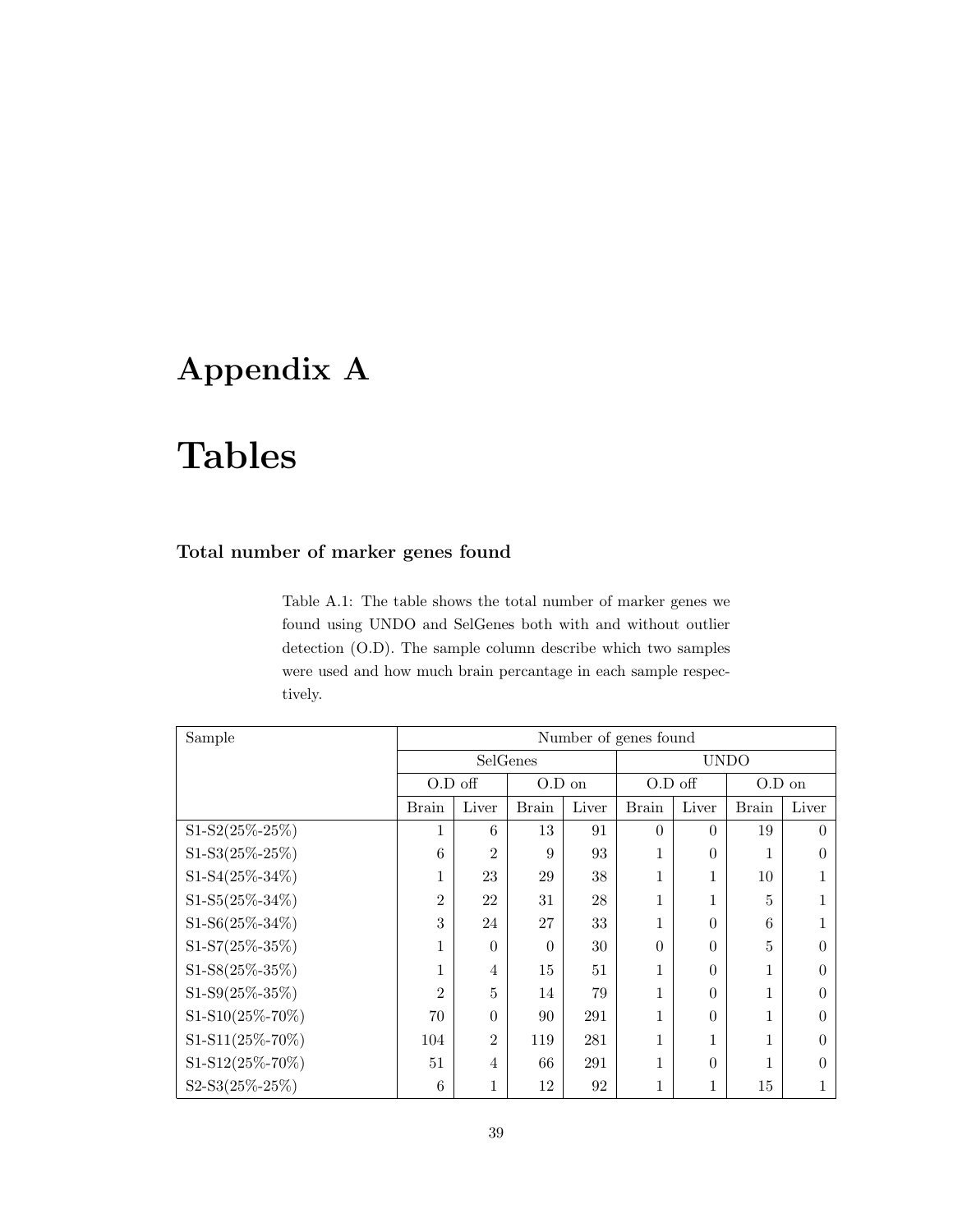### $\bf APPENDIX\ A.\quad TABLES$

### Continued from previous page

| Sample               | Number of genes found |                  |                  |         |                  |                  |                |                  |  |
|----------------------|-----------------------|------------------|------------------|---------|------------------|------------------|----------------|------------------|--|
|                      | SelGenes              |                  |                  |         | <b>UNDO</b>      |                  |                |                  |  |
|                      | O.D off               |                  | $O.D$ on         |         | O.D off          |                  | $O.D$ on       |                  |  |
|                      | <b>Brain</b>          | Liver            | <b>Brain</b>     | Liver   | <b>Brain</b>     | Liver            | <b>Brain</b>   | Liver            |  |
| S2-S4(25%-34%)       | $\sqrt{3}$            | 23               | 31               | 36      | $\mathbf{1}$     | $\overline{0}$   | 3              | $\mathbf{1}$     |  |
| S2-S5(25%-34%)       | $\overline{2}$        | 26               | 31               | 36      | $\mathbf{1}$     | $\boldsymbol{0}$ | 4              | 1                |  |
| S2-S6(25%-34%)       | 3                     | 21               | 26               | 35      | $\mathbf{1}$     | $\mathbf{1}$     | 9              | $\mathbf{1}$     |  |
| S2-S7(25%-35%)       | 3                     | 3                | 4                | 54      | $\theta$         | 1                | $\theta$       | 1                |  |
| S2-S8(25%-35%)       | $\theta$              | 1                | 6                | 55      | $\theta$         | $\boldsymbol{0}$ | $\overline{4}$ | $\boldsymbol{0}$ |  |
| S2-S9(25%-35%)       | 6                     | $\overline{4}$   | 10               | 84      | $\overline{2}$   | 1                | 11             | $\overline{2}$   |  |
| S2-S10(25%-70%)      | 62                    | 11               | 73               | 310     | $\mathbf{1}$     | 1                | $\mathbf{1}$   | $\overline{2}$   |  |
| S2-S11(25%-70%)      | 83                    | 20               | 96               | 312     | 1                | $\overline{2}$   | $\mathbf{1}$   | $\overline{2}$   |  |
| S2-S12(25%-70%)      | 36                    | $\overline{4}$   | 45               | 299     | $\mathbf{1}$     | $\boldsymbol{0}$ | $\mathbf{1}$   | $\overline{2}$   |  |
| S3-S4(25%-34%)       | 1                     | 23               | 31               | 47      | 1                | $\boldsymbol{0}$ | 10             | 1                |  |
| S3-S5(25%-34%)       | $\boldsymbol{0}$      | 22               | 29               | 50      | 3                | $\overline{0}$   | 7              | 3                |  |
| S3-S6(25%-34%)       | 8                     | 22               | 25               | 33      | 1                | 1                | 8              | 1                |  |
| S3-S7(25%-35%)       | $\overline{2}$        | $\boldsymbol{0}$ | $\boldsymbol{0}$ | 36      | $\boldsymbol{0}$ | 1                | 7              | $\boldsymbol{0}$ |  |
| S3-S8(25%-35%)       | $\boldsymbol{0}$      | $\overline{4}$   | 15               | 64      | 1                | $\boldsymbol{0}$ | 9              | 1                |  |
| S3-S9(25%-35%)       | 5                     | 9                | 21               | 95      | 1                | 1                | 12             | 1                |  |
| S3-S10(25%-70%)      | 47                    | 19               | 58               | 316     | 1                | $\overline{2}$   | 1              | 1                |  |
| S3-S11(25%-70%)      | 68                    | 25               | 82               | $\,292$ | $\mathbf{1}$     | 1                | 1              | $\mathbf{1}$     |  |
| S3-S12(25%-70%)      | $39\,$                | 10               | 49               | 315     | 1                | 1                | 1              | 1                |  |
| S4-S5(34%-34%)       | $\theta$              | $\mathbf{2}$     | 3                | 73      | $\boldsymbol{0}$ | $\boldsymbol{0}$ | 16             | $\boldsymbol{0}$ |  |
| S4-S6(34%-34%)       | 14                    | 13               | 25               | 79      | $\overline{2}$   | 1                | 14             | $\overline{2}$   |  |
| S4-S7(34%-35%)       | 13                    | $\boldsymbol{0}$ | $\boldsymbol{0}$ | 73      | $\boldsymbol{0}$ | 1                | 23             | $\boldsymbol{0}$ |  |
| S4-S8(34%-35%)       | 17                    | 3                | 108              | 13      | 1                | 1                | 16             | 1                |  |
| S4-S9(34%-35%)       | 26                    | 1                | 28               | 135     | $\overline{0}$   | $\overline{2}$   | 26             | $\boldsymbol{0}$ |  |
| S4-S10(34%-70%)      | 49                    | 5                | 77               | 110     | 1                | 1                | 1              | $\overline{0}$   |  |
| S4-S11(34%-70%)      | 51                    | $\,6$            | 70               | 95      | 1                | 1                | 1              | $\theta$         |  |
| S4-S12(34%-70%)      | 25                    | $\,6$            | 39               | 121     | $\overline{2}$   | $\mathbf 1$      | $\overline{2}$ | $\boldsymbol{0}$ |  |
| S5-S6(34%-34%)       | $\overline{2}$        | $\overline{2}$   | 17               | 102     | 1                | 1                | $25\,$         | $\boldsymbol{0}$ |  |
| S5-S7(34%-35%)       | 17                    | $\boldsymbol{0}$ | $\theta$         | 74      | $\boldsymbol{0}$ | 1                | 24             | $\boldsymbol{0}$ |  |
| S5-S8(34%-35%)       | 23                    | 1                | 15               | 130     | $\boldsymbol{0}$ | $\overline{2}$   | 25             | $\theta$         |  |
| $S5-S9(34\% - 35\%)$ | 27                    | $\boldsymbol{3}$ | 31               | $155\,$ | $\overline{2}$   | $\mathbf{1}$     | $32\,$         | $\overline{2}$   |  |
| S5-S10(34%-70%)      | $48\,$                | 7                | $76\,$           | $122\,$ | $\overline{2}$   | $\mathbf{1}$     | $\,2$          | $\sqrt{2}$       |  |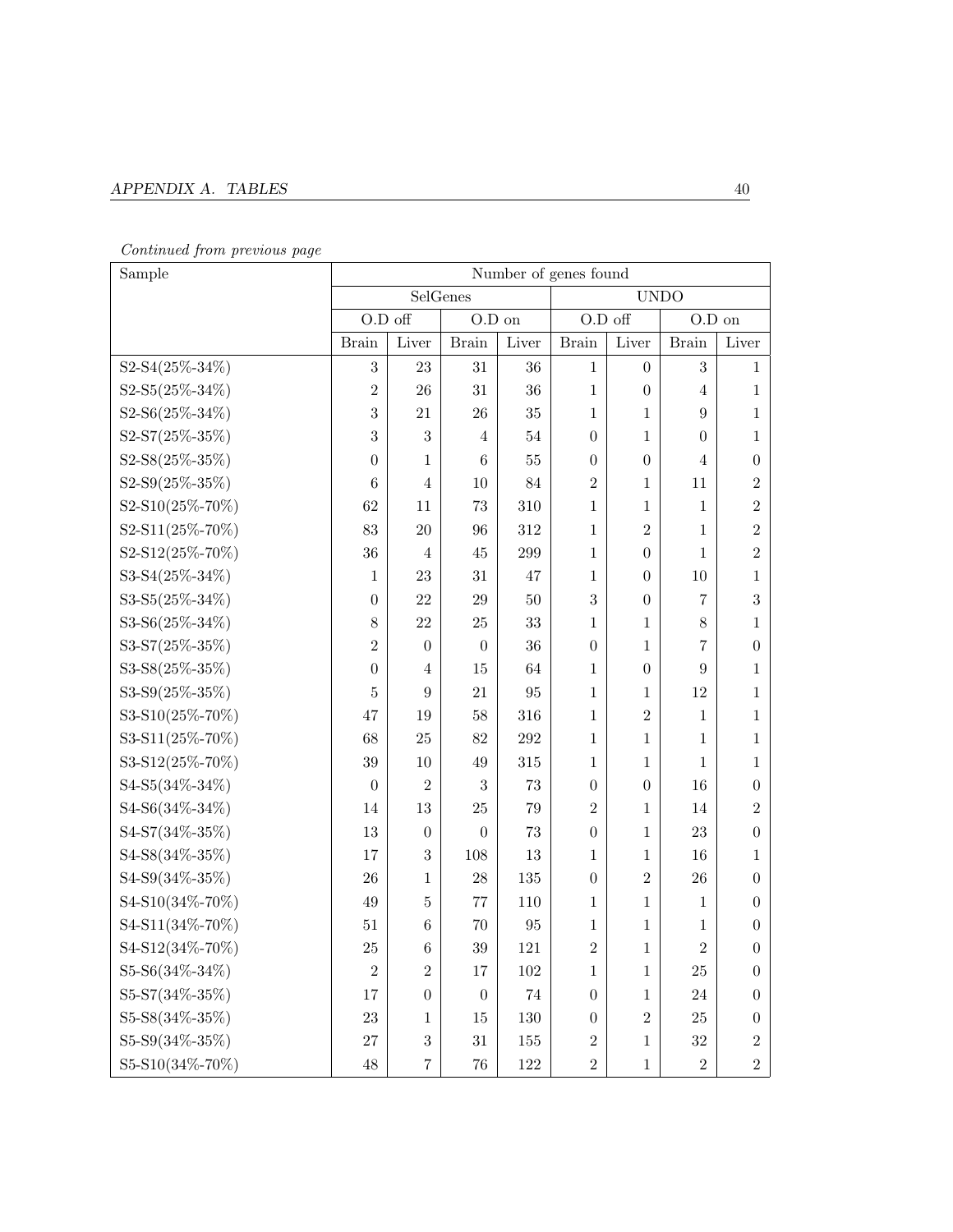| Sample           | Number of genes found |                |                |       |                |                  |                |                  |
|------------------|-----------------------|----------------|----------------|-------|----------------|------------------|----------------|------------------|
|                  |                       | SelGenes       |                |       | <b>UNDO</b>    |                  |                |                  |
|                  | O.D off               |                | $O.D$ on       |       | O.D off        |                  | $O.D$ on       |                  |
|                  | <b>Brain</b>          | Liver          | <b>Brain</b>   | Liver | <b>Brain</b>   | Liver            | <b>Brain</b>   | Liver            |
| S5-S11(34%-70%)  | 48                    | 10             | 74             | 104   | 1              | $\overline{2}$   | 1              | $\overline{2}$   |
| S5-S12(34%-70%)  | 24                    | 12             | 42             | 121   | $\mathbf 1$    | $\overline{2}$   | 1              | $\overline{2}$   |
| S6-S7(34%-35%)   | 6                     | $\overline{0}$ | $\Omega$       | 97    | $\overline{0}$ | $\mathbf 1$      | 23             | $\theta$         |
| S6-S8(34%-35%)   | 16                    | 3              | 25             | 97    | $\mathbf{1}$   | 1                | 14             | 1                |
| S6-S9(34%-35%)   | 18                    | 1              | 24             | 141   | 1              | 1                | 25             | 1                |
| S6-S10(34%-70%)  | 24                    | $\overline{2}$ | 45             | 95    | $\mathbf{1}$   | 1                | 1              | 1                |
| S6-S11(34%-70%)  | 32                    | 3              | 50             | 110   | 1              | 1                | 1              | 1                |
| S6-S12(34%-70%)  | 19                    | $\overline{2}$ | 38             | 105   | 1              | 1                | 1              | 1                |
| S7-S8(35%-35%)   | $\theta$              | $\theta$       | $\overline{5}$ | 71    | $\overline{0}$ | $\overline{0}$   | 12             | $\theta$         |
| S7-S9(35%-35%)   | $\theta$              | 1              | 21             | 100   | 1              | $\overline{0}$   | 12             | 1                |
| S7-S10(35%-70%)  | 54                    | $\theta$       | 82             | 106   | $\overline{2}$ | $\overline{0}$   | $\overline{2}$ | 1                |
| S7-S11(35%-70%)  | 29                    | $\theta$       | 50             | 106   | $\mathbf 1$    | $\overline{0}$   | $\mathbf{1}$   | 1                |
| S7-S12(35%-70%)  | 16                    | $\theta$       | 31             | 140   | 1              | $\boldsymbol{0}$ | 1              | $\mathbf{1}$     |
| S8-S9(35%-35%)   | 5                     | $\theta$       | $\theta$       | 139   | $\theta$       | 1                | 27             | $\theta$         |
| S8-S10(35%-70%)  | 55                    | 14             | 64             | 137   | 3              | 1                | 3              | $\theta$         |
| S8-S11(35%-70%)  | 34                    | 12             | 39             | 145   | $\overline{0}$ | 1                | $\overline{0}$ | $\boldsymbol{0}$ |
| S8-S12(35%-70%)  | 32                    | 11             | 39             | 152   | 1              | $\overline{0}$   | $\mathbf{1}$   | $\theta$         |
| S9-S10(35%-70%)  | 57                    | 3              | 65             | 135   | 1              | 1                | $\mathbf 1$    | $\theta$         |
| S9-S11(35%-70%)  | 34                    | $\overline{2}$ | 50             | 141   | $\mathbf{1}$   | 1                | 1              | $\theta$         |
| S9-S12(35%-70%)  | 26                    | $\overline{2}$ | 40             | 136   | $\mathbf{1}$   | 1                | 1              | $\boldsymbol{0}$ |
| S10-S11(70%-70%) | 14                    | 12             | 25             | 99    | 1              | 1                | 15             | 1                |
| S10-S12(70%-70%) | $\overline{4}$        | $\overline{7}$ | 115            | 17    | $\mathbf 1$    | 1                | 29             | 1                |
| S11-S12(70%-70%) | 3                     | 5              | 106            | 10    | $\mathbf 1$    | $\overline{2}$   | 22             | $\overline{2}$   |

|  | Continued from previous page |  |  |  |
|--|------------------------------|--|--|--|
|--|------------------------------|--|--|--|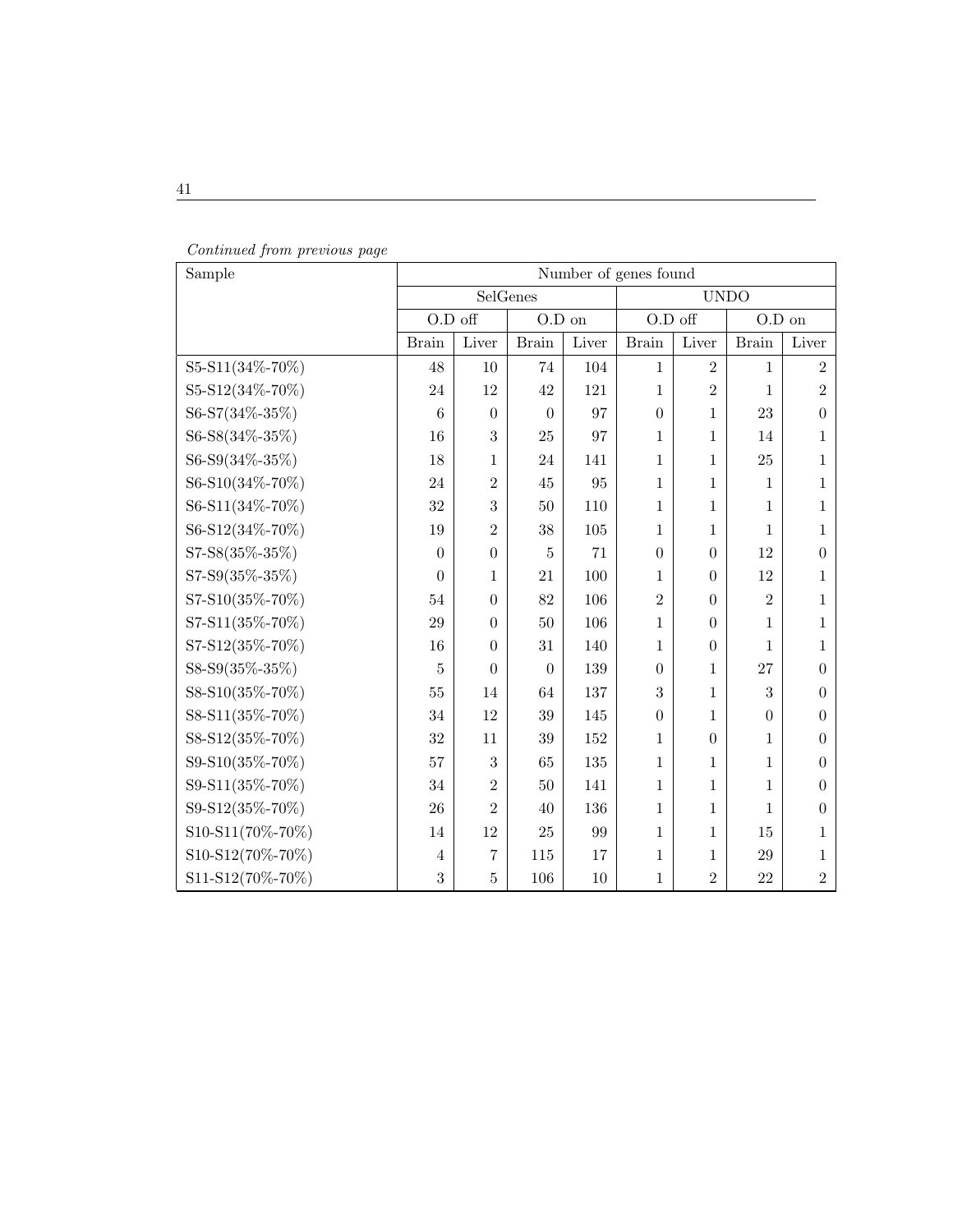### Number of matches with Expression Atlas

Table A.2: The table shows the number of matches found when comparing marker genes from UNDO and SelGenes with those from Expression Atlas both with and without outlier detection (O.D). The sample column describe which two samples were used and how much brain percantage in each sample respectively.

| Sample          | Number of genes found |                  |                  |                  |                  |                  |                |                  |
|-----------------|-----------------------|------------------|------------------|------------------|------------------|------------------|----------------|------------------|
|                 | SelGenes              |                  |                  | <b>UNDO</b>      |                  |                  |                |                  |
|                 | O.D off               |                  | $O.D$ on         |                  | O.D off          |                  | $O.D$ on       |                  |
|                 | <b>Brain</b>          | Liver            | <b>Brain</b>     | Liver            | <b>Brain</b>     | Liver            | <b>Brain</b>   | Liver            |
| S1-S2(25%-25%)  | $\boldsymbol{0}$      | $\overline{0}$   | $\boldsymbol{0}$ | $\overline{2}$   | $\boldsymbol{0}$ | $\overline{0}$   | $\overline{0}$ | $\overline{0}$   |
| S1-S3(25%-25%)  | 1                     | $\overline{0}$   | 1                | 10               | $\overline{0}$   | $\overline{0}$   | $\theta$       | $\theta$         |
| S1-S4(25%-34%)  | $\overline{0}$        | $\boldsymbol{0}$ | $\overline{0}$   | $\theta$         | $\theta$         | 1                | $\overline{4}$ | $\theta$         |
| S1-S5(25%-34%)  | $\overline{0}$        | $\overline{0}$   | $\overline{0}$   | $\overline{0}$   | $\theta$         | $\theta$         | $\theta$       | 0                |
| S1-S6(25%-34%)  | $\overline{0}$        | $\overline{0}$   | $\overline{0}$   | $\overline{0}$   | $\overline{0}$   | $\theta$         | $\overline{2}$ | 0                |
| S1-S7(25%-35%)  | $\overline{0}$        | $\overline{0}$   | $\overline{0}$   | $\overline{0}$   | $\overline{0}$   | $\overline{0}$   | $\overline{2}$ | 0                |
| S1-S8(25%-35%)  | $\theta$              | $\overline{0}$   | $\mathbf{1}$     | 9                | $\overline{0}$   | $\theta$         | $\theta$       | 0                |
| S1-S9(25%-35%)  | $\overline{0}$        | $\boldsymbol{0}$ | $\mathbf{1}$     | 32               | $\overline{0}$   | $\boldsymbol{0}$ | $\overline{0}$ | $\overline{0}$   |
| S1-S10(25%-70%) | 29                    | $\overline{0}$   | 36               | 180              | $\theta$         | $\theta$         | $\theta$       | 0                |
| S1-S11(25%-70%) | 48                    | $\boldsymbol{0}$ | 52               | 167              | 1                | $\theta$         | 1              | 0                |
| S1-S12(25%-70%) | 27                    | $\overline{4}$   | 35               | 163              | 1                | $\overline{0}$   | 1              | 0                |
| S2-S3(25%-25%)  | 1                     | $\overline{0}$   | 1                | $\theta$         | $\overline{0}$   | $\overline{0}$   | $\overline{4}$ | 0                |
| S2-S4(25%-34%)  | $\overline{0}$        | $\overline{0}$   | $\overline{0}$   | $\overline{0}$   | $\overline{0}$   | $\overline{0}$   | $\overline{2}$ | 0                |
| S2-S5(25%-34%)  | $\theta$              | $\theta$         | $\overline{0}$   | $\overline{0}$   | $\overline{0}$   | $\theta$         | 1              | 0                |
| S2-S6(25%-34%)  | $\overline{0}$        | $\boldsymbol{0}$ | $\boldsymbol{0}$ | $\overline{0}$   | $\overline{0}$   | $\boldsymbol{0}$ | $\overline{4}$ | $\overline{0}$   |
| S2-S7(25%-35%)  | 1                     | $\overline{2}$   | $\mathbf{1}$     | 13               | $\overline{0}$   | $\mathbf{1}$     | $\theta$       | 0                |
| S2-S8(25%-35%)  | $\overline{0}$        | $\overline{0}$   | $\overline{0}$   | $\overline{0}$   | $\theta$         | $\overline{0}$   | 1              | 0                |
| S2-S9(25%-35%)  | $\overline{0}$        | $\overline{0}$   | $\overline{0}$   | $\overline{0}$   | $\overline{0}$   | $\mathbf 1$      | 6              | 0                |
| S2-S10(25%-70%) | 25                    | 7                | 27               | 185              | $\theta$         | $\theta$         | $\theta$       | 0                |
| S2-S11(25%-70%) | 38                    | 10               | 41               | 195              | 1                | 1                | 1              | $\overline{0}$   |
| S2-S12(25%-70%) | 20                    | 3                | 22               | 181              | 1                | $\overline{0}$   | 1              | 0                |
| S3-S4(25%-34%)  | $\overline{0}$        | $\overline{0}$   | $\overline{0}$   | $\boldsymbol{0}$ | $\overline{0}$   | $\overline{0}$   | 6              | $\overline{0}$   |
| S3-S5(25%-34%)  | $\boldsymbol{0}$      | $\boldsymbol{0}$ | $\overline{0}$   | $\boldsymbol{0}$ | $\overline{0}$   | $\overline{0}$   | 5              | $\overline{0}$   |
| S3-S6(25%-34%)  | $\overline{0}$        | $\overline{0}$   | $\overline{0}$   | $\overline{0}$   | $\overline{0}$   | 1                | 5              | 0                |
| S3-S7(25%-35%)  | $\boldsymbol{0}$      | $\boldsymbol{0}$ | $\boldsymbol{0}$ | $\boldsymbol{0}$ | $\overline{0}$   | $\mathbf 1$      | 3              | $\boldsymbol{0}$ |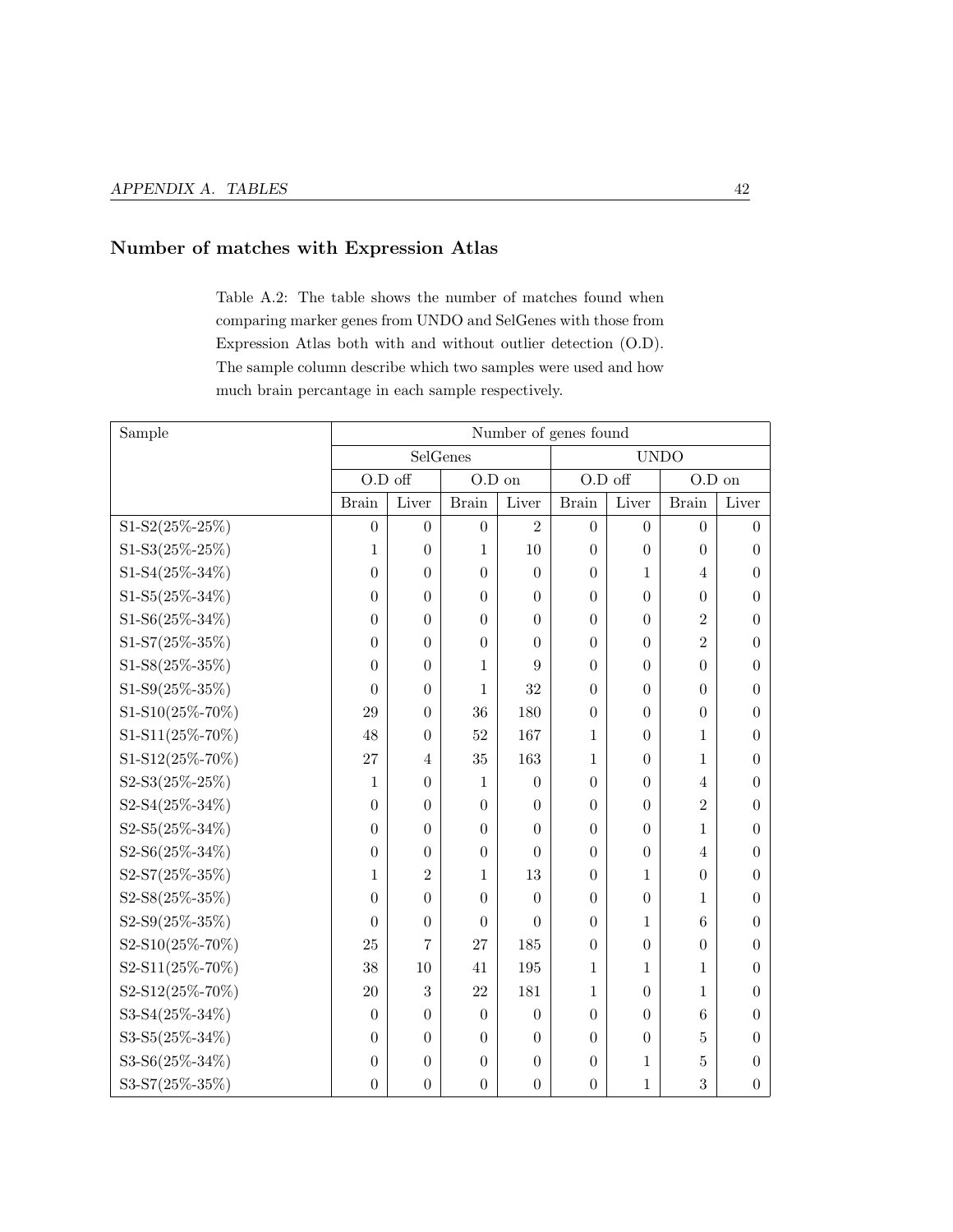| Sample               | Number of genes found |                  |                  |                  |                  |                  |                  |                  |
|----------------------|-----------------------|------------------|------------------|------------------|------------------|------------------|------------------|------------------|
|                      | SelGenes              |                  |                  | <b>UNDO</b>      |                  |                  |                  |                  |
|                      | O.D off               |                  | $O.D$ on         |                  | O.D off          |                  | $O.D$ on         |                  |
|                      | <b>Brain</b>          | Liver            | <b>Brain</b>     | Liver            | <b>Brain</b>     | Liver            | <b>Brain</b>     | Liver            |
| S3-S8(25%-35%)       | $\theta$              | $\theta$         | $\boldsymbol{0}$ | $\boldsymbol{0}$ | $\boldsymbol{0}$ | $\boldsymbol{0}$ | 5                | $\boldsymbol{0}$ |
| $S3-S9(25\% - 35\%)$ | $\theta$              | $\boldsymbol{0}$ | $\theta$         | $\theta$         | $\boldsymbol{0}$ | $\boldsymbol{0}$ | 6                | $\boldsymbol{0}$ |
| S3-S10(25%-70%)      | 23                    | $\overline{7}$   | 24               | 189              | $\boldsymbol{0}$ | $\boldsymbol{0}$ | $\theta$         | $\boldsymbol{0}$ |
| S3-S11(25%-70%)      | 29                    | 10               | 34               | 173              | 1                | $\boldsymbol{0}$ | 1                | $\boldsymbol{0}$ |
| S3-S12(25%-70%)      | 23                    | 3                | 25               | 184              | $\boldsymbol{0}$ | $\boldsymbol{0}$ | $\boldsymbol{0}$ | $\boldsymbol{0}$ |
| S4-S5(34%-34%)       | $\theta$              | $\boldsymbol{0}$ | 1                | $\theta$         | $\boldsymbol{0}$ | $\boldsymbol{0}$ | 1                | $\boldsymbol{0}$ |
| S4-S6(34%-34%)       | $\boldsymbol{0}$      | 1                | $\sqrt{3}$       | $\boldsymbol{0}$ | $\theta$         | $\boldsymbol{0}$ | 1                | $\boldsymbol{0}$ |
| S4-S7(34%-35%)       | $\theta$              | $\overline{0}$   | $\boldsymbol{0}$ | $\overline{2}$   | $\overline{0}$   | $\boldsymbol{0}$ | $\boldsymbol{0}$ | $\boldsymbol{0}$ |
| S4-S8(34%-35%)       | $\theta$              | 1                | 1                | 6                | $\boldsymbol{0}$ | 1                | $\boldsymbol{0}$ | 1                |
| S4-S9(34%-35%)       | $\boldsymbol{0}$      | $\theta$         | $\overline{4}$   | $\theta$         | $\boldsymbol{0}$ | $\boldsymbol{0}$ | $\boldsymbol{0}$ | $\boldsymbol{0}$ |
| S4-S10(34%-70%)      | 26                    | $\theta$         | 34               | 32               | $\boldsymbol{0}$ | $\boldsymbol{0}$ | $\boldsymbol{0}$ | $\boldsymbol{0}$ |
| S4-S11(34%-70%)      | 25                    | $\theta$         | 32               | 22               | $\boldsymbol{0}$ | $\boldsymbol{0}$ | $\boldsymbol{0}$ | $\boldsymbol{0}$ |
| S4-S12(34%-70%)      | 17                    | $\theta$         | 25               | 45               | $\overline{2}$   | $\boldsymbol{0}$ | $\overline{2}$   | $\theta$         |
| S5-S6(34%-34%)       | $\boldsymbol{0}$      | $\boldsymbol{0}$ | 1                | $\boldsymbol{0}$ | $\boldsymbol{0}$ | $\boldsymbol{0}$ | 1                | $\boldsymbol{0}$ |
| S5-S7(34%-35%)       | $\boldsymbol{0}$      | $\theta$         | $\theta$         | $\boldsymbol{0}$ | $\boldsymbol{0}$ | $\boldsymbol{0}$ | 1                | $\boldsymbol{0}$ |
| S5-S8(34%-35%)       | $\theta$              | $\boldsymbol{0}$ | $\theta$         | 1                | $\boldsymbol{0}$ | $\boldsymbol{0}$ | $\boldsymbol{0}$ | $\boldsymbol{0}$ |
| S5-S9(34%-35%)       | $\theta$              | $\overline{2}$   | 5                | 1                | $\boldsymbol{0}$ | $\boldsymbol{0}$ | $\boldsymbol{0}$ | $\theta$         |
| S5-S10(34%-70%)      | 23                    | $\boldsymbol{0}$ | 32               | 46               | $\boldsymbol{0}$ | $\boldsymbol{0}$ | $\boldsymbol{0}$ | $\boldsymbol{0}$ |
| S5-S11(34%-70%)      | 18                    | $\theta$         | 33               | 37               | $\boldsymbol{0}$ | $\boldsymbol{0}$ | $\boldsymbol{0}$ | $\boldsymbol{0}$ |
| S5-S12(34%-70%)      | 18                    | $\theta$         | 24               | 43               | 1                | $\boldsymbol{0}$ | 1                | $\boldsymbol{0}$ |
| S6-S7(34%-35%)       | $\theta$              | $\theta$         | $\theta$         | 1                | $\boldsymbol{0}$ | $\boldsymbol{0}$ | 1                | $\boldsymbol{0}$ |
| S6-S8(34%-35%)       | $\theta$              | $\mathbf{1}$     | 6                | 1                | $\boldsymbol{0}$ | $\boldsymbol{0}$ | $\boldsymbol{0}$ | $\boldsymbol{0}$ |
| S6-S9(34%-35%)       | $\theta$              | $\theta$         | 5                | $\theta$         | $\boldsymbol{0}$ | $\boldsymbol{0}$ | 1                | $\boldsymbol{0}$ |
| S6-S10(34%-70%)      | 13                    | $\theta$         | 21               | 26               | $\boldsymbol{0}$ | $\boldsymbol{0}$ | $\boldsymbol{0}$ | $\boldsymbol{0}$ |
| S6-S11(34%-70%)      | 18                    | $\theta$         | 21               | 19               | $\boldsymbol{0}$ | $\boldsymbol{0}$ | $\boldsymbol{0}$ | $\boldsymbol{0}$ |
| S6-S12(34%-70%)      | 13                    | $\boldsymbol{0}$ | 24               | 30               | $\mathbf{1}$     | $\boldsymbol{0}$ | $\mathbf 1$      | $\boldsymbol{0}$ |
| S7-S8(35%-35%)       | $\theta$              | $\theta$         | $\theta$         | $\theta$         | $\boldsymbol{0}$ | $\boldsymbol{0}$ | 1                | $\boldsymbol{0}$ |
| S7-S9(35%-35%)       | $\theta$              | $\theta$         | $\theta$         | $\theta$         | $\boldsymbol{0}$ | $\boldsymbol{0}$ | $\overline{2}$   | $\boldsymbol{0}$ |
| S7-S10(35%-70%)      | 27                    | $\theta$         | 36               | 60               | $\boldsymbol{0}$ | $\boldsymbol{0}$ | $\boldsymbol{0}$ | $\boldsymbol{0}$ |
| S7-S11(35%-70%)      | 17                    | $\boldsymbol{0}$ | $28\,$           | 47               | $\mathbf{1}$     | $\boldsymbol{0}$ | $\mathbf{1}$     | $\boldsymbol{0}$ |
| S7-S12(35%-70%)      | 10                    | $\boldsymbol{0}$ | 19               | $64\,$           | $\,1\,$          | $\boldsymbol{0}$ | $\mathbf{1}$     | $\boldsymbol{0}$ |

Continued from previous page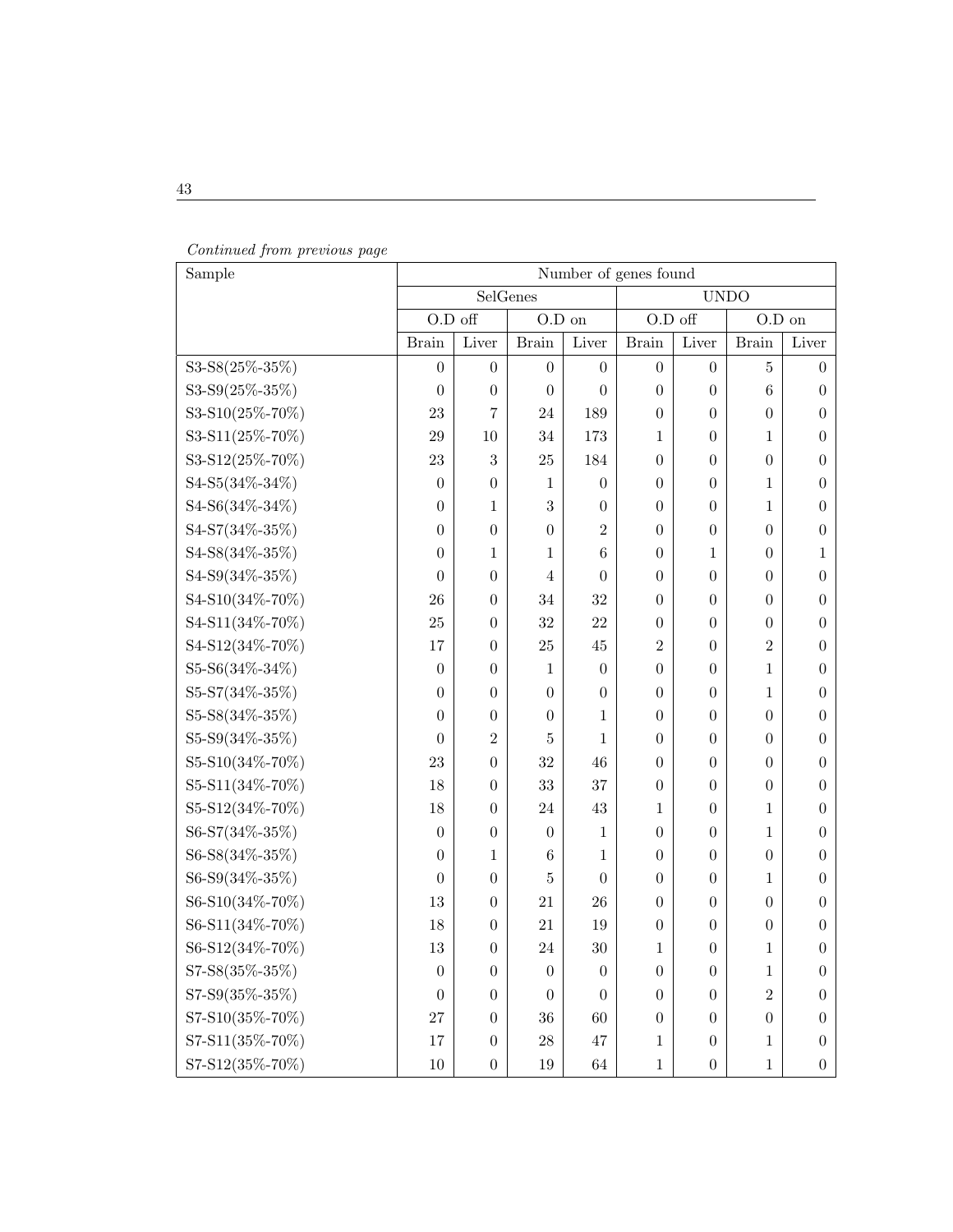| Sample           | Number of genes found |                |              |                |                |              |                |          |
|------------------|-----------------------|----------------|--------------|----------------|----------------|--------------|----------------|----------|
|                  | SelGenes              |                |              | <b>UNDO</b>    |                |              |                |          |
|                  | $O.D$ off             |                | $O.D$ on     |                | O.D off        |              | O.D on         |          |
|                  | <b>Brain</b>          | Liver          | <b>Brain</b> | Liver          | <b>Brain</b>   | Liver        | <b>Brain</b>   | Liver    |
| S8-S9(35%-35%)   | $\theta$              | $\theta$       | $\theta$     | $\theta$       | $\theta$       | $\theta$     | $\overline{2}$ | $\Omega$ |
| S8-S10(35%-70%)  | 23                    | 10             | 26           | 60             | $\overline{2}$ | 1            | $\overline{2}$ |          |
| S8-S11(35%-70%)  | 18                    | 6              | 20           | 56             | $\theta$       | $\mathbf{1}$ | $\theta$       |          |
| S8-S12(35%-70%)  | 18                    | 5              | 20           | 60             | 1              | $\Omega$     |                | 0        |
| S9-S10(35%-70%)  | 25                    | 3              | 30           | 78             | $\mathbf{1}$   | $\mathbf{1}$ | 1              |          |
| S9-S11(35%-70%)  | 16                    | 1<br>T         | 22           | 65             | $\mathbf{1}$   | $\Omega$     | 1              |          |
| S9-S12(35%-70%)  | 13                    | $\overline{2}$ | 22           | 69             | 1              | 1            | 1              | 0        |
| S10-S11(70%-70%) | $\Omega$              | $\overline{2}$ | 5            | $\mathbf 1$    | $\theta$       | $\Omega$     | 1              |          |
| S10-S12(70%-70%) | $\Omega$              | $\mathbf{1}$   | 1            | $\overline{2}$ | $\Omega$       | 1            | $\Omega$       |          |
| S11-S12(70%-70%) | $\overline{0}$        | 1              | 1            | $\mathbf 1$    | $\Omega$       | 1            | $\Omega$       |          |

Continued from previous page

### Patient IDs used when testing SelGenes

Table A.3: The patient IDs used when testing SelGenes on the real patient cancer data. The number corresponds to the ones used for marking columns in Figure 4.6.

| Number         | TCGA patient ID                 |
|----------------|---------------------------------|
| 1              | TCGA-AO-A0.15-01 A-11 R-A034-07 |
| $\mathfrak{D}$ | TCGA-A8-A0A7-01A-11R-A00Z-07    |
| 3              | $TCGA-AN-A0XL-01A-11R-A10J-07$  |
| 4              | TCGA-AR-A0TR-01A-11R-A084-07    |
| 5              | TCGA-A8-A096-01A-11R-A00Z-07    |
| 6              | TCGA-A7-A13D-01A-13R-A12P-07    |
|                | TCGA-E9-A22E-01A-11R-A157-07    |
| 8              | TCGA-B6-A0RH-01A-21R-A115-07    |
| 9              | TCGA-EW-A1J3-01A-11R-A13Q-07    |
| 10             | TCGA-E2-A1IH-01A-11R-A13Q-07    |
| 11             | TCGA-C8-A1HM-01A-12R-A137-07    |
| 12             | $TCGA-AR-ASQQ-01A-11R- A28M-07$ |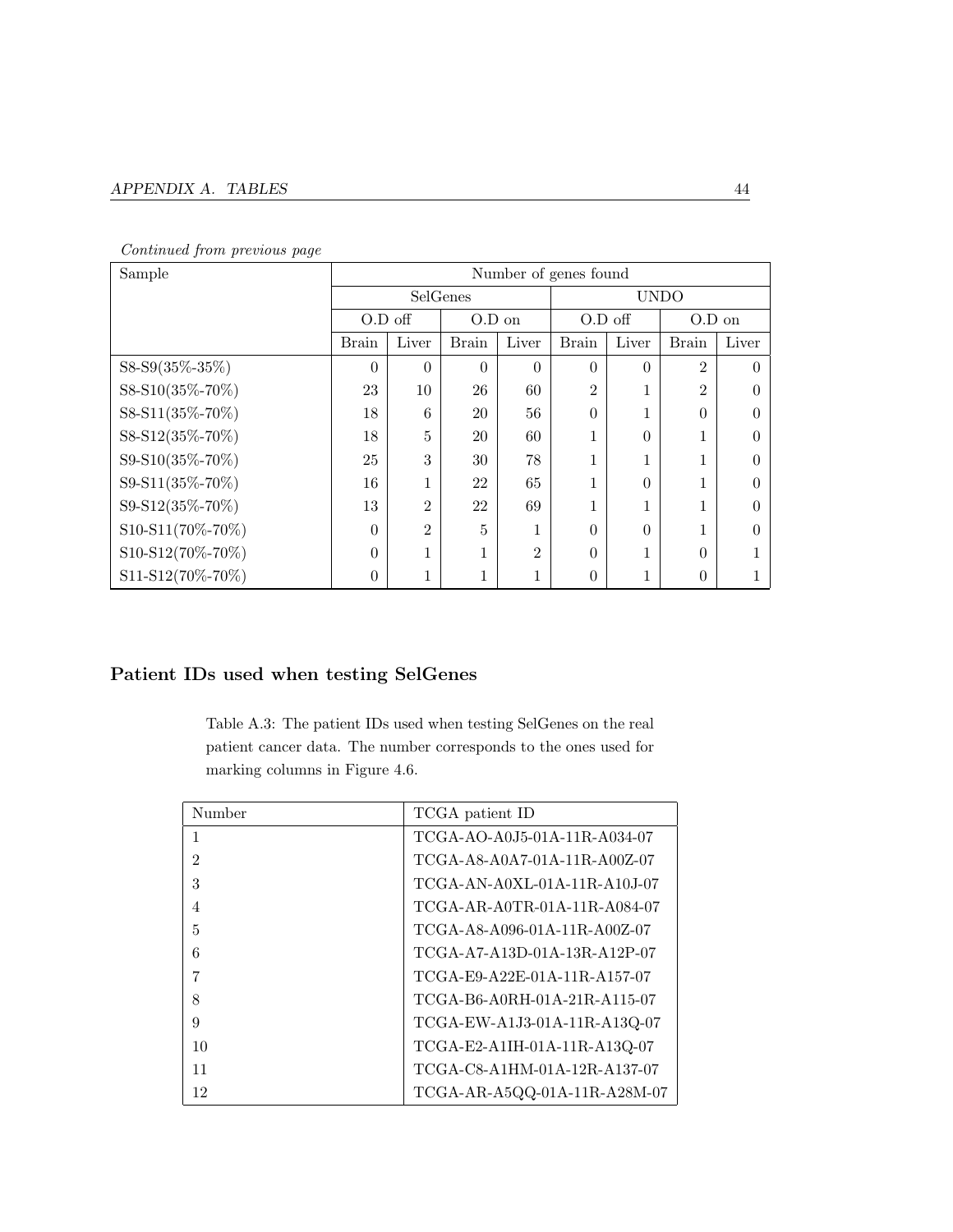| Continued from previous page |  |  |
|------------------------------|--|--|
|                              |  |  |

| Number | TCGA patient ID              |
|--------|------------------------------|
| 13     | TCGA-AO-A03N-01B-11R-A10J-07 |
| 14     | TCGA-AQ-A04H-01B-11R-A10J-07 |
| 15     | TCGA-E2-A1IF-01A-11R-A144-07 |
| 16     | TCGA-D8-A1Y0-01A-11R-A14M-07 |
| 17     | TCGA-AR-A1AH-01A-11R-A12D-07 |
| 18     | TCGA-BH-A0HW-01A-11R-A034-07 |
| 19     | TCGA-E2-A1IG-01A-11R-A144-07 |
| $20\,$ | TCGA-BH-A1EN-11A-23R-A13Q-07 |
| 21     | TCGA-E2-A1B4-01A-11R-A12P-07 |
| 22     | TCGA-AN-A03X-01A-21R-A00Z-07 |
| $23\,$ | TCGA-BH-A0C0-01A-21R-A056-07 |
| 24     | TCGA-E9-A5UO-01A-11R-A28M-07 |
| $25\,$ | TCGA-E2-A10B-01A-11R-A10J-07 |
| $26\,$ | TCGA-BH-A18K-11A-13R-A12D-07 |
| $27\,$ | TCGA-D8-A27K-01A-11R-A16F-07 |
| $28\,$ | TCGA-B6-A0X5-01A-21R-A109-07 |
| $29\,$ | TCGA-E2-A15J-01A-11R-A12P-07 |
| $30\,$ | TCGA-BH-A18I-01A-11R-A12D-07 |
| 31     | TCGA-B6-A0RU-01A-11R-A084-07 |
| $32\,$ | TCGA-BH-A0BW-11A-12R-A115-07 |
| $33\,$ | TCGA-E2-A1IK-01A-11R-A144-07 |
| $34\,$ | TCGA-B6-A0RQ-01A-11R-A115-07 |
| $35\,$ | TCGA-E2-A1LS-11A-32R-A157-07 |
| 36     | TCGA-B6-A40B-01A-11R-A239-07 |
| $37\,$ | TCGA-A8-A08Z-01A-21R-A00Z-07 |
| $38\,$ | TCGA-BH-A0B5-11A-23R-A12P-07 |
| $39\,$ | TCGA-E9-A1N5-11A-41R-A14D-07 |
| 40     | TCGA-BH-A0C3-01A-21R-A12P-07 |
| 41     | TCGA-B6-A0IK-01A-12R-A056-07 |
| 42     | TCGA-BH-A0DG-11A-43R-A12P-07 |
| 43     | TCGA-BH-A0E6-01A-11R-A034-07 |
| 44     | TCGA-B6-A0IM-01A-11R-A034-07 |
| 45     | TCGA-E2-A1LK-01A-21R-A14D-07 |
| 46     | TCGA-BH-A18R-01A-11R-A12D-07 |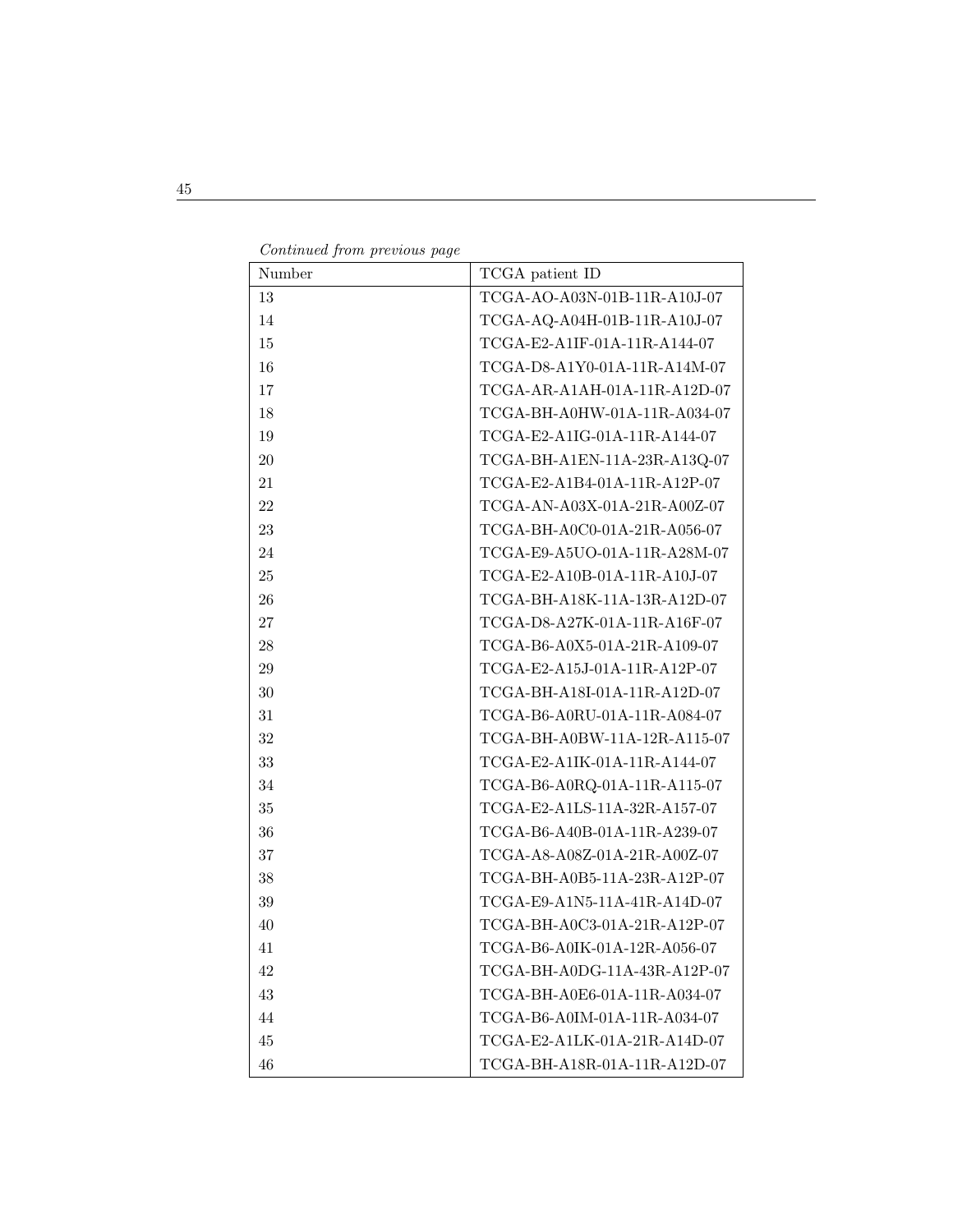| Number | TCGA patient ID              |
|--------|------------------------------|
| 47     | TCGA-E2-A1LH-11A-22R-A14D-07 |
| 48     | TCGA-BH-A1EV-01A-11R-A137-07 |
| 49     | TCGA-C8-A134-01A-11R-A115-07 |
| 50     | TCGA-BH-A18J-11A-31R-A12D-07 |
| 51     | TCGA-A7-A13E-01A-11R-A12P-07 |
| 52     | TCGA-AC-A5XU-01A-11R-A28M-07 |
| 53     | TCGA-BH-A1EV-11A-24R-A137-07 |
| 54     | TCGA-BH-A1EU-11A-23R-A137-07 |
| 55     | TCGA-BH-A0H5-11A-62R-A115-07 |
| 56     | TCGA-C8-A12T-01A-11R-A115-07 |
| 57     | TCGA-AO-A03M-01B-11R-A10J-07 |
| 58     | TCGA-B6-A0IP-01A-11R-A034-07 |
| 59     | TCGA-D8-A142-01A-11R-A115-07 |
| 60     | TCGA-D8-A1XL-01A-11R-A14M-07 |

Continued from previous page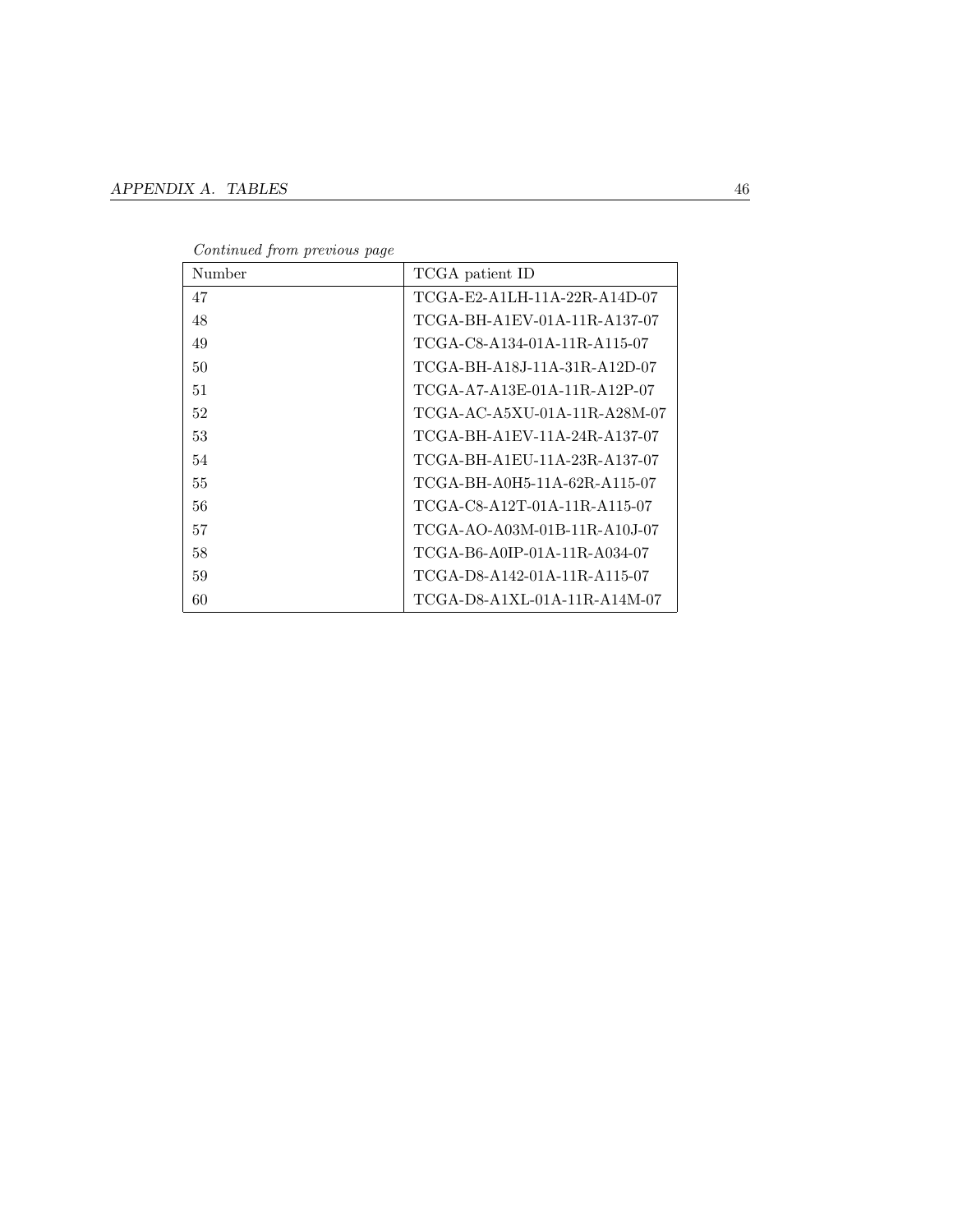## Bibliography

- [1] Mortazavi A, Williams B.A, McCue K, Schaeffer L, and Wold B. Mapping and quantifying mammalian transcriptomes by RNA-seq. Nature Methods, 5:621–628, 2008.
- [2] Alberts B, Johnson A, Lewis J, Raff M, Roberts K, and Walter P. Molecular Biology of the Cell. Garland Science, 2002.
- [3] Hanahan D and Weinberg R.A. The hallmarks of cancer. Cell, 100(1):57–70, 2000.
- [4] Venet D, Pecasse F, Maenhaut C, and Bersini H. Separation of samples into their constituents using gene expression data. Bioinformatics, 17:S279–S287, 2001.
- [5] Nelson D.L, Cox M.M, and Lehninger A.L. Lehninger: Principles of biochemistry. W. H. Freeman, 2008.
- [6] Moreau E. A generalization of joint-diagonalization criteria for source separation. IEEE Transactions On Signal Processing, 49(3):530–541, 2001.
- [7] Shapiro E, Biezuner T, and Linnarsson S. Single-cell sequencing-based technologies will revolutionize whole-organism science. Nature Reviews Genetics, 14:618–630, 2013.
- [8] Balkwill F, Capasso M, and Hagemann T. The tumor microenvironment at a glance. J Cell Sci, 125:5591–5596, 2012.
- [9] Mbeunkui F and Johann Jr D.J. Cancer and the tumor microenvironment: a review of an essential relationship. Cancer Chemotherapy and Pharmacology, 63(4):571–582, 2008.
- [10] GeneticsHomeReference. Gene expression. http://ghr.nlm.nih.gov/glossary= geneexpression. Accessed: 2015-08-24.
- [11] GeneticsHomeReference. Mutation. http://ghr.nlm.nih.gov/glossary=mutation. Accessed: 2015-08-24.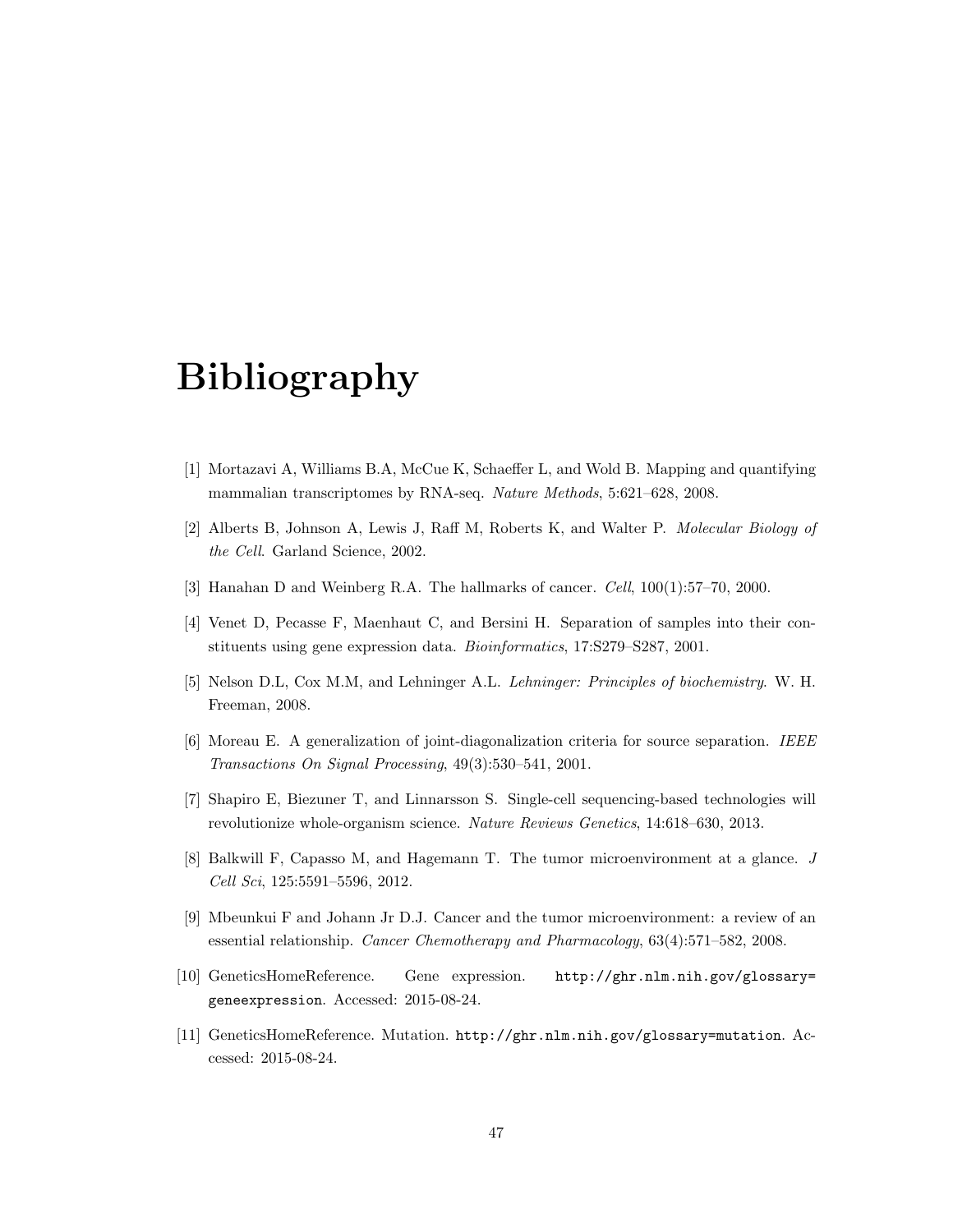- [12] GeneticsHomeReference. What is DNA? http://ghr.nlm.nih.gov/handbook/basics/ dna. Accessed: 2015-07-20.
- [13] National Cancer Institute. NCI dictionary of cancer terms. http://www.cancer.gov/ publications/dictionaries/cancer-terms?cdrid=45618. Accessed: 2016-05-26.
- [14] Ahn J, Yuan Y, Parmigiani G, Suraokar M.B, Diao L, Wistuba I.I, and Wang W. Demix: deconvolution for mixed cancer transcriptomes using raw measured data. *Bioinformatics*, 29(15):1865–1871, 2013.
- [15] Clarke J, Seo P, and Clarke B. Statistical expression deconvolution from mixed tissue samples. Bioinformatics, 26(8):1043–1049, 2010.
- [16] Devore J.L and Berk K.N. Modern Mathematical Statistics with Applications. Springer, 2012.
- [17] Mattick J.S and Makunin I.V. Non-coding RNA. Hum. Mol. Genet., 14:R17–R29, 2006.
- [18] Parker J.S, Mullins M, Cheang M.C.U, Leung S, Voduc D, Vickery T, Davies S, Fauron C, He X, Hu Z, Quackenbush J.F, Stijlenman I.J, Palazzo J, Marron J.S, Nobel A.B, Mardis E, Nielsen T.O, Ellis M.J, Perou C.M, and Bernard P.S. Supervised risk predictor of breast cancer based on intrinsic subtypes. J Clin Oncol, 27(8):1160–1167, 2009.
- [19] Yoshihara K, Shahmoradgoli M, Martinez E, Vegesna R, Kim H, Torres-Garcia W, Trevin V, Shen H, Laird P.W, Levine D.A, Carter S.L, Getz G, Stemke-Hale K, Mills G.B, and Verhaak R.G.W. Inferring tumour purity and stromal and immune cell admixture from expression data. Nature Communications, 4(2612), 2013.
- [20] Kapushesky M, Adamusiak T, Burdett T, Culhane A, Farne A, Filippov A, Holloway E, Klebanov A, Kryvych N, Kurbatova N, Kurnosov P, Malone J, Melnichuk O, Petryszak R, Pultsin N, Rustici G, Tikhonov A, Travillian R.S, Williams E, Zorin A, Parkinson H, and Brazma A. Gene expression atlas updatea value-added database of microarray and sequencing-based functional genomics experiments. Nucl. Acids Res., 40(D1):D1077-D1081, 2011.
- [21] Miller M and Tang Y. Basic concepts of microarrays and potential applications in clinical microbiology. CMR, 22(4):611–633, 2009.
- [22] Julius M.H, Masuda T, and Herzenberg L.A. Demonstration that antigen-binding cells are precursors of antibody-producing cells after purification with a fluorescence-activated cell sorter. Proc. Nat. Acad. Sci, 69(7):1934–1938, 1972.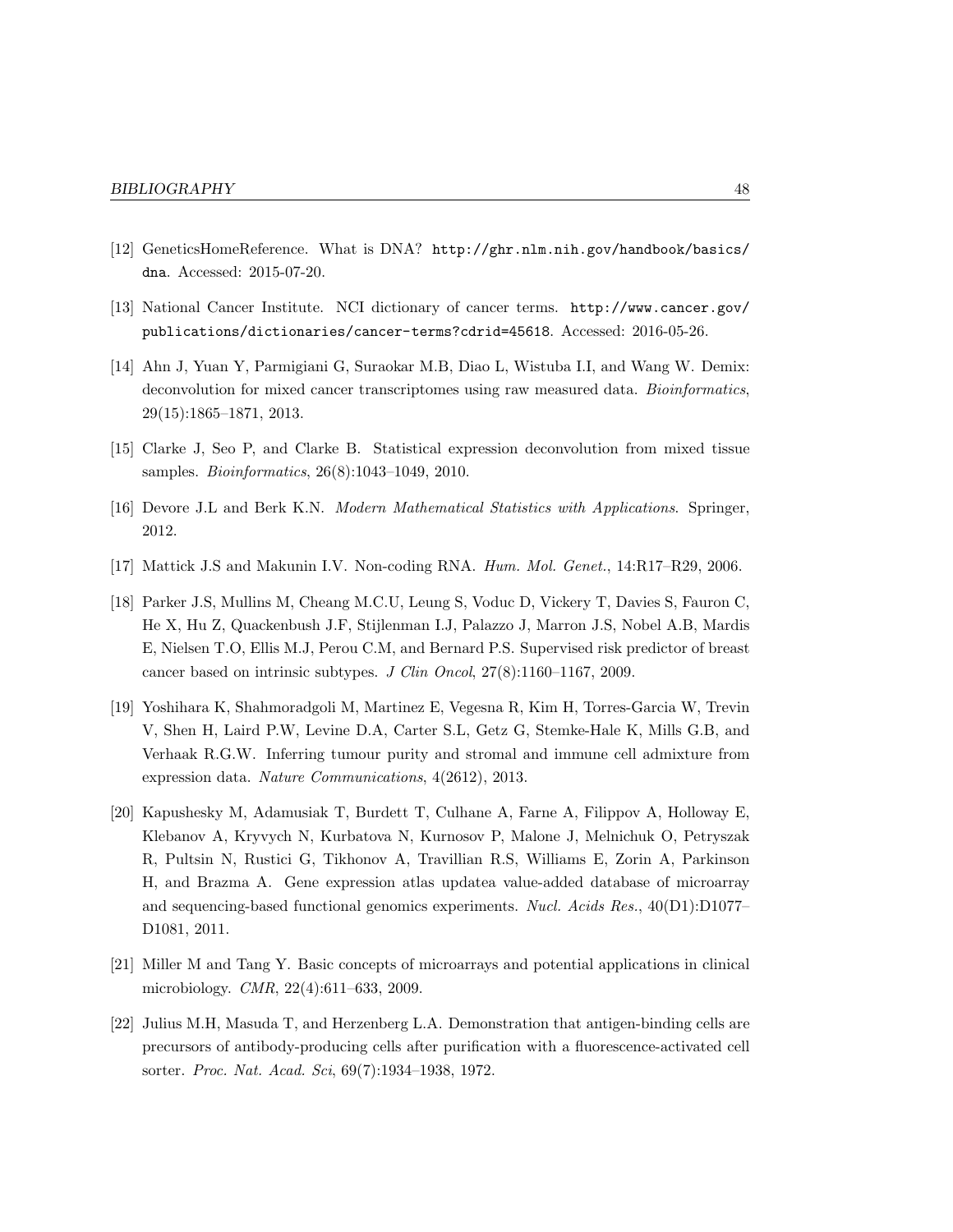- [23] Wang N, Hoffman E.P, Chen L, Chen L, Zhang Z, Liu C, Yu G, Herrington D.M Clark R, and Wang Y. Mathematical modelling of transcriptional heterogeneity identifies novel markers and subpopulations in complex tissues. Sci Rep, 6:18909, 2015.
- [24] Wang N, Gong T, Clarke R, Chen L, Shih T.M, Zhang Z, Levine D.A, Xuan J, and Wang Y. UNDO: a bioconductor r package for unsupervised deconvolution of mixed gene expressions in tumor samples. Bioinformatics, 31(1):137–139, 2014.
- [25] Nature. Gene expression is analyzed by tracking RNA. http://www.nature.com/ scitable/topicpage/gene-expression-is-analyzed-by-tracking-rna-6525038. Accessed: 2015-08-24.
- [26] Nature. Gene expression profiling. http://www.nature.com/subjects/ gene-expression-profiling. Accessed: 2016-01-07.
- [27] Nature. Ribonucleic acid / RNA. http://www.nature.com/scitable/definition/ ribonucleic-acid-rna-45. Accessed: 2015-07-24.
- [28] The Cancer Genome Atlas Network. Comprehensive molecular portraits of human breast tumours. Nature, 490:61–70, 2012.
- [29] The Cancer Genome Atlas Research Network, Weinstein J.N, Collisson E.A, Mills G.B, Shaw K.R.M, Ozenberger B.A, Ellrott K, Shmulevich I, Sander C, and Stuart J.M. The cancer genome atlas pan-cancer analysis project. Nature Genetics, 45:1113–1120, 2013.
- [30] Purplemath. Box-and-whisker plots: Interquartile ranges and outliers. http://www. purplemath.com/modules/boxwhisk3.htm. Accessed: 2016-05-20.
- [31] Edgar R, Domrachev M, and Lash A.E. Gene expression omnibus: NCBI gene expression and hybridization array data repository. Nucl.Acids Res., 30(1):207–210, 2002.
- [32] Petryszak R, Burdett T, Fiorelli B, Fonseca N.A, Gonzalez-Porta M, Hastings E, Huber W, Jupp S, Keays M, Kryvych N, McMurry J, Marioni J.C, Malone J, Megy K, Rustici G, Tang A.Y, Taubert J, Williams E, Mannion O, Parkinson H.E, and Brazma A. Expression atlas updatea database of gene and transcript expression from microarray- and sequencingbased functional genomics experiments. Nucl. Acids Res., 42(D1):D926–D932, 2013.
- [33] Irizarry R.A, Hobbs B, Colin F, Beazer-Barclay Y.D, Antonellis K, Scherf U, and Speed T.P. Exploration, normalization and summaries of high density oligonucleotide array probe level data. Biostat, 4(2):249–264, 2003.
- [34] Weinberg R.A. The biology of cancer. Garland Science, 2014.